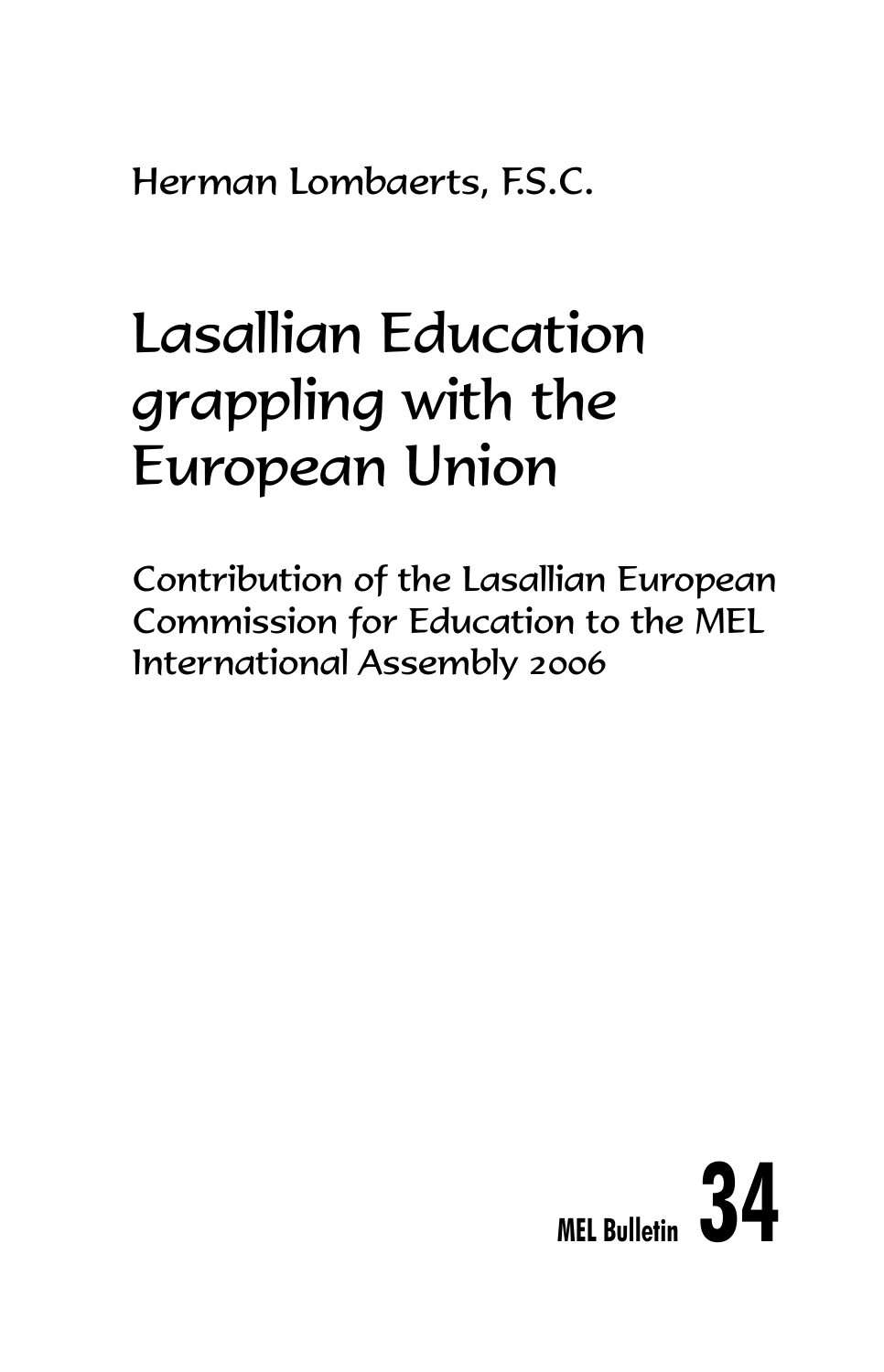Translator: Bro. Keith Watson

Brothers of the Christian Schools Via Aurelia 476 00165 Rome, Italy

March 2007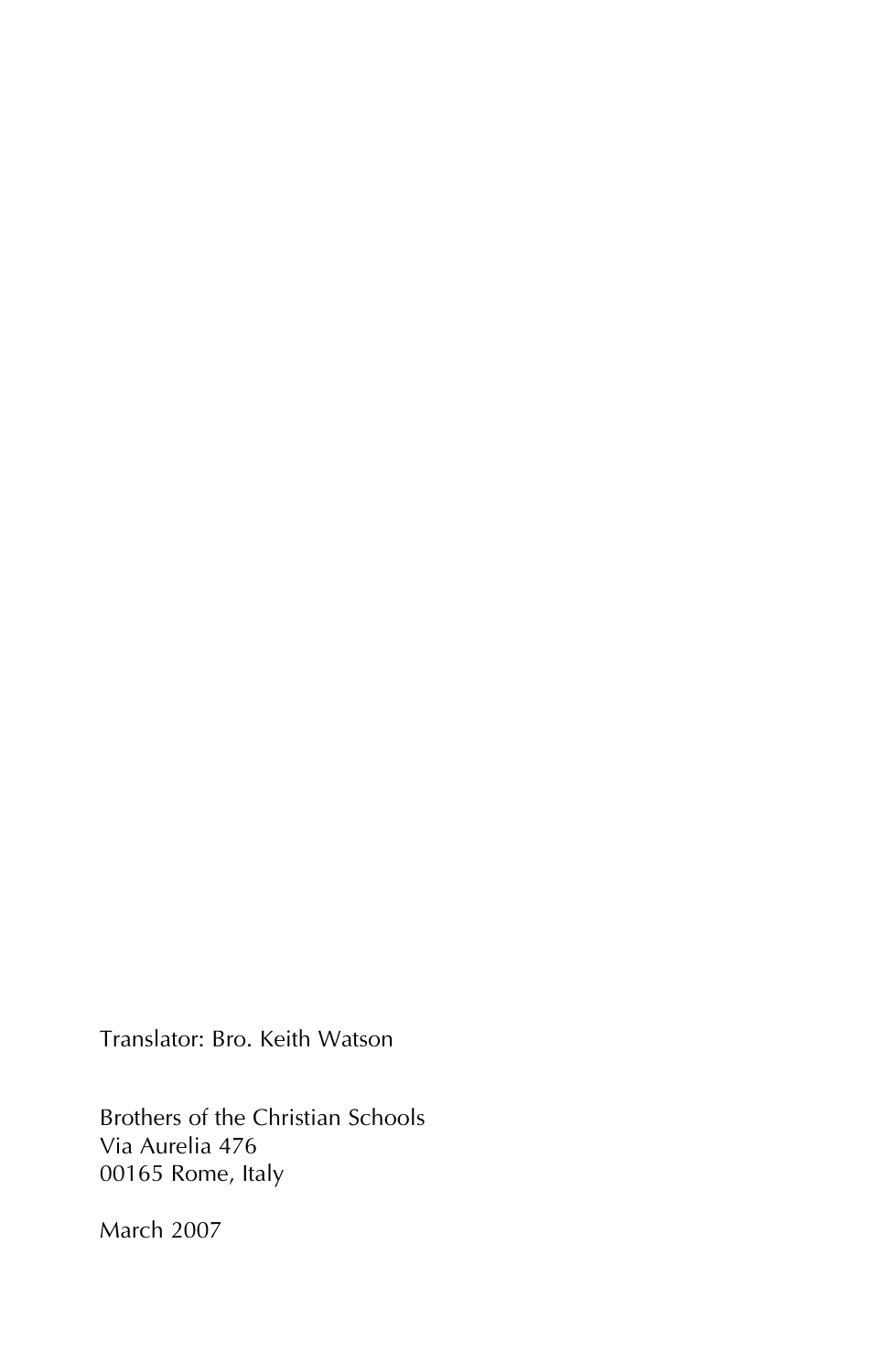Up-to-the-minute, striking, decisive-these are some of the adjectives that spring to mind from the first lines of this brief introduction when we consider the content and relevance of this study. We are grateful to Brother Herman Lombaerts for having gifted us, yet again, with a work that gives us so much to discuss, so much to ponder and then to serve as reference material in our libraries.

The "prime material" of the contents already existed and a dry, historical presentation might well have been chosen just to "get the job over with", that is, to get out a quick copy to fulfill the objectives of the publication. Doing so, however, would run the risk of losing most readers in the course of a cursory perusal. Nevertheless, the style adopted has broken the monotony of a mere chronicle; it asks for the collaboration of an active, critical, inquiring mind, one capable of establishing relations, contrasting, synthesizing, questioning and proposing new hypotheses.

One praiseworthy aspect that can be mentioned has to do with the limitations imposed on the author before he even began the work: content, scenario, personages and venues were all givens. Only the script was in the hands of the author to see what he could "make of it" for the reader's sake to help him to grasp the essence.

A favorable reception of the study is guaranteed for several reasons: the good name of the author, without doubt; the title as well, especially for persons who live in Europe and know the scene; but above all, as already stated, because it is opportune, for the present moment; it is of the "here and now" in living flesh, a time that calls for answers that are precise and enormously responsible. It is a wholehearted effort that is needed if Lasallian education is to respond to the challenges of today: emigration, conflicts, violence, secularism, pluralism, etc. But the fundamental reason that it has been so well received, as happens with the great works of literature and religion, is its universality. Of course, the examples, testimonies, statistical data and general context all come from Europe; but these are only geographical particulars of a magma that flows incandescently under the five continents.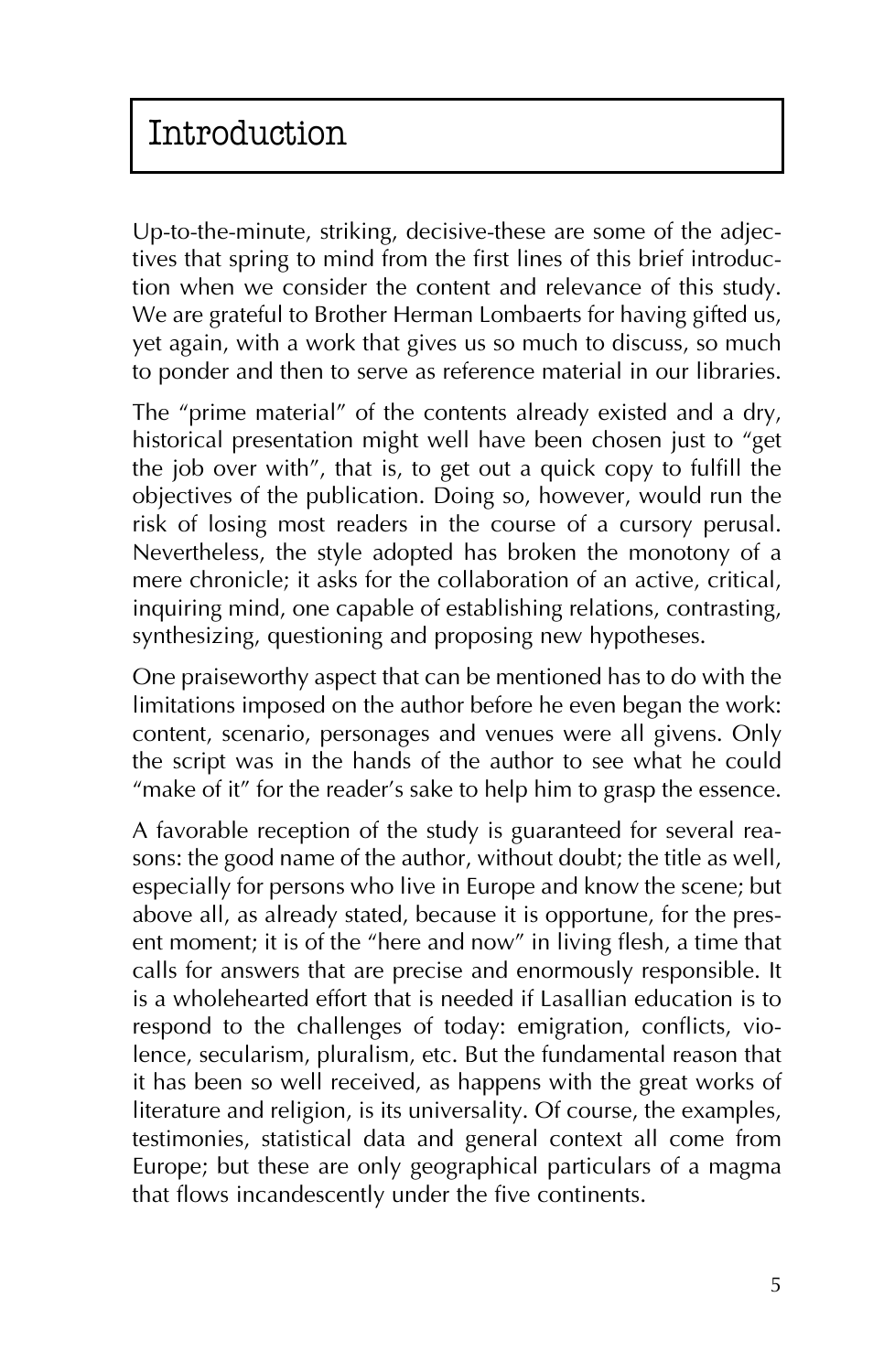The study is beautifully structured and the reader can easily go through the chapters-even if, on occasion, the reading must slow down to a lesser speed, especially when the descriptive telling is set aside. The four themes treated, (chapters 2 to 5) have similar structure: a) introduction (context, objectives), b) analysis of the present day situation, c) answers found in the Lasallian history of the origins, d) consequences for the Lasallian mission and e) testimonials and concrete examples of how it is being done "the Lasallian way".

To so wisely combine the present, the past and the future has been one of the sensible moves of the four encounters held in various places of Europe since the year 2002 and which are the object of this collaboration. The CLEE (Lasallian Commission of Europe for Education), faithful to its historical commitment, fostered this reflection by taking into account the themes proposed to it by the Permanent Council of the MEL and by certain aspects dealt with during the Five Colloquia held in the decade of the nineties. A reflection on Europe (and on the broader mission of the Institute in today's world) must necessarily take into account the wealth of perspectives and findings that were accomplished in those four encounters.

To summarize, we point out that the present publication has as its primary purpose that of making a decisive contribution to the International Assembly of the MEL in October of 2006. Another contribution, which is no less significant, will be that of helping all of us to adjust our mental processes to assume the state of change, now felt by all to be the most permanent state.

Br. Alfonso Novillo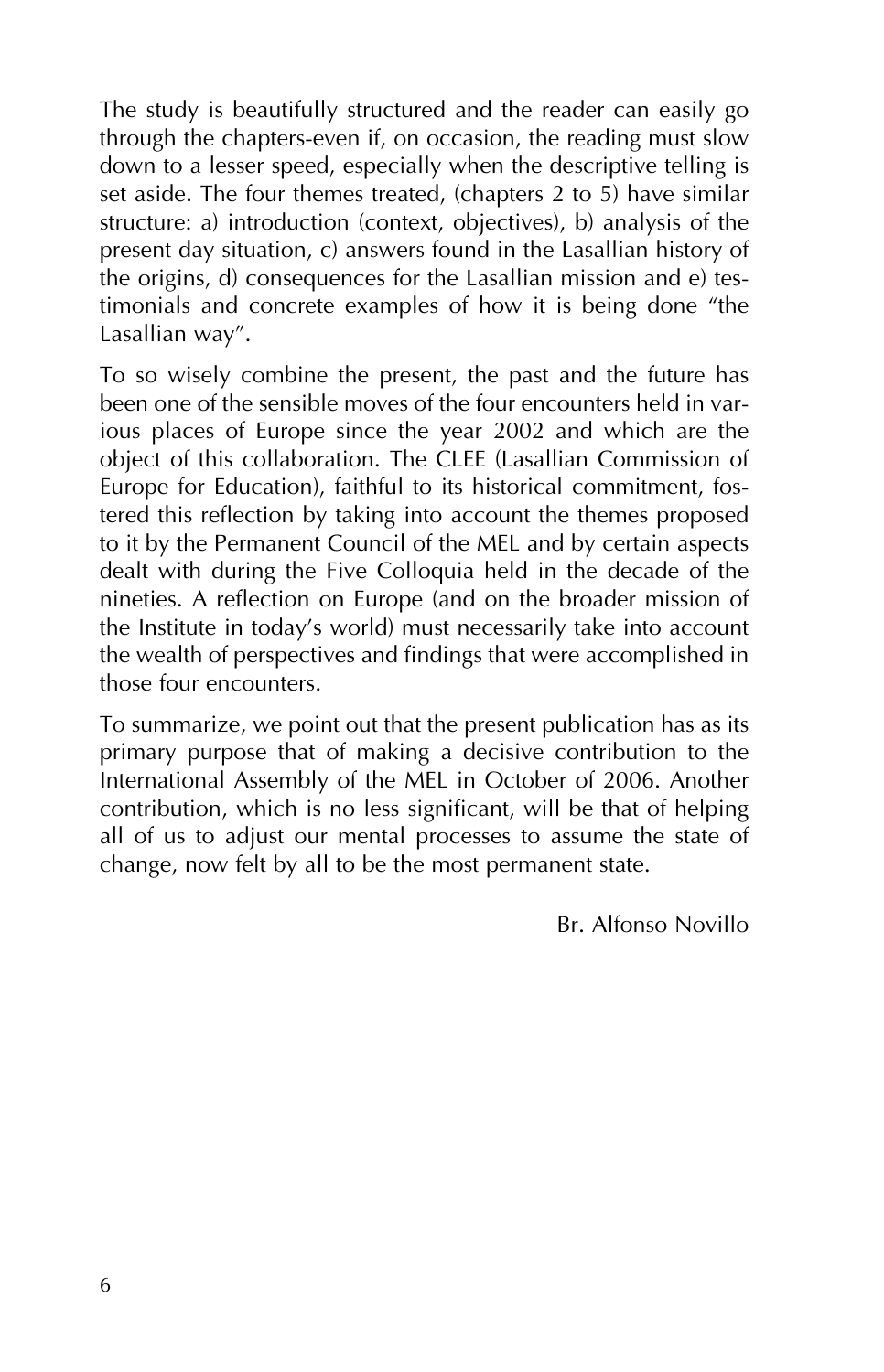It is with pleasure that I introduce this issue of the MEL booklets, which has been put together by Herman Lombaerts. It sums up all the work done over four years in the Lasallian European Commission for Education (CLEE).

A reflection on the new present-day reality of an emerging Europe was needed, because it is in this situation that we encounter the "signs of our times" and the book of our History - a history in which we see so many gaps and shortages that we are badly in need of the hope proper to union, justice and peace. And if it is a question of 'signs' it is very important that educators do not lose sight of them so as to be able to read them in a Christian perspective. Without this reading and this deepening, whatever is undertaken for education in the faith will remain something disembodied and devoid of meaning.

Faced with this new reality, which is also being updated with the creation of the European Lasallian Region (REL), there is much discernment giving rise at the same time to both optimism and pessimism. Pessimism would be justified if certain European orientations such as neo-liberalism, globalization and the introduction of new frontiers lead us to reinforce our egoism and our differences. Optimism on the other hand is stronger and makes itself felt in the form of new challenges regarding equality, respect for human rights, a great flexibility and broadmindedness with regard to ideas and representations and also concerning the practice of religion.

Taking into consideration what is actually happening in our schools nowadays, CLEE studied a certain number of themes such as immigration, neo-liberalism, violence and secularization. This program constitutes one among many possibilities for focusing attention on present-day reality and giving rise to creativity. There are ruptures in the domain of ideas and also in that of customs. Geographic configurations have been modified within this universe without borders. All these things are further reasons for opening our minds and our hearts to the new things that turn up from day to day. And by the way is not God a novelty?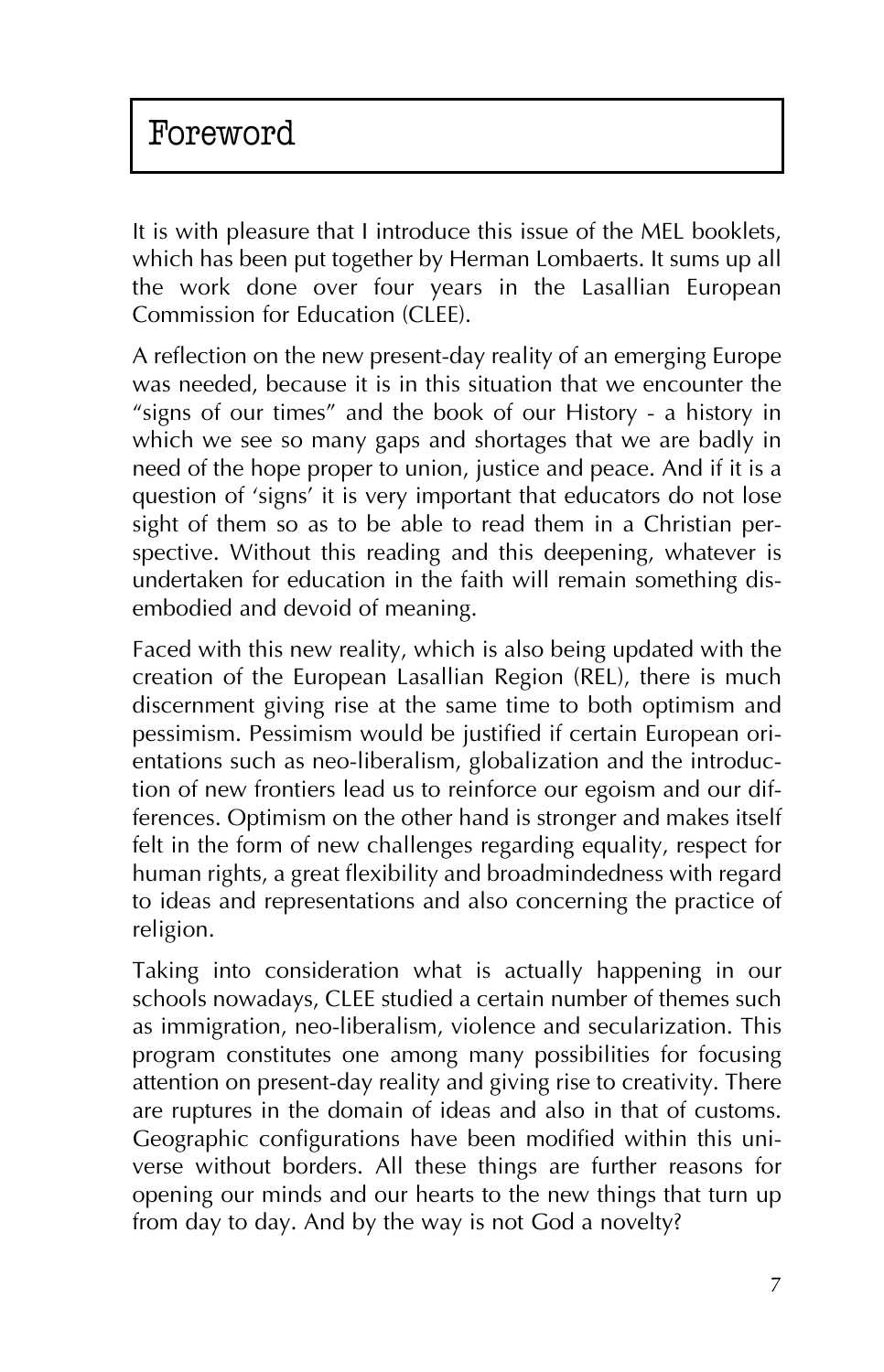After the disenchantment of the world and the obscuring of religion, it ought to be possible to create spaces of hope, dialogue, mysticism. Of course, we keep hoping that this secularization will lead to a new practice of religion. But for that to emerge we have first of all to look for it, deepen it and let ourselves be impregnated by all that is good in lay society. In this confluence of ideas, religions and cultures, we need to show a face that is smiling and full of hope: De La Salle led us through a story of adaptations and of creativity. Now the time has come to express them.

Our education centres are living under the stimuli of new times. And this is but the beginning.

These stimuli deserve our attention, whatever their origin, because they always bring with them the winds of renewal and an invitation to multi-culture and multi-religion.

May this booklet be a help for MEL, the General Council and the General Chapter in their wish to reflect on the big themes which at present affect our society and our Lasallian education. It was while thinking of their preoccupations that we programmed our themes for these last four years and we dedicate to them this synthesis of our work, carried out with much enthusiasm.

> Br. José María Martínez Secretary of CLEE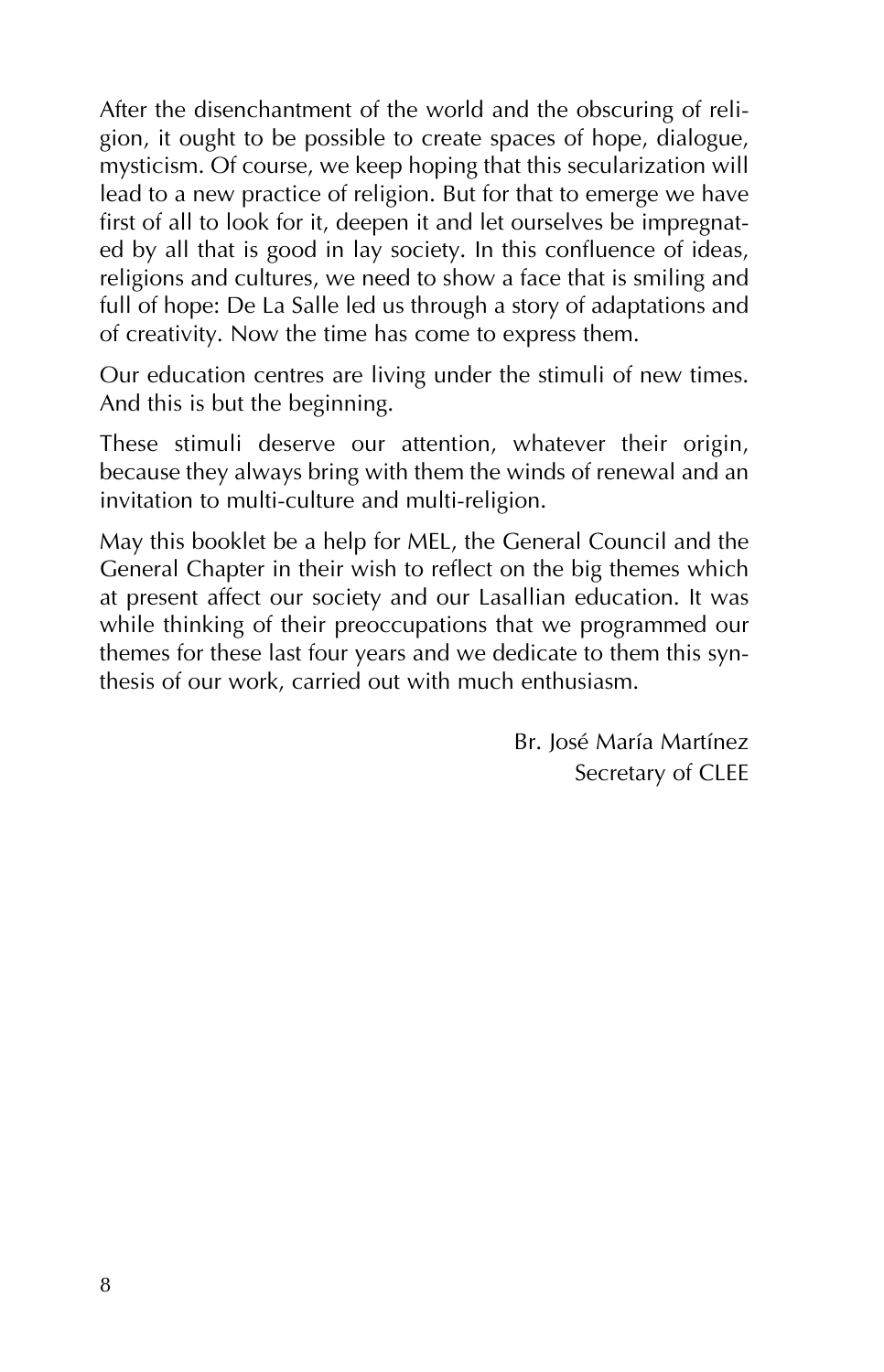# I. The Lasallian educational plan in the context of the European Union

The 43rd General Chapter held in the year 2000 launched the ambitious project of entrusting the Lasallian Educational Mission, not solely to the hands of the Brothers, but of associating in it, in a structural way, Partners and Associates with a common concern for a double fidelity: to the founding charism and to present realities. On that occasion a decision was taken to organise an international assembly of the Lasallian Educational Mission for 2006. Brother Nicolas Capelle set out its context, aim, objectives and preparatory instruments in the first number of the MEL Bulletins<sup>1</sup>.

This project was a logical response to developments which were obvious across the whole world and for the whole Institute over these latter decades.

On the one hand, the Brothers are a minority among the lay collaborators, to the point, that in certain countries they have disappeared from the works. One of the "signs of the times" is truly the emergence of numerous partners who want to be associated in the Educational Mission and to live Lasallian spirituality through a firm commitment. This evolution constitutes the soul of the renewal of the Institute for the  $21<sup>st</sup>$  century.

On the other hand, the evolution of the world and contemporary society calls us to a different point of view. The collapse of the communist system is changing the balance of military, political and economic power across the world. It now looks as if the capitalist system and democracy are establishing themselves as the sole models for the entire globe. We are warned by the results of such an evolution: it is profitable for certain regions, the western world in particular, and costly for other regions like Africa and some regions of Latin America and Asia<sup>2</sup>. And then, various populations are involved in it, not by their local governments but by

<sup>&</sup>lt;sup>1</sup> MEL Bulletin 1, Rome 2002.

<sup>2</sup> Towards making rich countries places of refuge, *Atlas du Monde Diplomatique*, Paris, 2005, pp. 50-51.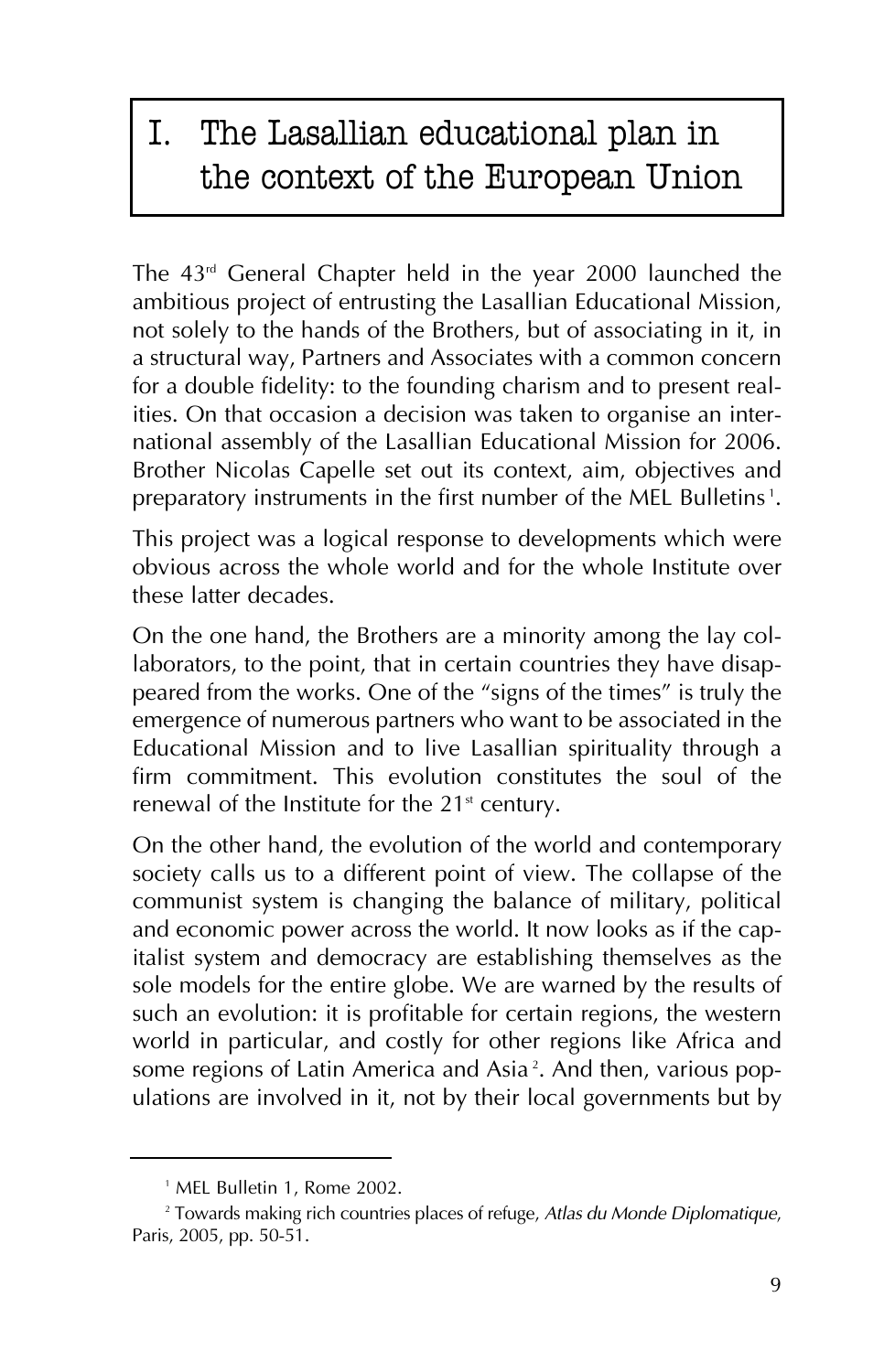the process of a globalisation of systems of production and by spreading consumerism throughout the world.

### The Institute reading the "signs of the times".

At the time of the  $42<sup>nd</sup>$  General Chapter, the Institute was deeply disquieted by these kinds of questions. To be better able to discern the matters of urgency and to design strategic stances in accord with the Educational Mission, the Council gave permission for international colloquia to be organised<sup>3</sup>. From 1994 to 1998 some 250 Brothers and Lay People were gathered around Brother Superior and his Council to take part in thematic studies on the general idea "Education Today". First of all, these gatherings took the context of contemporary society into consideration. According to educational tradition, schools complete and amplify socialisation and education begun in the bosom of the family. By common agreement parents and educators in our institutions place their hopes on coordinated continuity in the educational process on the level of values, culture, religious tradition and integration into society and its institutions. This continuity is called into question, on the one hand by a change in the very idea of the family and its tangible real-life experience, and on the other hand because of changes in the social context.

Five fundamental aspects of the changes that are appearing at the present time made up the themes of the Colloquia: the family, globalisation, the development of gigantic cities, new learning technologies and passing on the faith today. During the deliberations, those taking part could glimpse topics cutting across the themes and emerging each time, as, for example, inculturation, inter-religious dialogue, new religious movements and the anthropology of the young. But as well there were partnership and solidarity amongst Lasallians, the aims of involvement in the works, pathways for involvement for the Institute and those associated with it, etc. The five themes affect the whole Institute; they reflect a worldwide reality. Our involvements, wherever they may be, are intimately intertwined with numerous networks beyond and independent of belonging to an international Institute.

<sup>&</sup>lt;sup>3</sup> The F.S.C. Institute and Education Today. Five Colloquia for a better understanding, *Bulletin de l'Institut des Frères des Écoles Chrétiennes*, No. 245 (1999).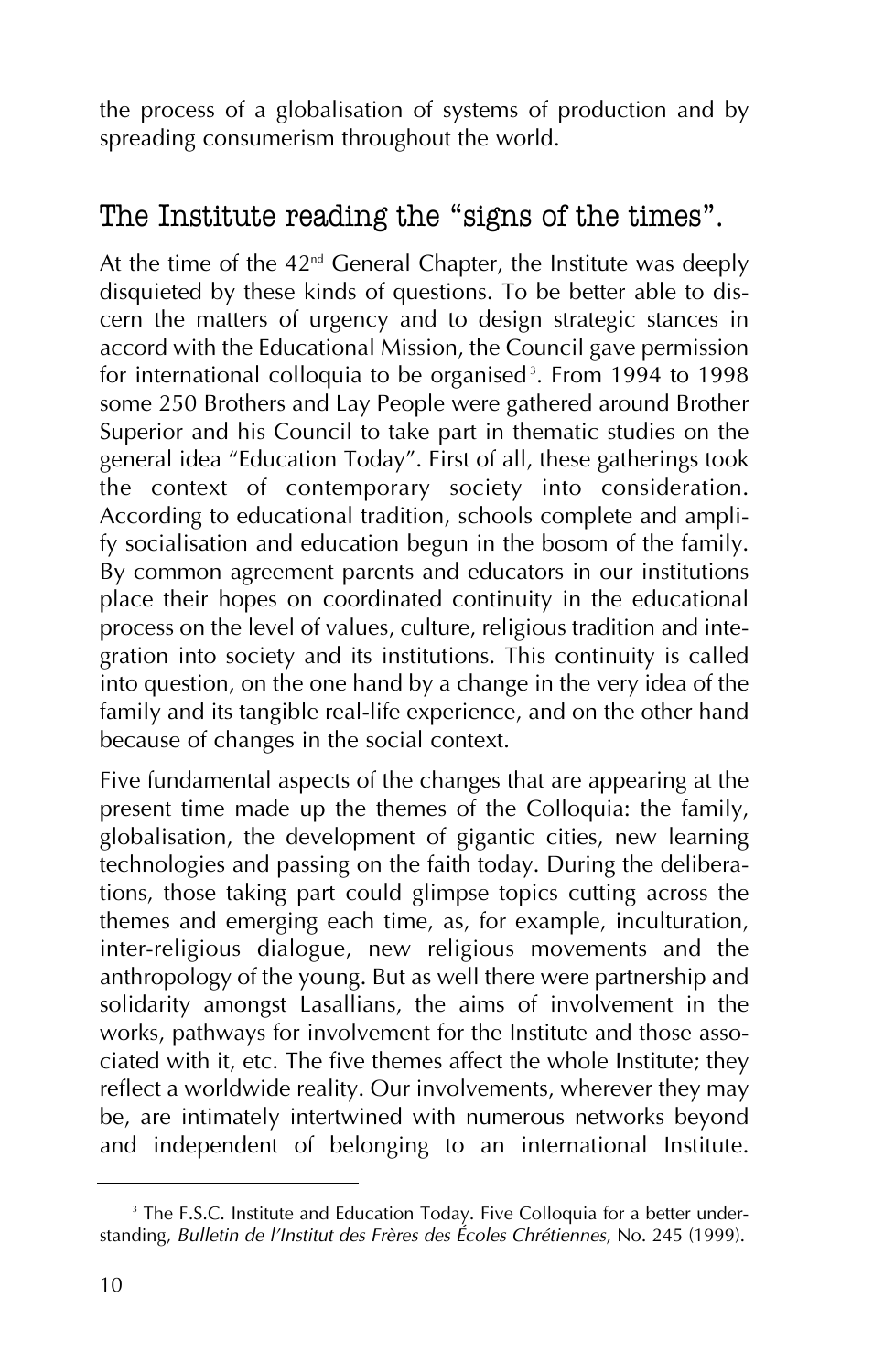International interdependence in the service of the mission is influenced by these same processes of transition in society. Any reflection on Education, in Europe, is bound to take as its basic framework the work achieved at the time of the five colloquia. It has a duty to deepen them and articulate them in accordance with the development of the continent and the specific questioning becoming apparent there.

#### Europe.

The Lasallian European Commission for Education (CLEE) decided to adopt the MEL perspective and to programme its annual meetings with the 2006 International Assembly in view. Today, the Mission has the duty of facing up to the matters of urgency in education in the 21<sup>st</sup> century. The MEL Permanent Council has recalled its objectives that have priority. These are social justice and the educational service of the poor<sup>4</sup>, respect for the Rights of the Child <sup>5</sup>, promoting educational innovations <sup>6</sup> and the explicit declaration of the faith or the problem of developing school-based pastoral care<sup>7</sup>.

In 2000, on the threshold of the  $21<sup>s</sup>$  century, the impact of developments being announced for the European continent could hardly be imagined. Within a few years a whole new situation was in place. CLEE believed it was called upon to make Lasallians on the continent more aware of these changes by encouraging them to remodel the educational strategies of their works in keeping with this new reality. A hermeneutic reading of the signs of the times requires a simultaneous re-interpretation of the tradition and an anthropological, theological and spiritual study of the presence of Christians in society.

<sup>4</sup> Intercapitular Meeting May 2004, Educational Service of the poor, MEL Bulletin 20, 2005.

<sup>&</sup>lt;sup>5</sup> Cf. the UNO Convention on the Rights of the Child, 1989, The Rights of the child, *Bulletin of the Brothers of the Christian Schools*, No. 247 (2002)

<sup>6</sup> N. Capelle & J. A. Warletta, Educational Innovations, *Bulletin of the Brothers of the Christian Schools*, No. 248 (2003); N. Capelle, Lasallian educational innovation, *MEL Bulletin 4*, 2003.

<sup>7</sup> F. Pajer, Education in school and religious culture, *MEL Bulletin 6*, Rome, 2003.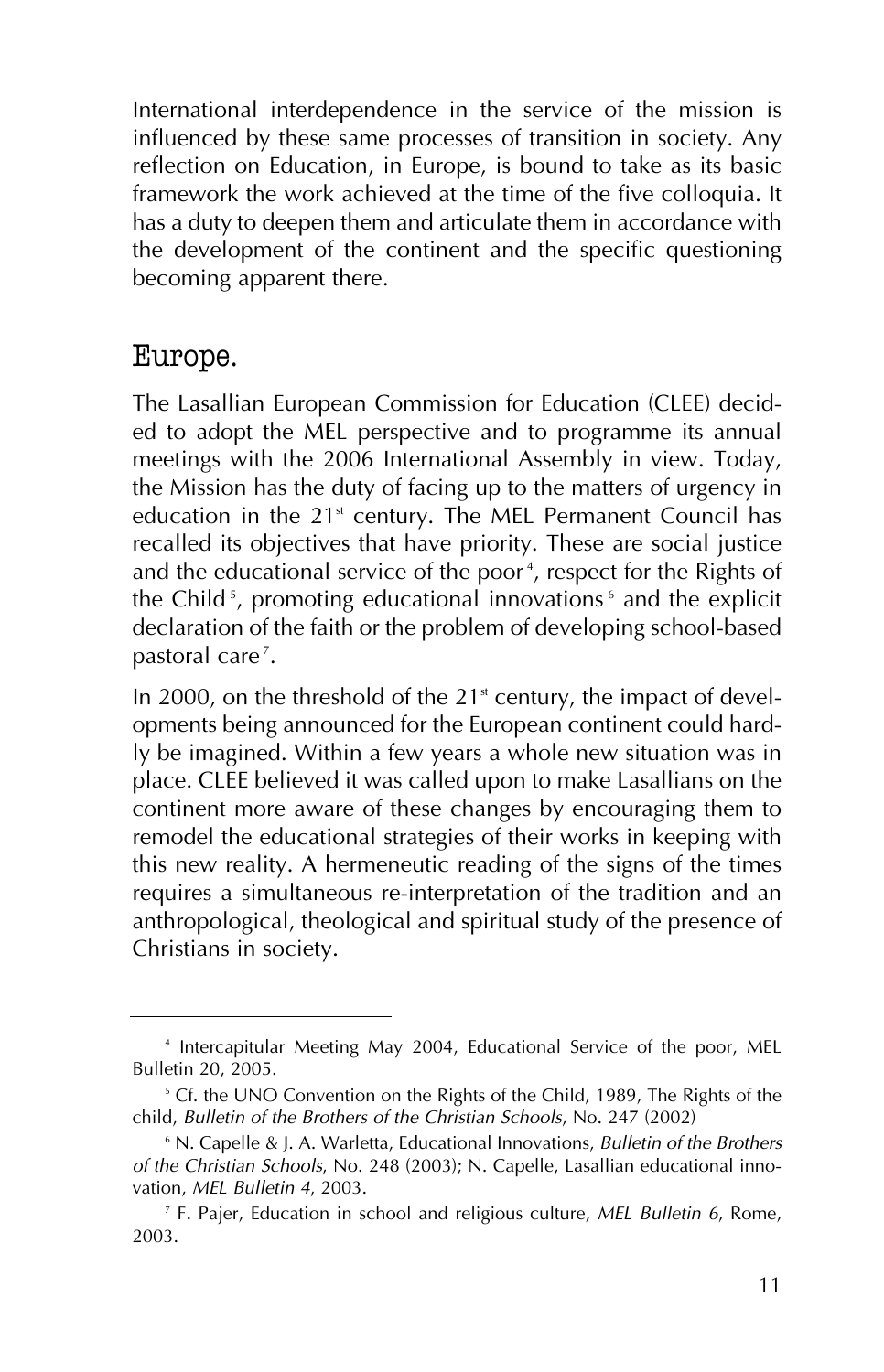Of what are we really saying when we talk about Europe? More than 800 million people look upon themselves as Europeans. 435 million of them live in the 25 States of the European Union<sup>8</sup>. However the borders to the East of the continent are not rigid. Russia, Belarus and the Ukraine are often considered as being part of Europe. But from a geographical point of view, Turkey, Armenia, Azerbaijan and possibly Greenland have as much right to this claim. Greenland is a dependency of Denmark, whilst Iceland has closer ties with USA. Turkey and Azerbaijan, who do not share the Christian roots, are often considered "too far East", although the populations of Albania and Bosnia are also predominantly Muslim.

Several other countries have lodged their applications to become part of the European Union. There is question of a vast plan of reconstruction of the old continent. No one, today, dares imagine where that will lead. Each enlargement is conscientiously planned to make the integration succeed so that the population of a new member may achieve a better standard of living without leading to any destabilisation in the other countries. The EU has arrived at the point of breaking the historic equilibrium progressively established between the States and especially the Christian Churches, with the Jews still suffering some lethal consequences of the Holocaust. With the probable integration of other countries of Eastern Europe and of Turkey, the Orthodox Churches and Islam will be integrated into the Union. It can be expected that the borders will be pushed further back some decades from now. What will the new European identity be, when it does not stem from ethnic or cultural membership? Up till now multiple borders keep separate some realities which from a certain point of view are considered to be irreconcilable. In order to integrate the otherwho-is-different an exacting evolution will be needed to go beyond historic prejudices, to allow oneself to be won over by the other seeing further than the differences and recognising one another as equals starting from a programme for co-responsibility, solidarity and living together in the same geo-political reality.

From the middle of the  $20<sup>th</sup>$  century, the "old continent" has ceased to be looked upon as the centre of the world, as the point

<sup>8</sup> L. Halman, R. Luijkx & M. van Zundert, *Atlas of European Values*, Tilburg, 2005, p. 14 ff.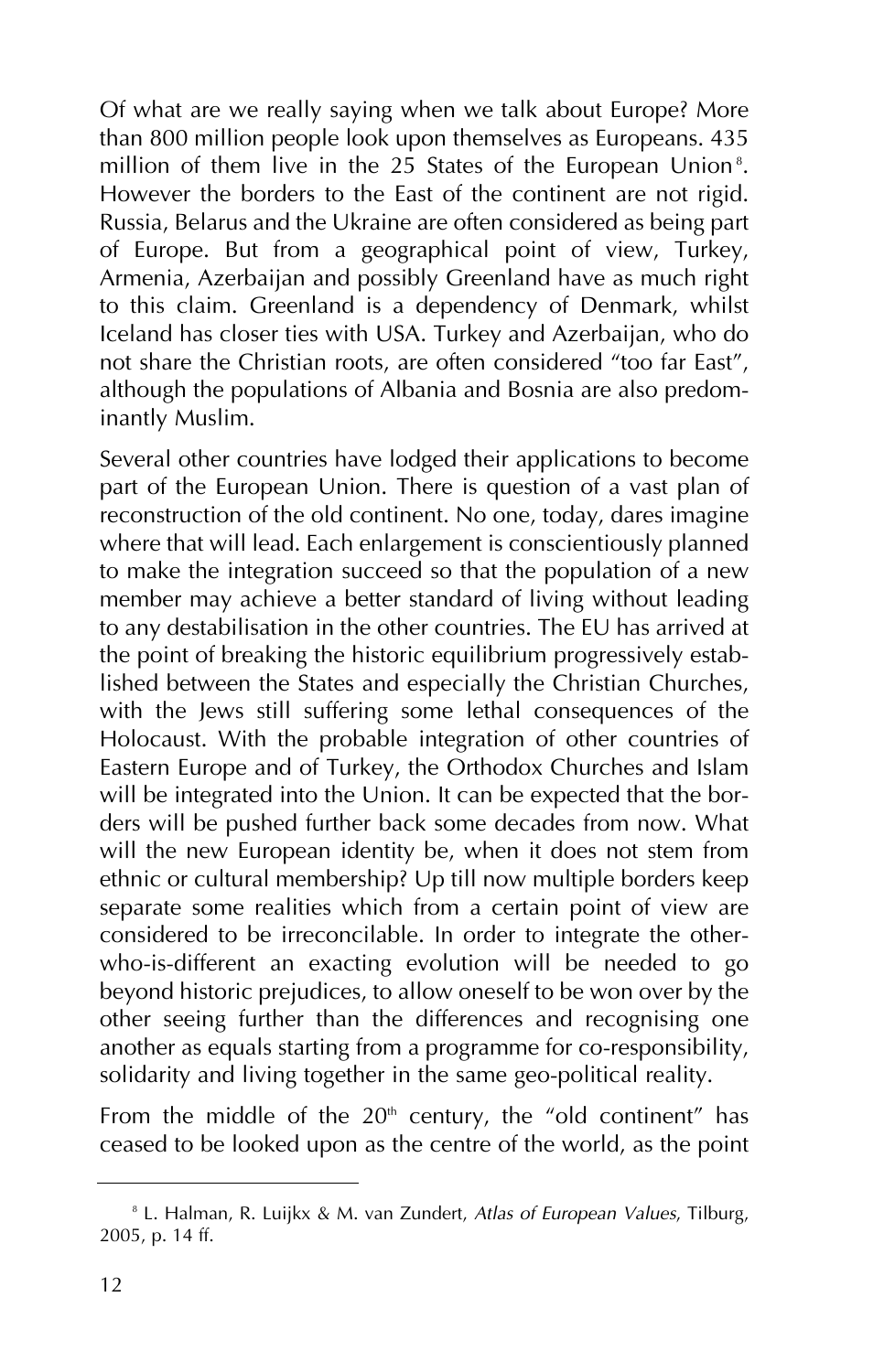of reference for science, culture, politics or ideology for the other continents. The centre of economic, military and political gravity has moved towards the United States and Asia. And former strong relationships in Europe are becoming meaningless under the impact of globalisation and interest in, and concern for, space around planet Earth and even beyond. From the economic, political and socio-cultural point of view, will the slow moving reconstruction of a solid entity succeed in piecing together again a specific and qualitatively decisive influence at the world level?

But let us be careful not to isolate the position of Europe from the other continents or to under-estimate its resources and potentialities. It is the whole of the contemporary world that is being restructured and moving towards a different model for living together on this earth - where the exploration of other planets and the universe has already assumed an important place. On the world level, strong relationships are changing in the wake of the severance of economic reality from political structures. Access to development by large populations (in Asia for example) up till now, under the control of dictatorships or because of their geographical isolation, will have considerable consequences for the Western world and for the continents in the Southern hemisphere. Thorny problems like hunger and poverty in the world, the abuse of women and children, the exploitation of raw materials, in Africa and Latin America for example, for the exclusive profit of the rich countries, the weakening of the status of the ecology, among others, threaten the quality of life for the majority of the world's population. If these situations are extrapolated into the future, one can only feel alarmed and concerned<sup>9</sup>.

### Europe and a different world.

Is a different world possible? A famous author like Susan George<sup>10</sup> is very optimistic about this challenge<sup>11</sup>. She believes that the

<sup>9</sup> Cf. The Planet in danger, *L'Atlas du Monde Diplomatique*, pp. 9-37.

<sup>&</sup>lt;sup>10</sup> Co-directress of the Transnational Institute (Amsterdam) and co-foundress of ATTAC (France), expert in the area of hunger and poverty in the Third World, the consequences of debt for countries on the way to development, North-South relationships, transnational institutions like the Worldbank, the I.M.F., etc.

<sup>11</sup> *Another World Is Possible If*… New York, 2004.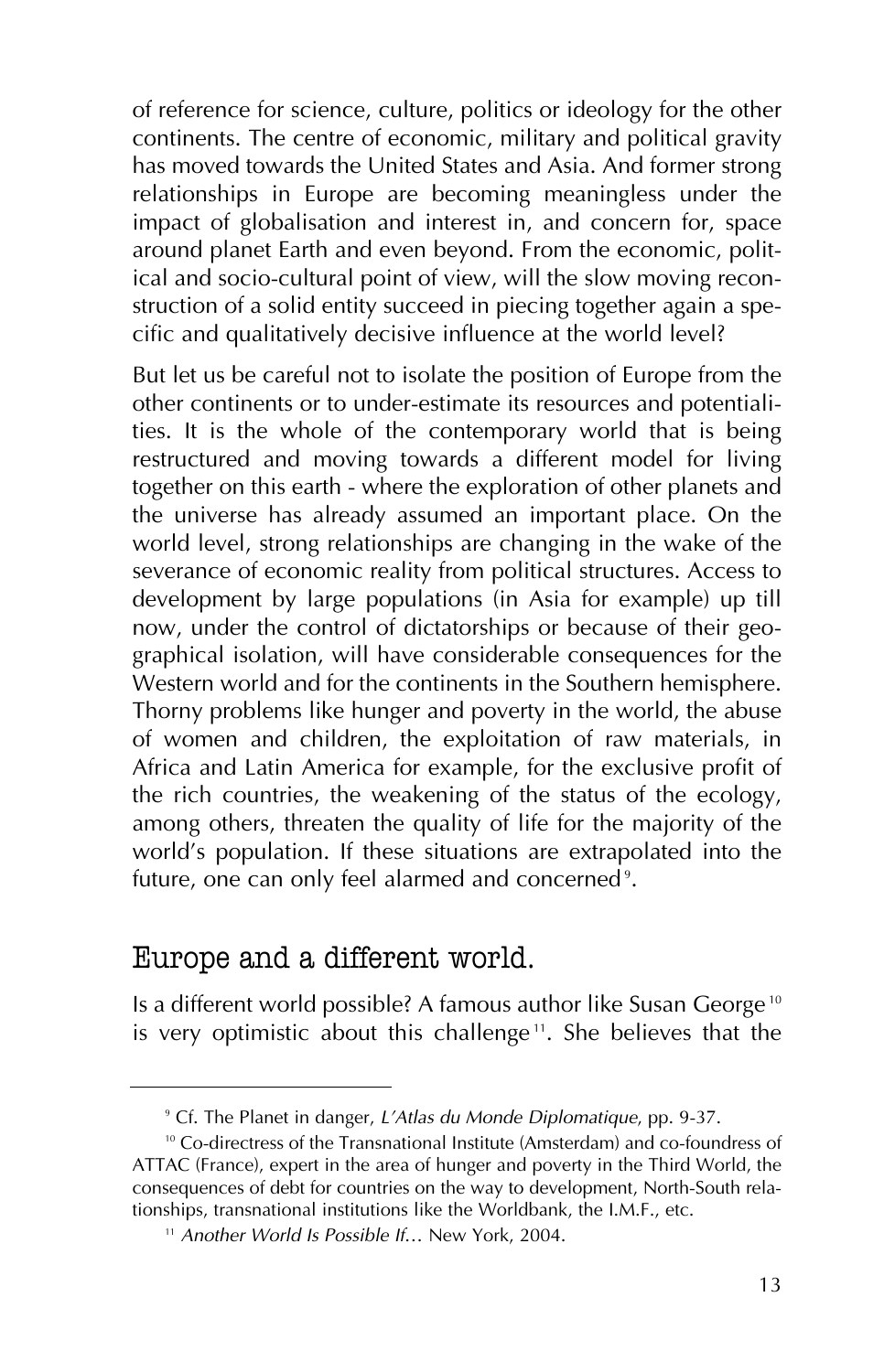movement for a just world will give rise to more and more feelings of solidarity and will succeed. An awareness will be established bridging borders and present day economic and political conditions. Susan George claims that this plan for a new world will succeed if, amidst other conditions, Europeans take the lead in the contemporary world. By solidifying the European entity, by building up a social, cultural and ideological identity and by means of international collaboration, a viable, just and ecologically sustainable world is possible. But success will come only through dialogue, negotiations, developing consensus and honest collaboration, with the support of scientific investigations, and not by military confrontations or by economic exploitation. In a lasting way, the deadlocks in the new geopolitics that has been set up will have to be transcended<sup>12</sup>.

Let us also call attention to Colin Crouch's analysis of the Anglo-American model of a completely privatised comfortable society<sup>13</sup>. The privatised State is politically weak (small turn-out of voters) to the point of undermining citizenship, eroding local and regional administrative bodies. But it has at its disposal an extremely well developed lobby in the business domain. The well-off society does very little for the ordinary people. Such a post-democratic society constitutes the most dangerous threat to the democracy of the Western world. It has become well established in the United States and it is being successfully infiltrated into the European Union.

### Historic transitions.

However, Europe is a case apart<sup>14</sup>. For more than 50 years - in continuity with the rational approach of Modernity and the Enlightenment - numerous studies in sociology and in the psychology of religion have been trying to trace the phenomenon of secularisation. It is a development which appeared especially in Western Europe. No other continent was affected by such a distancing of itself from institutional religions viz. Catholicism and

<sup>&</sup>lt;sup>12</sup> Cf. L'Atlas du Monde Diplomatique, (note 8) pp. 40-79.

<sup>13</sup> *Post-Democracy*, Cambridge, 2004.

<sup>14</sup> G. Davie, *Europe: The Exceptional Case. Parameters of Faith in the Modern World*, London, 2002.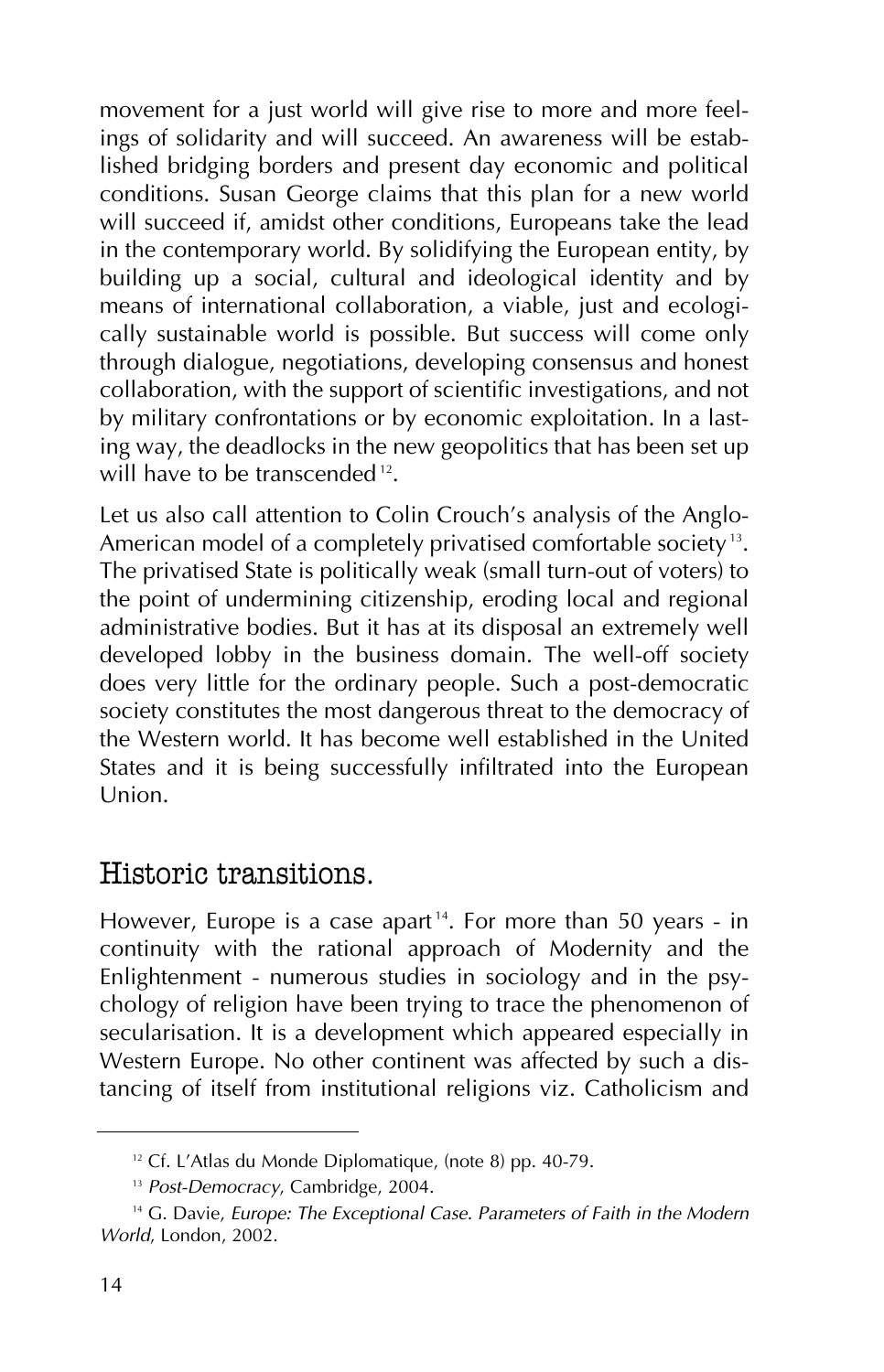Protestantism. Even so, the same phenomenon is also noticed with respect to other ideological systems and on other continents, amongst intellectuals and economically emancipated persons. In general, on the other continents, such as the United States, Latin America or Africa, Catholics and Protestants do not give up religious practice in large numbers. In instances where membership of a particular Church does not meet the expectations of the faithful, either, they change Churches, or, they attend Pentecostal groups, or join the sects, or integrate with native syncretist churches …

In Europe, Catholics and Protestants do not change churches or religion. Only a minority of persons change their religious identity. In cases of disappointment another kind of shifting takes place. The majority, especially among the younger generations give up regular religious practice, but keep up formal, chosen membership<sup>15</sup>. This development is surely provoking consternation and perplexity in ecclesiastical authorities, in interpretations of observance and in their significantly divergent understandings.

In spite of that, institutional religion in Europe is far from having disappeared<sup>16</sup>. 1/ It seems that specific attitudes to a religion persist and continue to slant life choices and scales of value of whole populations. Right up to the present time European society is still affected by its religious past. 2/ Certain big religious festivals publicised by the media - are maintained and arouse a certain amount of interest. 3/ It turns out that the Church's charismatic potential offers a reference setting for persons (adults) seeking a sense of meaning for life or religious membership. 4/ Challenged by the great ethical, social, cultural, medical, political and economic questions the churches do not stay on the sidelines. From the positions they adopt they can bring about a qualitative difference in relation to the dilemmas experienced at the heart of contemporary society.

This development signals a major breakdown in comparison with the situation three centuries ago. J. B de La Salle located his initiative at the heart of the French Catholic Church. The

<sup>15</sup> *Atlas of European Values*, Tilburg, 2005, pp. 62-63.

<sup>16</sup> J.-P. Willaime, *Europe et religions. Les enjeux du XXIe siecle*, Paris, 2004, pp. 52-62.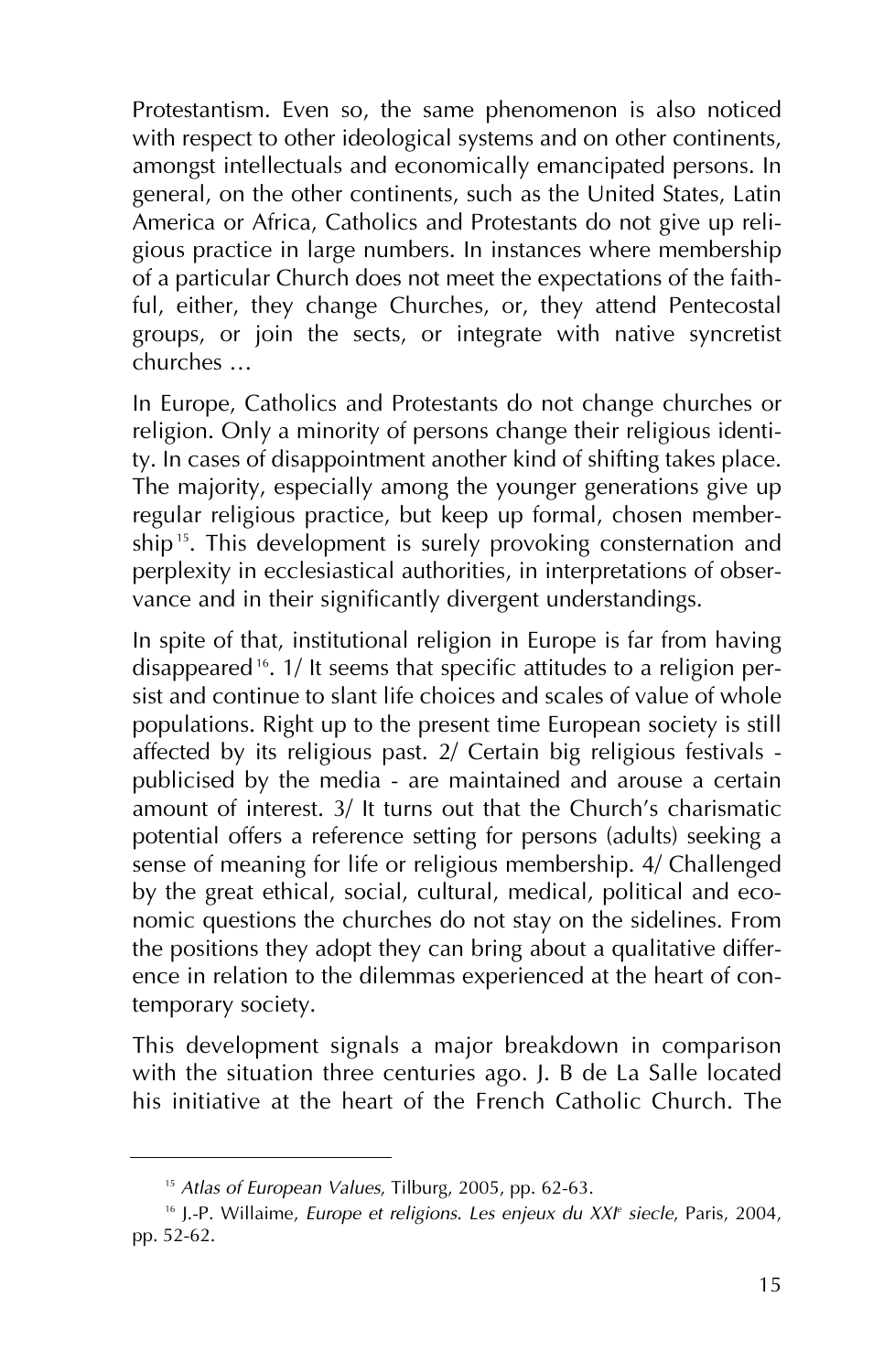Church and the State were closely linked as guarantors of the continuity of that society. That being the case, education plainly planned the integration of the Christian and ecclesial faith in the lives of the children: teaching citizenship in the name of God and rooting man in the divine life. Every plan of life was located within the Church. The Brothers' community was entirely devoted to that end, all the while taking on its sociopolitical presuppositions.

The separation of Church and State, like the kind introduced into France by secularisation (1905), a result of the Revolution, instituted a different kind of society. In a way, the whole of Europe was affected by it. If, on the one hand, the Church lost its "absolutist" influence and if many ecclesial institutions deeply rooted in social life realised that their activities and ambitions were reduced, on the other hand, these institutions gained from it by concentrating on their specific evangelical and pastoral mission. They realised that they were obliged to choose other strategies to make an impact on society.

Faithful to their pragmatic genius, the Brothers adapted, as soon as possible to the political and administrative conditions of the separation of Church and State and succeeded in finding a niche for their establishments in strategic places in accord with their mission. But at the same time, society having become more "pluralist" new situations required detailed reflection and a different pedagogical and pastoral approach. "Subjects" - children, youths and parents - more than in the past, exercised their right to liberty of conscience, thought and action in all areas. Religion changed its social status in a society which had become adenominational.

The Institute was founded in the wake of the renewal of the Council of Trent. The Counter-Reformation was felt up to the 20<sup>th</sup> century. Vatican Council II sought to take account of the change which took place following on from Modernity and the Enlightenment. By concentrating on "the signs of the times", and on contemporary man, bearer of the Holy Spirit, openness to the world led to some remarkable initiatives. Since Vatican II, dialogue has reached new heights of collaboration in the area of the great dilemmas in ethics, medicine, politics, social justice and the development of a new ecumenism.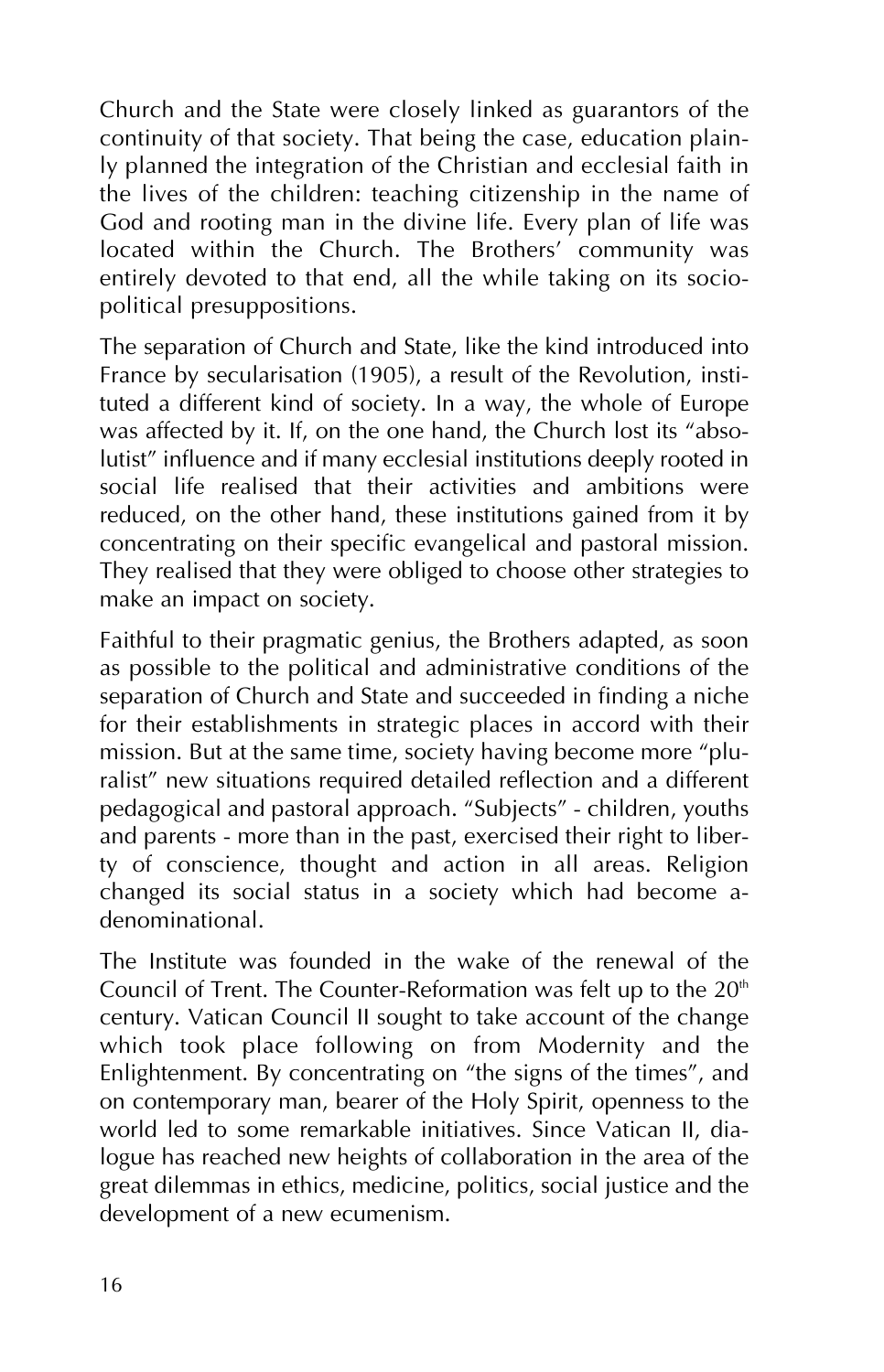# The "return of religion".

Certain ones, like Card. Poupard and Card. Ratzinger, consider secularisation, laicisation, as the most dangerous question for Europe today<sup>17</sup>. They accuse non-practising Christians of indifference and unbelief. Their diagnosis is severe and demands a clear and strong response. They are reacting against nihilist relativism, secularism, individualism and laicism. According to them Christianity is being laicised! This diagnosis has given rise to a generous response in certain countries still mostly Catholic, such as Poland, where the people believe they are called to be the "new evangelisers" of western Europe.

From whence comes the interest in the "return of religion" in the guise of a new evangelisation, the contribution of new religious movements, charismatic enthusiasm, mass ecclesial rallies, initiatives by authorities to launch a more convincing commitment, etc. Sometimes this (nostalgic) aspiring is found in fundamentalist and traditionalist tendencies. The "return of religion" is then interpreted in a literal, conformist sense, as a quite uncritical fidelity to the orthodoxy of the institutional Church and its hierarchical authority.

Other groups of believers, thinkers and practitioners pay more attention to the Christian character inherent in the very process of secularisation. They look upon it as a stage in the development of Christianity. In it no break is occurring with the specific direction of the Christian faith, but rather with a certain historical form of Christianity whose days are definitely over. In exchange for the experience of modernity and post-modernity, these believers are aware of the real issue for Christianity in a different society, with new questions and responsibilities. From this comes their interest in a more open collaboration with culture and contemporary society. Whilst recognising the validity of the separation of Church and State, they reject any opposition in principle between the

<sup>&</sup>lt;sup>17</sup> Investigation into 'non-belief and religious indifference', carried out by the Pontifical Council for Culture as preparation for the 2004 annual Assembly. Cf. *www.fides.org*; *http://www.dimarzio.it/srs/article.php?sid=306*; and *http://www. cwnews.com/news/viewstory.cfm?recnum=28199*. Whilst relying on the objectivity of the observation in the investigation, this diagnosis seems to ignore or minimise the analysis of authors like, for example, Grace Davie (note 14) Colin Crouch (note 13) and Jean-Paul Willaime (note 16).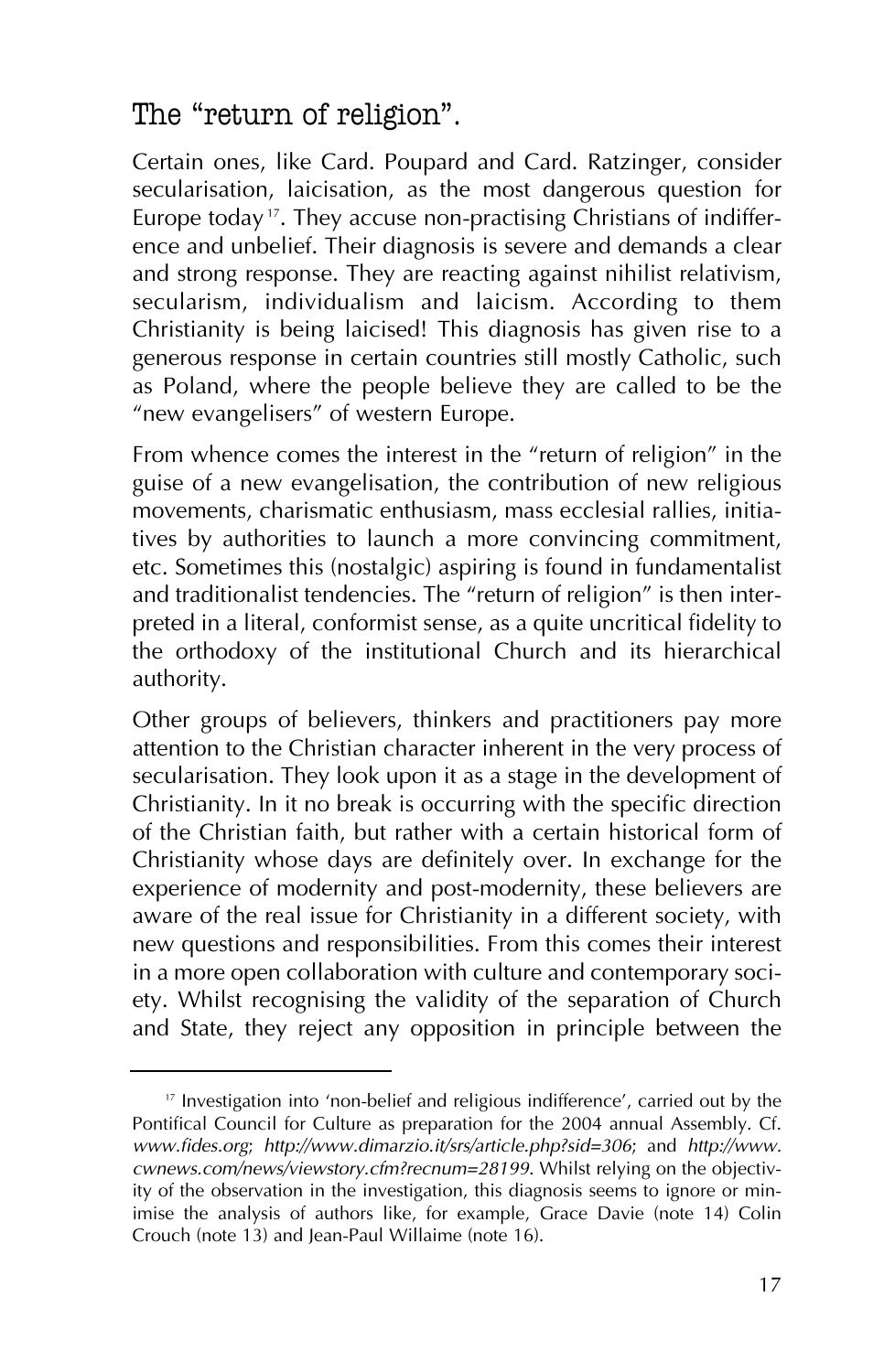secular domain and the religious domain. More particularly, research into the quality of life on the one hand, and the concern to be committed to the service of the deprived and the excluded on the other, are seen as manifestations of the incarnation of the God of life. It is for the eyes of faith to recognise it.

The debate / conflict between these two tendencies is fairly fundamental and runs across all the pastoral and educational strategies. A clarification of the philosophical and theological presuppositions cannot be by-passed. Otherwise one is left with either an "essentialist" understanding, an a-historic, conceptual, eerie Christianity; or one opts for an "existentialist" understanding, a Christianity rooted in concrete reality, historical, experiential, conditioned by the perceptions of the senses<sup>18</sup>.

Jean Boissonnat emphasises the importance of modifying one's perceptions<sup>19</sup>. In a certain manner, he says, God made Europe. Christianity gave the continent its foundational values and its first institutions. But then, Europe rid itself of God by means of the great philosophical currents and schisms, by setting up laicised institutions. Today, Europe is trying to become a new entity in the midst of a globalised world, and God is not a member of it: God is not a European!

### The contribution of CLEE.

At its meeting in March 2002, the CLEE Bureau designed a systematic work plan for 2002 - 2006 to go, in detail, into the range of questions for the Lasallian Educational Mission in Europe and to mobilise collaborators to respond to them in a creative manner.

While bearing in mind the four themes suggested by the MEL Permanent Council and aspects of the contemporary world explored by the five colloquiums, the CLEE Bureau was determined to highlight four themes highly significant for the situation of the Institute in Europe. The whole preoccupation concerned

<sup>18</sup> For an in-depth analysis of this problem cf. G. De Scgrijver, *Recent Theological Debates in Europe. Their Impact on Interreligious Dialogue*, Bangalore, 2004, pp. 1-122.

<sup>19</sup> *Dieu et l'Europe*, Paris, 2005.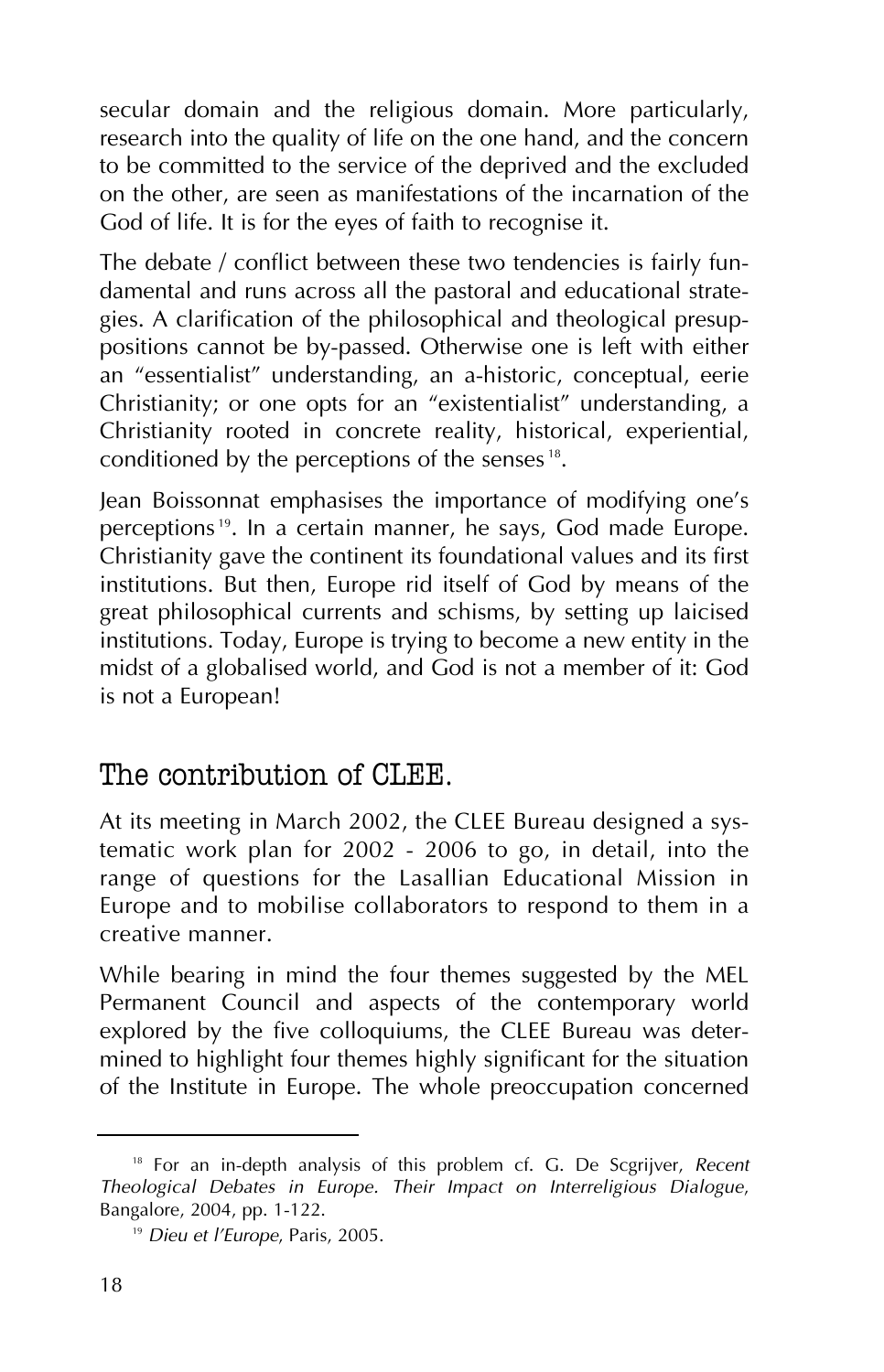the emergence of the new Europe, with the integration of the countries of Central Europe and the East. What will the Lasallian educational mission be in this new context?

Three assessments are called for

1/ From all the evidence, the reality of the Institute cannot be thought of as the sum of the efforts in the different countries until now lined up side by side economically, politically, culturally and religiously. Inside the continent, 'Lasallian' frontiers developed since the beginning of the Institute must be abolished. A new entity must be shaped that is different and surpassing the sum of all that has existed until the present.

2/ The traditional way of seeing the Brothers in Europe is vanishing. There are already several Districts on their way to extinction and, statistically, all European Districts are changing along the same line. The reality of the educational mission is being placed more and more in the hands of lay collaborators, either affected by the founding charism, committed to children and young people in difficulty, or eager to discover meaning in their lives, to be committed to serving mankind in the spirit of the Christian faith. The "post-congregation" era is on the doorstep.

3/ The place of religion in European society is changing. A change that cannot be ignored is obvious. Christian Europe is being transformed into a multi-cultural and multi-religious reality, distinct from the ethnic, cultural and religious multi-nationality of the past. Traditional educational institutions will have to reposition themselves in an environment so much more pluralist and in line with the educational policies of governments. They will have to go further than the compromises for co-existence set up in the past. A presence in this educational world in the name of the gospel and the Lasallian tradition will have to be rethought and re-positioned in a creative fashion.

The CLEE Bureau therefore selected four themes perceived as fundamental in the process of change that is occurring in Europe at the present time. Each theme was tackled in one of the annual assemblies. Those taking part were spurred on in their reflections and encouraged to take initiatives to integrate into their involvement awareness of the new European reality.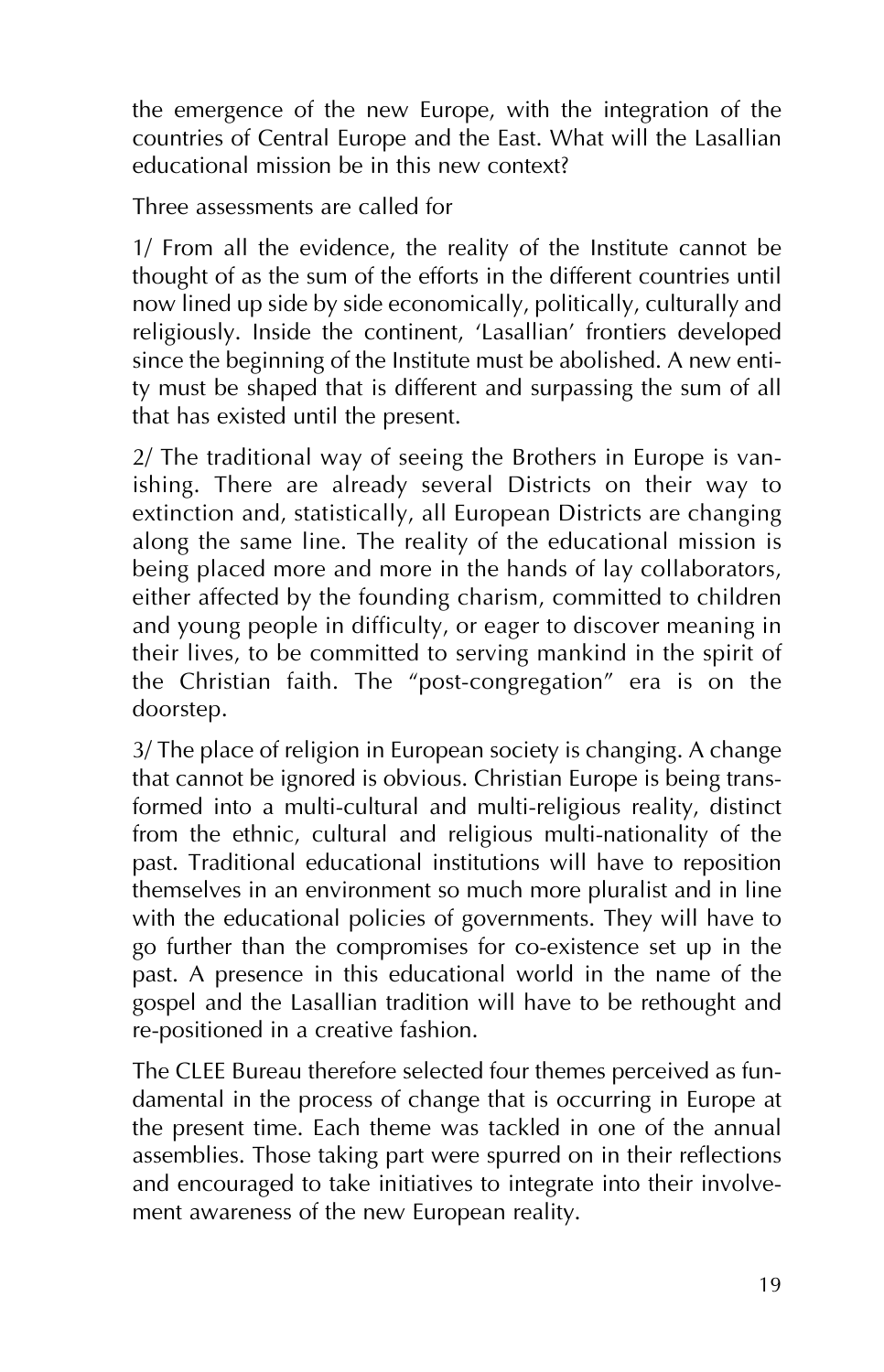#### **General classification of themes:**

### **Emergence of the European Union with the inclusion of Central Europe and the East and the Lasallian Educational Mission.**

|                                                                                                                                          | <b>CLEE Calendar</b>                                                                                                                                                  |                |                     |  |  |
|------------------------------------------------------------------------------------------------------------------------------------------|-----------------------------------------------------------------------------------------------------------------------------------------------------------------------|----------------|---------------------|--|--|
| <b>Themes</b><br>explored by CLEE                                                                                                        | Dynamic aspects borne in mind by MEL<br>Justice and poverty - Rights of the Child<br>- Educational Innovations Announcing<br>the Faith and school-based pastoral care |                |                     |  |  |
|                                                                                                                                          | Preparation                                                                                                                                                           | <b>Meeting</b> | <b>Involvements</b> |  |  |
| 1. European frontiers<br>and migration; inter-<br>cultural and inter-<br>religious dimen-<br>sions; plurality                            | questionnaire                                                                                                                                                         | 2002           |                     |  |  |
| 2. The environment<br>in which the child<br>grows up; the neo-<br>liberal plan and the<br>educational policy<br>of the EU                | questionnaire                                                                                                                                                         | 2003           |                     |  |  |
| 3. Society-institu-<br>tions tensions and<br>violence: role of the<br>school in society                                                  | questionnaire                                                                                                                                                         | 2004           |                     |  |  |
| 4. Quality of human<br>life; secularisation<br>and 'the return of<br>religion'; religious<br>teaching and intro-<br>duction to the faith | questionnaire                                                                                                                                                         | 2005           |                     |  |  |
| Synthesis of the<br>dossier                                                                                                              |                                                                                                                                                                       | 2006           |                     |  |  |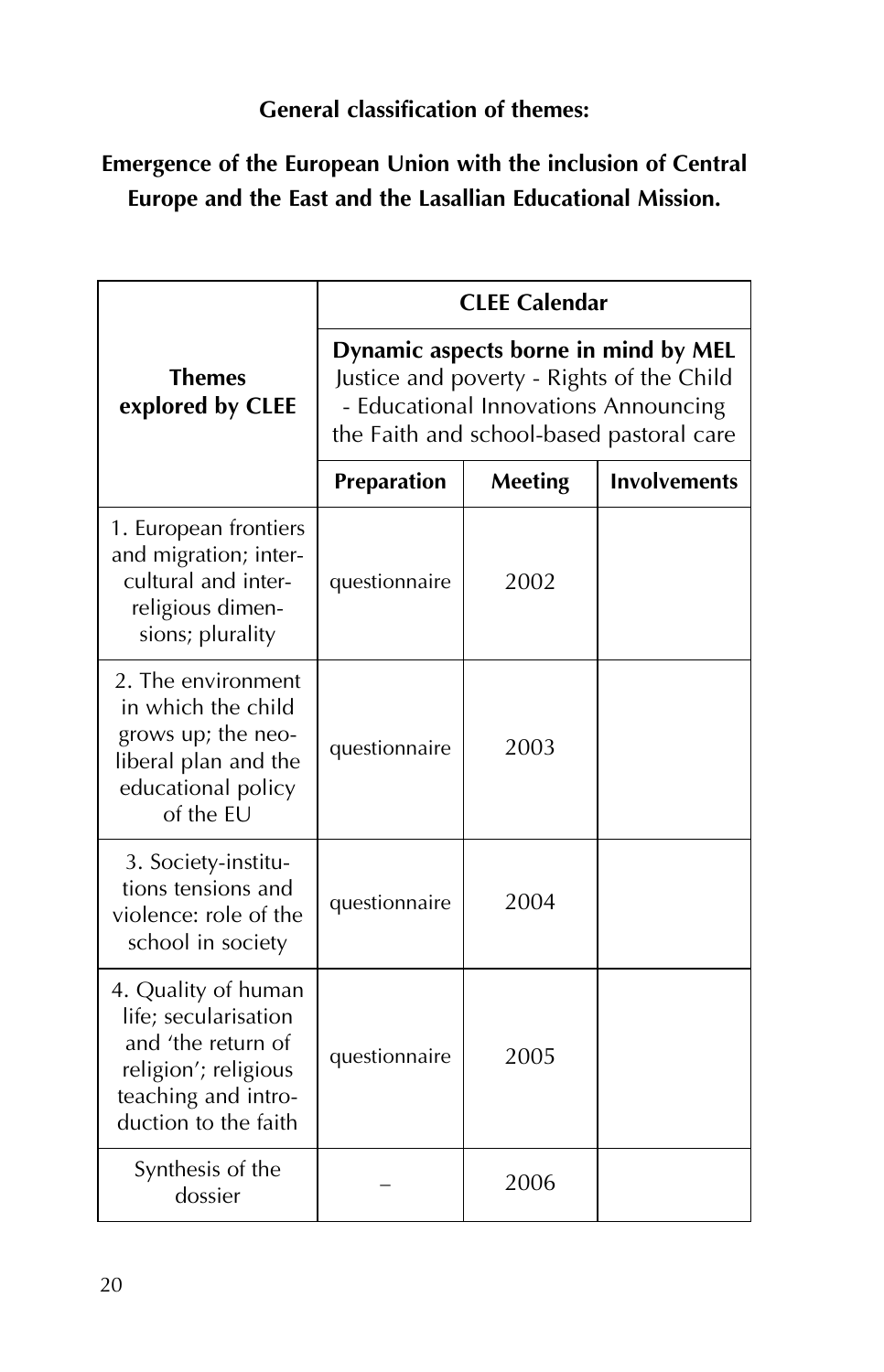These themes are inter-connected and constitute a whole. However there is a certain logic in the sequence of the different sessions.

The **first meeting** undertook to have a good look, principally, at the evidence that the concept 'Europe' is changing profoundly. It is no longer a group of nations; it is about a geopolitical construct. The variations of the word 'frontier' makes it into an enlightening analyser. We distinguish, of course, the frontier of the European Union of the 25. But there is also the Schengen area, that of the Council of Europe, of the euro, of the North Atlantic Treaty Organisation (NATO) and of the Organisation for Security and Cooperation in Europe (OSCE). There is also the lethal frontier that migrants coming from Africa and elsewhere attempt to cross at the risk of losing their lives. That is why the first meeting determined to explore a triple theme: the question of frontiers, migration and the new debate with plurality. These new realities jostle with the manner in which Lasallian establishments were set up in Europe.

The **second meeting** wanted to measure the true nature of the plan the Western world has chosen for itself and is preaching throughout the whole world: the neo-liberal capitalist system and a democracy more and more 'privatised' for the benefit of the business world. This is the real environment in which children are growing up. What educational policy does the European Union advocate in the face of such a 'dictatorship'? Lasallians, in Europe, are questioned in a way that cannot be ignored to reconsider their educational contribution in response to the anthropological and ethical dimension of such a plan. It is proving essential to be provided with different skills to decide on how to be part of the world of education. Where must they take their place to make a qualitative difference?

The **third meeting** wanted to take into consideration the emerging relational arena in the new socio-cultural entity. The new relationships between countries and the freedom of movement for people and services deeply affect relationships between populations, institutions and society. A zone of insecurity becomes established when European institutions do not handle the new forms and opportunities for meeting and exchange. All these variations jostle with the traditions, customs, rites and public and private spaces. It is a form of violence that people are invited to handle in a civilised way. Rather than experience civility in the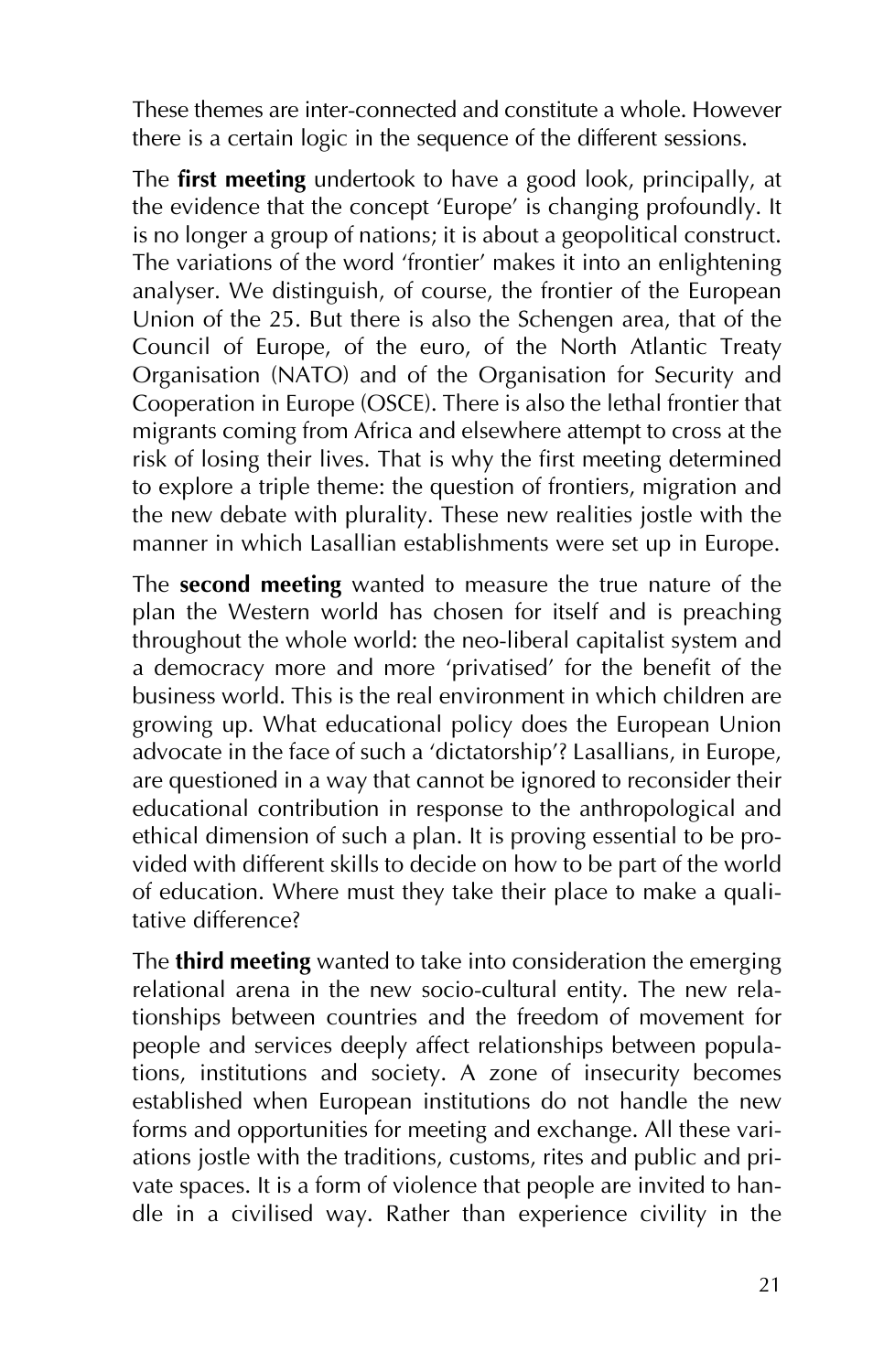'European' spirit, some people prefer to insist on their own right, through bloody violence if necessary. This process affects all institutions and the school milieu in particular since children and the young (migrants) take on board social tensions, with which it is beyond their capacity to come to terms. What are Lasallian establishments doing to remedy or prevent interpersonal and institutional violence?

During the **fourth meeting** CLEE saw itself confronted with the question of the quality of human life promoted by the new European situation. What kind of Man is surfacing within this new system? In the way this first chapter heralds him, these European men and women take a different position on the questions of the meaning of life, values and institutionalised religions. What will become of religion? Rather than remain with nostalgic regret for the unified Christian past, it is better to be ready to listen to the God of life who can manifest himself in his own way within the very womb of this Europe coming to birth. The concern for ensuring the continuity of the Christian tradition, for initiating the young generations into the unprecedented world of religions, of the Christian faith in particular, of creating a school environment open to making God possible, ought to find a deep echo in all Lasallians. What aim and what institutional approach can give a guarantee of a true and prophetic fulfilment?

The present bulletin offers an overview of the study of each theme. For each meeting it offers a presentation of the context and objectives followed by the programme as it was carried out. Then the reader will find a synthesis of the various contributions and the formulation of a few implications or conclusions to be held over for the international Assembly in 2006. Brother José María Martínez brought out a sessions report for each meeting. Likewise he drew up a document giving a synthesis bringing together the texts of the talks, the papers and the reactions of the language groups. For the writing of this bulletin the author has freely drawn from this ample documentation.

By establishing cross-links between the various chapters, the reader can begin an analytical reflection and build up a reference framework likely to open up new perspectives for the future.

Very clearly the approach to each theme remains incomplete and biased. Limits were necessary and so some pertinent information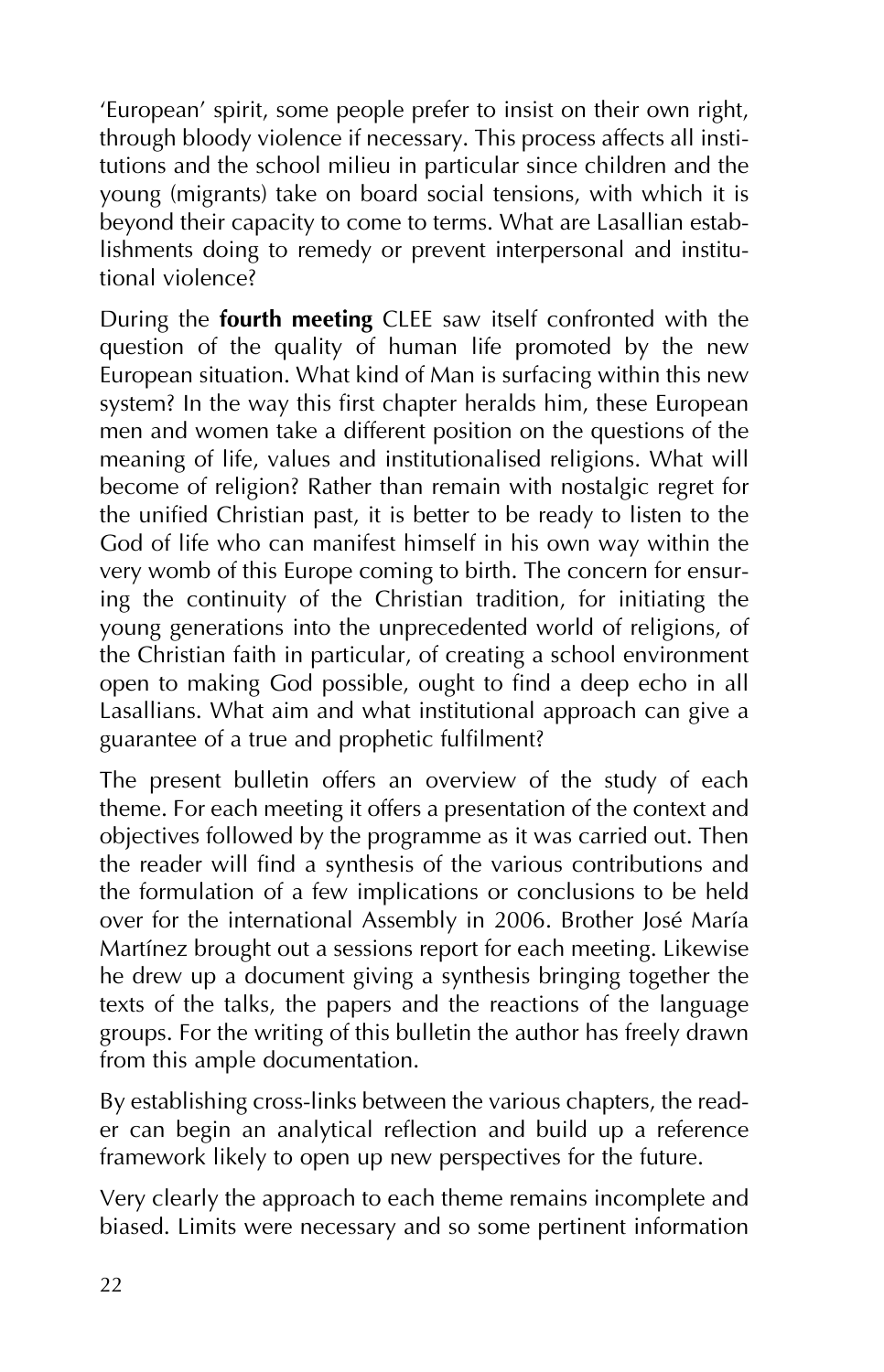and the more ample documentation provided is lacking. With the reality being so complex and changing, it is impossible, in practice, to grasp it fully and interpret it correctly, certainly not during a brief meeting with participants showing the best of good will, but who are involved full-time in delivering the educational mission. However, the sensibilities of the participants as well as the speakers, while being dependent on a particular situation in a given country, assured a rich and diversified approach, indispensable for stimulating awareness and a change of perspective. Each one, while being a "European" remained influenced by a history and being part of a precise socio-cultural and ideological background. That was the starting point for a new openness and a new spirit of collaboration and solidarity. In fact each meeting represented an exercise in disorientation, in transition to a reality to come. Thanks to the work plan devised in 2002, it has been possible to complete a consistent and structured exploration of a situation which overwhelms us on all sides.

The impact of this experience will depend, on the one hand, on those who took part. They were able to live this rich, substantial and questioning but promising journey. It is up to them to take initiatives to integrate their awareness, information and strategies for action into the educational, renewal and strategic management activities of Lasallian works.

On the other hand, this Bulletin also wants to mobilise those responsible for the Institute in Europe to take decisions with respect to the direction of the educational mission within an emerging reality. When the Institute is looking at regrouping all the Districts under the authority and administration of a single Region, the opportunity is presented of stimulating the collaborators to bring the new European identity into their thinking. The conditions are completely different from in the past. It is clear from the CLEE meetings that it is indispensable for the proper direction of our work, on the one hand, to be well informed and to make a careful study of the processes of transformation in our society, and on the other to study with the same care the changes in relationship between religion and society and to find for the Institute the direction and places of incorporation where our witness has some chance of being pertinent. As separation of Church and State is deep-seated in Europe, it is for Christians to rethink the very character of their support for the faith and the Church in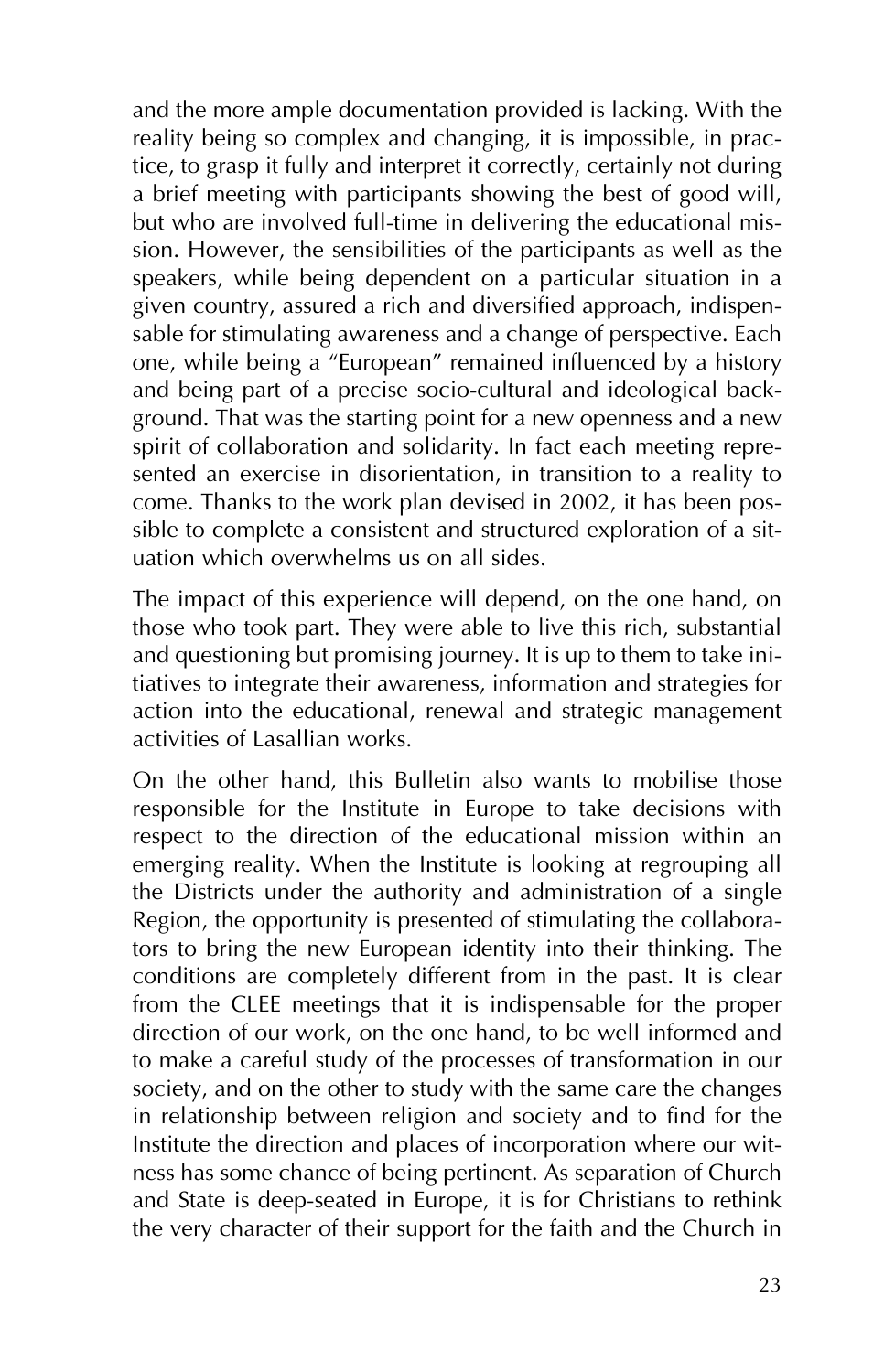terms of a new style of incorporation into how things are rather than shutting themselves off from the rest of the world in a community reflex. Being more in direct contact with society, the responsibility of the Brothers and the collaborators associated with them is greater than in the past. Society is not opposed to religions. But their influence is no longer accepted as evident. They no longer enjoy recognition or a power accepted as 'natural'. Christians are being asked to become part of the social reality, with people of different backgrounds, and to work in such a way that their way of acting and their commitment are persuasive of the value of the spirit of faith. They are to act to give proof of authenticity and truthfulness, rather than just making a statement.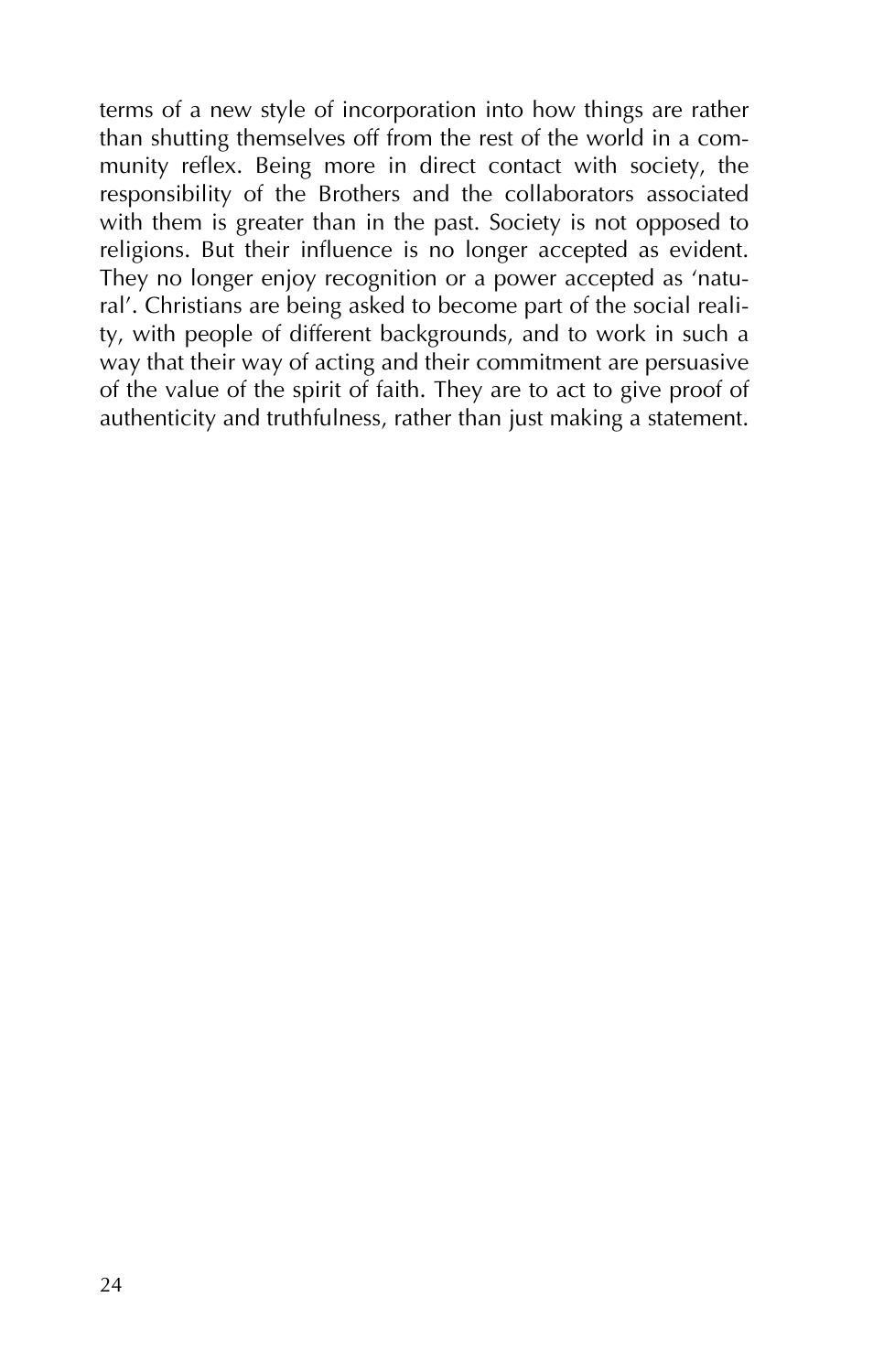# II. The frontiers of Europe, migration and handling plurality

# Objectives of the session.

The European continent is being transformed step by step into a new entity. This is leading to greater flexibility in the movement and exchange of people, goods and services. The balance established in days gone by between nations as a result of military and political wars and ethnic, cultural and religious conflicts is being called into question. A certain abolition of the borders and a strengthening of the contours of the Union are bringing a new interpretation of 'migration', and other criteria for handling it are being set in place. This development is upsetting certain sectors of the native populations.

The objective of this first stage of the project is to explore the meaning and extent of the change in concepts of border and migration. What is the new reality that is emerging from the deconstruction of the geopolitical map inherited from the past? In what respects is the new Europe the result of influences coming from other continents, of the impact of 'stateless' globalisation? The system is changing and no longer resembles what looked to us like a possible rebuilding after the Second World War. Coming out of it is a chaotic, fluid, shifting, different plurality from that juxtaposed and brought under control in the past. The emergence of a new entity is too complex a subject to be able to exhaust it in one instalment. But the session aims to gather the basic data to gain a better understanding and evaluate the efforts of the Lasallian activities and to face up to the challenges met at this moment.

The meeting took place at Sint-Wivinaklooster in Groot-Bijgaarden (Belgium) from 28 November to 1 December, 2002. After an introduction on the implications of multiculturalism and pluralism on the proclamation of the faith by Br José María Martínez Beltrán, three lectures drew out the theme. 1/ Frontiers and migration: presentation of the topic (Br. Herman Lombaerts), 2/ Migration, migrants and image building (Mme Ching Lin Pang,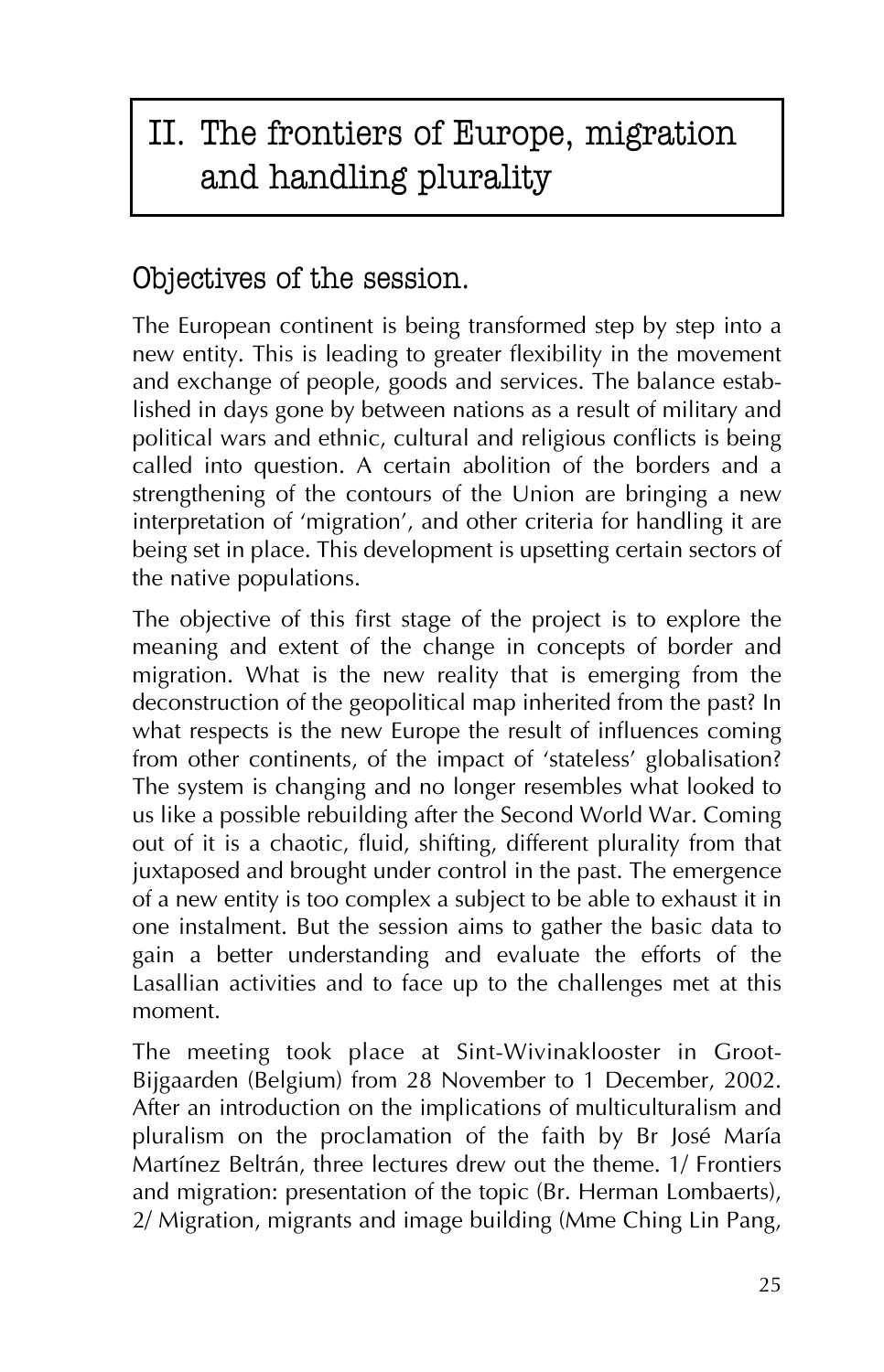Centre for equality of opportunity and the fight against racism, Brussels) and 3/ Migration in France and the role of Lasallian education (Br. Alain Ory). Then there were three reports on particular situations: "A non-racist school" (Mr Mark Holsteens, Institut Sint Jozef, Bokrijk-Genk), Immigration in Spain (Comisión Regional de Educación de España) and Emigration in the United Kingdom (Br. Philip Smith).

### Frontiers of Europe.

More than 800 million people look upon themselves as Europeans. 435 million of them live in the 25 States of the European Union<sup>20</sup>. However, frontiers to the East of the continent are not rigid. Russia, Belarus and the Ukraine are often looked upon as being part of Europe. But from a geographical point of view, Turkey, Armenia, Georgia, Azerbaijan and possibly Greenland have as much right to this claim. Greenland is a dependency of Denmark, while Iceland has closer ties with USA. Turkey and Azerbaijan, who do not share Christian roots, are often considered as being "too far to the East" even though the populations of Albania and Bosnia are also mostly Muslim.

A frontier stands for a critical distinction between several kinds of claims. A frontier separates, puts order into things, settles membership, or identifies what is different. Realities on one side or the other of a frontier are, from a certain point of view, irreconcilable. In all arenas there are frontiers. Of course, in the first place, we think of geographical, historical and political frontiers between the Nation-States. But there are also linguistic frontiers, ethnic frontiers and economic, juridical and psychological frontiers, and frontiers between cultures and religions<sup>21</sup>.

*Frontier* is a shifting concept. It is both historical and contractual.

Frontiers have a double function: 1/ to control migration and 2/ to ensure security, protect advantages and attract investments. Sharing political and economic options is the cornerstone of the European frontiers.

<sup>20</sup> *Atlas of European Values* (note 8), p.14f.f.

<sup>21</sup> How "Europe" was built and grew, *L'Atlas du Monde Diplomatique*, Paris, 2005, pp. 60-61.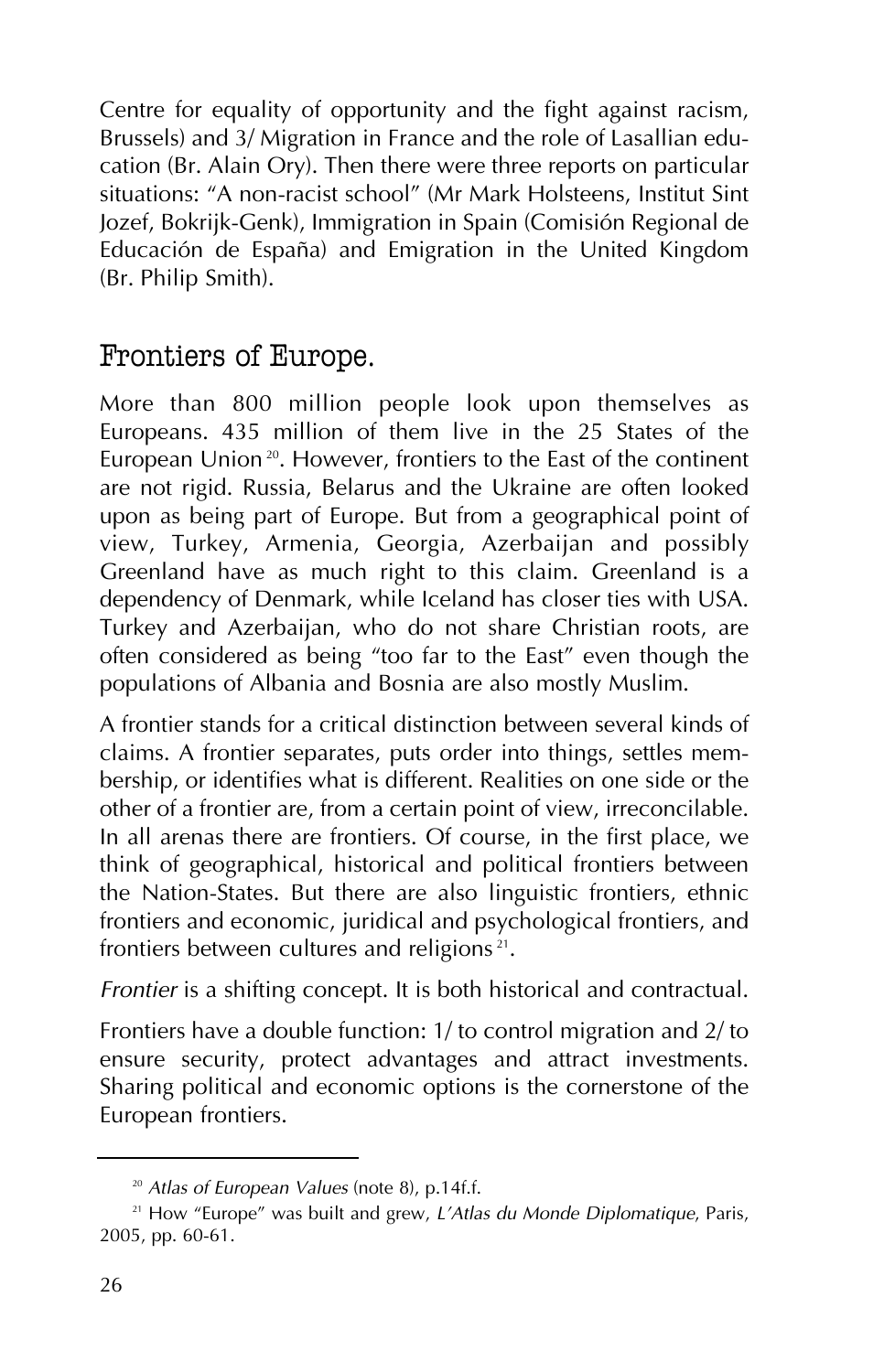As far as the E.U. is concerned, the external frontiers of the Union also take on a political and strategic dimension<sup>22</sup>. The abolition of frontiers within the Union (countries which signed the Schengen Convention for example) is justified in the name of the confident attitude among the populations of the countries involved. For one thing, the free exchange of goods, persons, services and ideas postulates a liberty / equality on many points of view and encourages access to well-being for all, a symbol of a prosperous situation. At the same time, these countries are susceptible to the process of globalisation, often run by stateless parties. But, on the other hand, the external boundaries of the Union signal a decisive difference from the economic, financial, political, religious and cultural points of view $^{23}$ .

### Towards a European identity?

To unify a continent, abolish borders, erect others, and to do this intentionally, is to choose to plan a society. Of course, this plan is not limited by the outline of Europe. What is the relationship between "Europeans", "non-Europeans" and the rest of the world? At whose cost is the E.U. being developed? For the sake of what priorities, what values, and with what cultural and religious openness is the development of a competitive edge being carried out? Finally, is the progressive abolition of internal frontiers in the Union, while signalling separateness compared with other 'European' entities, guaranteeing the emergence of a new European identity?

Europe is a complex mosaic of former and recent lines of force in natural, political, linguistic and religious kinds of things. In the Middle Ages, 80 million people lived in 200 States or pseudo-States, fiefs or other controlling systems. Modern European countries are, for the most part, combinations of those embryonic states

<sup>22</sup> H. Elsenhans (dir.) *Une architecture européenne équilibrée, l'ouverture de l'Union européenne vers l'Europe centrale et la Méditerranée*, Paris, 1999; M. Albert, C. Ayache & M. Barnier *Les nouvelles frontières de l'Europe*, Paris, 1993; E. Philippart (dir.) *Nations et frontières dans la nouvelle Europe, l'impact croisé*, Brussels, 1993.

<sup>23</sup> H. Lombaerts & E. Osewska & A. Scerri, *Catholic Education, European and Maltese Perspectives. Church Schools' Response to Future Challenge*, Floriana, Malta, 2004, pp. 27-43.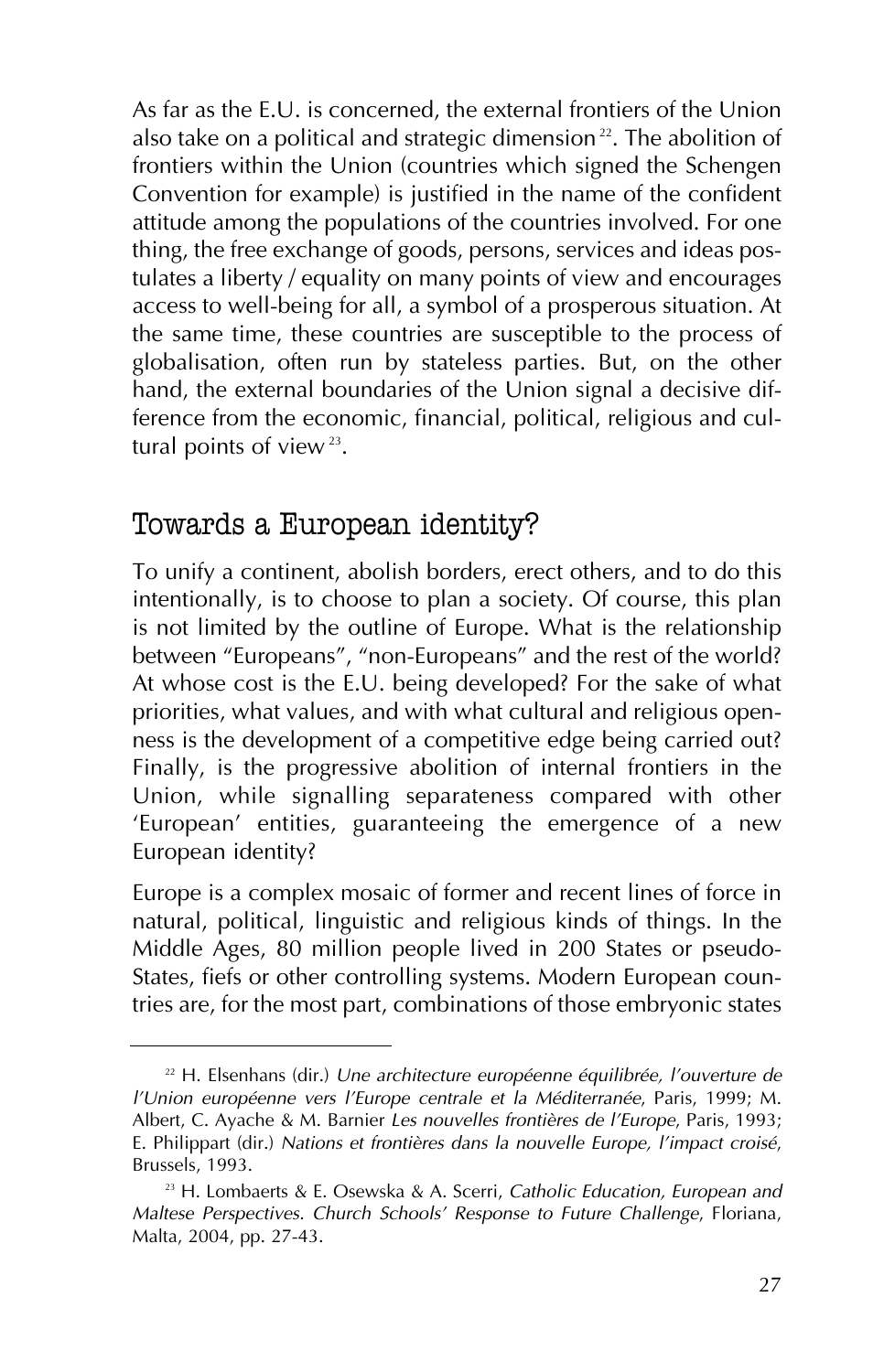with reduced cultural cohesion; here one might think of the recent civil war in Bosnia, Croatia and Serbia. However, Europe displays superb cultural diversity which assures its astonishing success.

Identification with the European entity represents, first of all, a feeling of belonging and of personal awareness: a feeling of interdependence, a high level of solidarity, common roots (national pride), shared memories and experiences, a common language and reference to the same culture and a feeling of destiny. Thus, for Europeans, the nation comes first then Europe, accepted in an instrumental and utilitarian sense, without emotional or affective attachment - 71% of Greeks think that belonging to the E.U. is a good thing, but they do not trust it. Only  $7\%$ of Russians feel they are Europeans, but 2/3 of their population wish to join the E.U.

"European" identity is of a different order from what is understood as ethnic, cultural or national identity. This is where a fundamental debate starts about the important subject of this new entity in radical development i.e. the E.U. To unify a continent, abolish the borders and erect others, and to do this intentionally, is to choose a plan for society with options in the economic, political, ideological, ethical and religious spheres. This, of course, is not limited to the contours of Europe.

### Migration.

The United Nations defines migration as the movement from one of the 200 or so nations in the world to another in 12 months or more, whatever be the reason behind it. International migration a challenge for the 21st century - drives the migrant to leave the land of his birth, citizenship or legal status to try and get on with life in another country. According to this reasonably comprehensive definition, there were about 150 million migrants in 2000, that means 2.5% or 1 in 40 are outside the land of their birth or citizenship whether as immigrants, foreign students and workers or illegal residents (IOM, 2000)<sup>24</sup>.

<sup>&</sup>lt;sup>24</sup> Philip Martin, Migration internationale: un défi pour le siècle, 2001; cf. *http://www.france.diplomatie.fr/label\_france/FRANCE/DOSSIER/presidence/06.html*; *http://www.gcir.org/about\_immigration/world\_map/europe.htm.*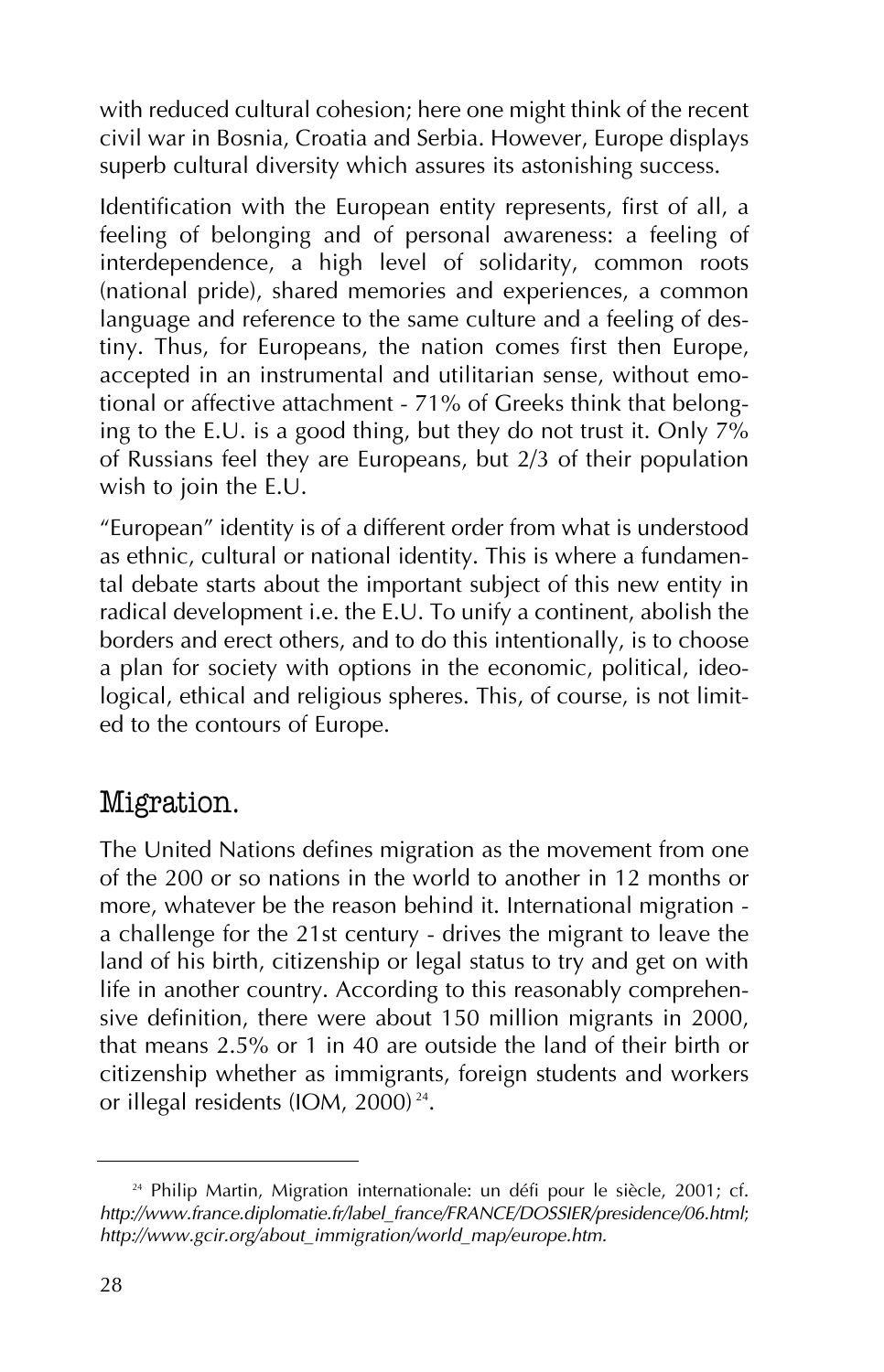At present, migration movements across the world are being strongly influenced by the process of economic globalisation; they are taking place within a vast multidimensional movement of people, capital, goods, services and ideas. In addition, it is important to realise that migration also forms part, at present, of an international market providing enormous capital offering thousands of work opportunities, handled by people and agencies preoccupied mainly with the benefits they reckon on gaining from it. To be something different is what leads to migration.

Migration is a complex process which reflects, in part, the unpredictable reactions of people to the concrete circumstances that affect their lives. There are economic migrants responding to recruitment for labour or fleeing unemployment, low wages or bad harvests. Non-economic migrants look forward to family reunion or want to escape war and persecution or desire to try new experiences<sup>25</sup>.

Demographic factors stimulate migration. 97% of demographic growth (1.4% or 84 million a year) takes place in "developing" countries. Migration into "developed" countries with a declining birth rate is, then, a strong possibility.

For example, the connection between demographic development in Africa and Europe can be looked on as a factor encouraging migration.

|        | Estimates of world population |            |     |              |       |  |  |
|--------|-------------------------------|------------|-----|--------------|-------|--|--|
|        | 1 billion                     | 6 billions |     | 9.2 billions |       |  |  |
|        | 1800                          | 2000       |     | 2050         |       |  |  |
| Europe | 20%                           | 725        | 12% | 634          | $7\%$ |  |  |
| Africa | 8%                            | 775        | 12% | 1.800        | 20%   |  |  |

The impact of the demographic factor needs to be modified. Public opinion, impressed by the images spread by the media,

<sup>&</sup>lt;sup>25</sup> J. Niessen, Migrants, Refugees and Minorities in the New Europe, in J. Wiersma (ed.) *Discernment and Commitment*, Kampen, 1993, pp. 185-219.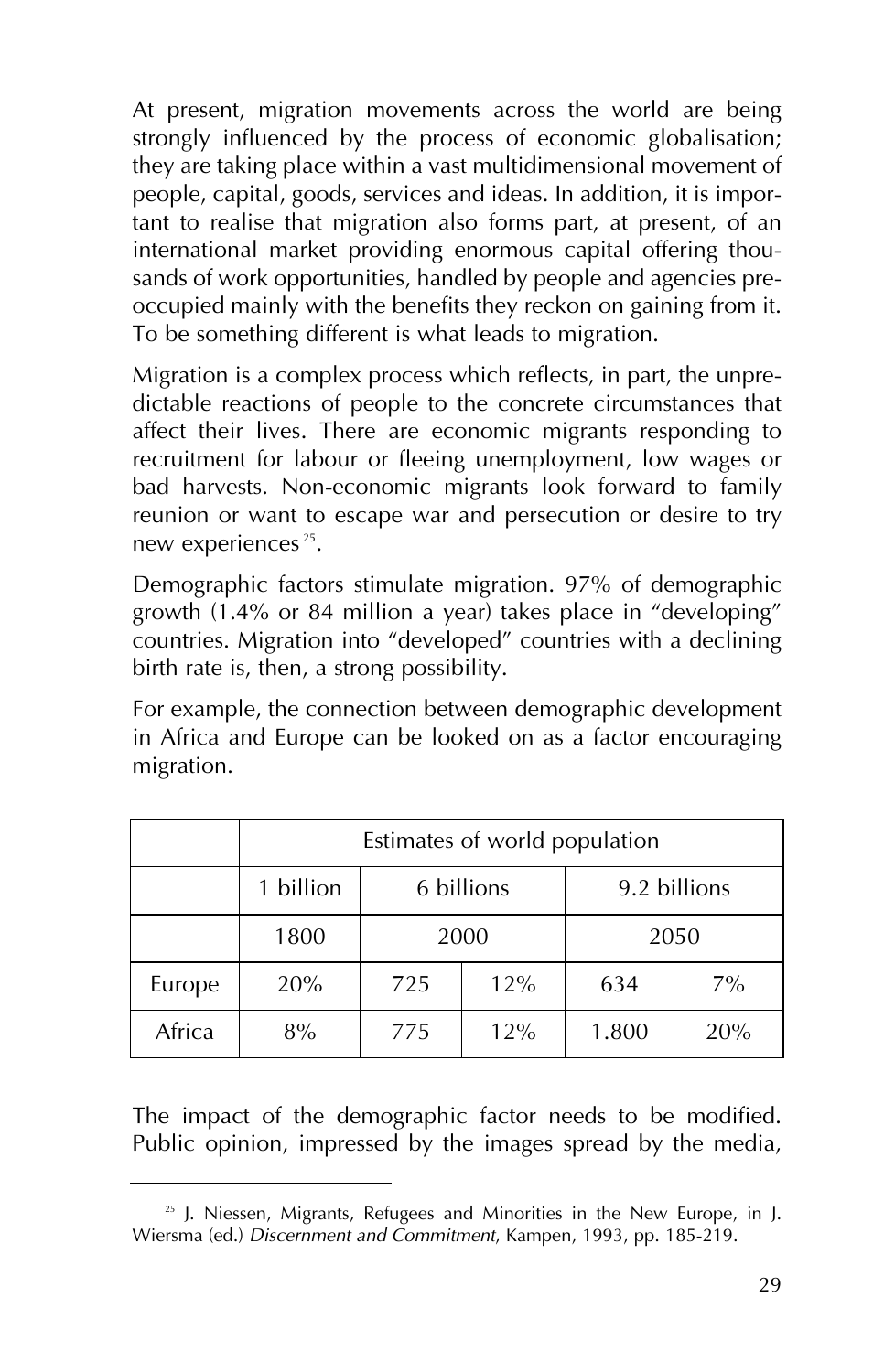sees as a massive flight the refugees crossing from Africa through Mauritania (Nouadhibou, Kandahar), the Canary Islands or Morocco (Ceuta, Melilla) to Spain and the European Union. They pay large sums of money and risk their lives. We are indeed talking about a dramatic reality. But their migration is primarily an intra-African affair 26; only a small percentage tries to batter down the doors of fortress Europe<sup>27</sup>.

Economic factors (poverty and unemployment) would be responsible for migration from poor to rich countries and from rural to urban zones. But the organisation of their influx depends more and more on legal and illegal networks which grab an increasing part of the benefits of globalisation by making jobs insecure. The 25 richest countries (per capita income of US\$ 26,000) show a strong contrast with the 175 poorest countries (per capita income US\$1,200) (1999 data)<sup>28</sup>. Moreover, income in urban areas is higher than income in agrarian areas<sup>29</sup>. 45% of the world's workers work in agriculture (1999) - that gives rise to migration from rural areas to urban areas. In 1980,  $32\%$  of the world population lived in urban areas; in 1999, 41% are living in urban areas.

Many fear that this movement is occurring in Europe, from the Eastern countries into western Europe. Studies on this topic indicate that in the course of the next five years the flow of migrants from all the new member States into all the present member States - in the event that there is totally free movement of persons would probably be about 1% of the population of the new member States, or 200,000 people a year<sup>30</sup>.

<sup>26</sup> Cf. Géo-économie des flux migratoires, *L'Atlas du Monde Diplomatique*, 2005, pp. 78-79.

<sup>&</sup>lt;sup>27</sup> Jean-Pierre Turquoi, Nouadhibou, administrative centre of illegal emigration, *Le Monde* 23.03.2006.

<sup>28</sup> "Choc des civilisations" ou choc Nord-Sud? *L'Atlas du Monde Diplomatique*, 2005, pp. 42-43.

<sup>&</sup>lt;sup>29</sup> Cf. The much talked-about arrangement for immigration into USA: about 80% of the 2.5 million paid workers are generally young migrants from rural Mexico; but it is mainly the American owners who profit from it. PH. Martin, *Migration internationale*, (note 5) pp. 109-110.

<sup>&</sup>lt;sup>30</sup> Cf. *hppt://www.eurofound.eu.int/press/migration fr.htm* (23.06.2005); cf. also Delphine Nakache, La migration: une priorité stratégique pour l'Union Europénne dans le partenariat Nord/Sud, *hppt://www.ubites.uquam.ca/gric/ pdf/DelphineNakacheCIMADE.pdf* (November 2003).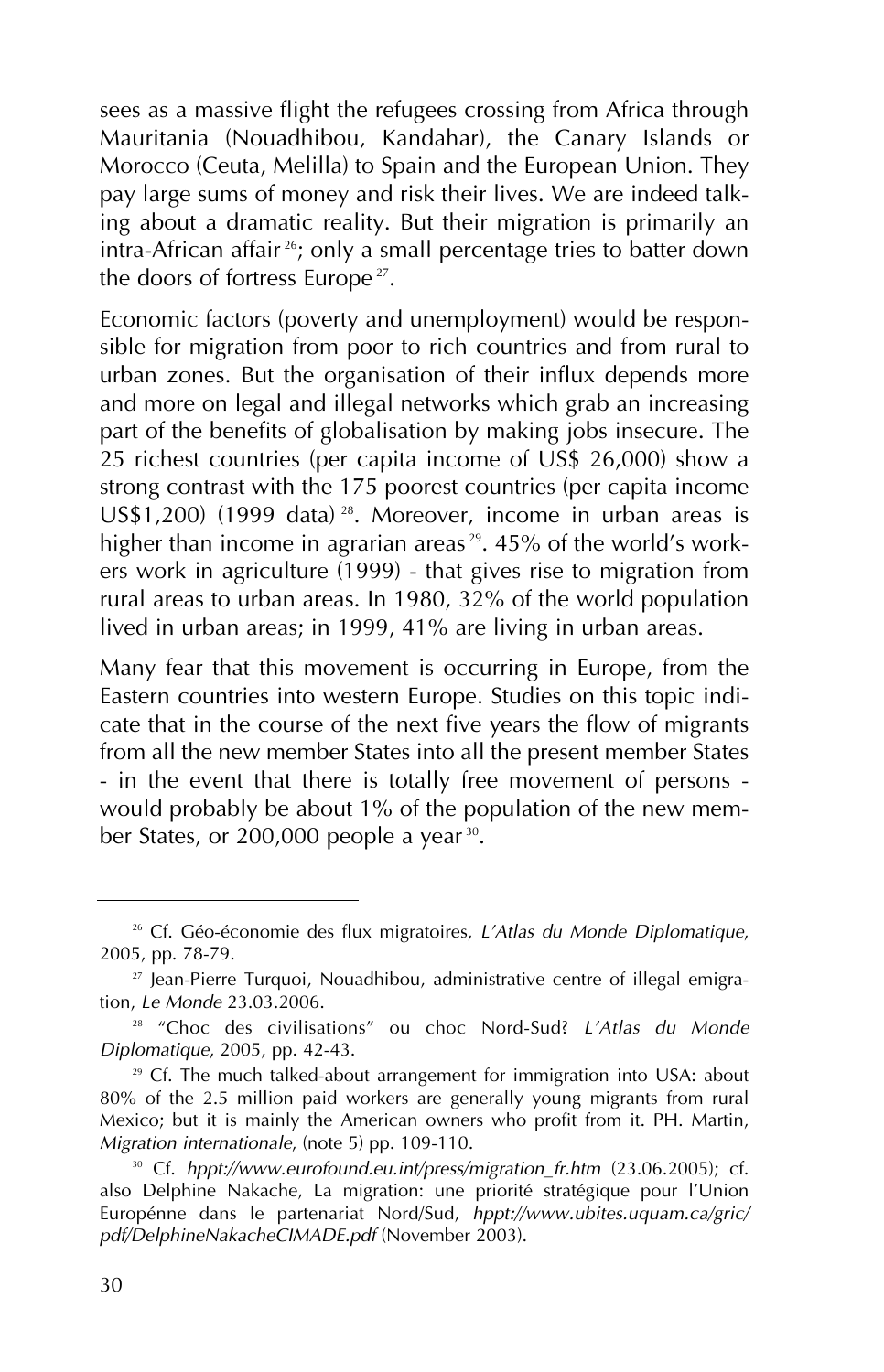Foreigners / migrants spread around the different countries in a very unequal manner. Proportionally, countries smaller in area have a greater concentration of migrants than countries with a larger area. This is borne out for Luxembourg (34.1%) and Switzerland (19.4%), Austria, Belgium and Germany (9%), Denmark, France, Ireland, Holland, Norway, Sweden and the United Kingdom (between 6.3 and 3.1%). All the other countries have less than 3% of migrants. Recently, migration has affected European society less than in the 1990s<sup>31</sup>. Seeing that the number of illegal migrants is a little known factor, it is impossible to estimate the volume of migration correctly.

Unequal sharing coincides with divergent ideas and policies regarding migration in the various countries of Europe. And the view each one has of immigration is rooted in the politico-historical trials by which the nation was formed<sup>32</sup>. From this comes the diversity of vocabulary: a radical view of the nation (France); multiculturalism in Great Britain, while taking care to combat institutionalised discrimination; the liberal tradition in the Low Countries and Sweden is a spur to the emancipation of minorities; in Germany the ethnic-linguistic component which values the history of the notion of the "German people"; the doctrine of nonparticipative assimilation in Switzerland; liberal admission without procedures for integration in Spain and Italy, which, recently became countries of immigration, etc. Claude Bolzman and Manuel Boucher distinguish four axes around which divergences and conflicts relating to national integration policies for immigrants are seen. 1/ the relationship between cultural rights and other civil rights (the equal-different connection); 2/ the relationship between political rights and nationality (formal links with the nation-State); 3/ globalisation which calls into question a certain number of socio-economic rights of the whole population; and 4/ limits of access to civil rights in democratic societies.

Let us not forget that migration is rather the exception than the rule. But it is something that always exists. It points to an interac-

<sup>&</sup>lt;sup>31</sup> John Salt, *Current trends in international migration in Europe*, Council of Europe, Report of the OECD, COMG (2001) 33.

<sup>32</sup> Dominic Schnapper, National traditions and rational knowledge, *Sociologie et Société, XXXI* (1999), p. 18; Cf. also: Claude Bolzman et Manuel Boucher, En Europe, à chacun son "modèle", *Le Monde Diplomatique*, June 2006, p. 15.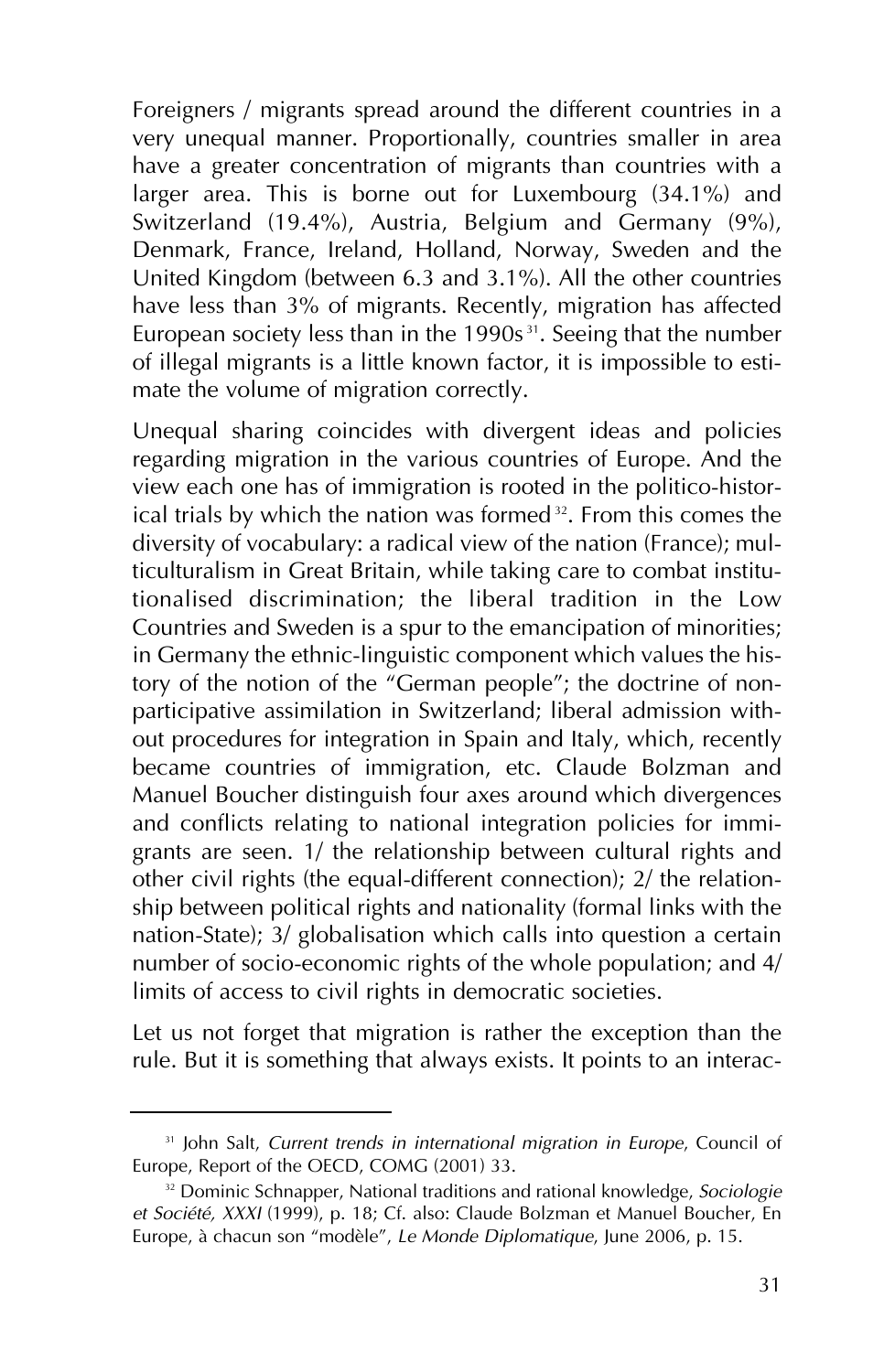tion between different systems in societies. It is a response to a difference perceived as critical for the persons concerned or their families in a particular context. The extreme and repeated experience of a vital need, of alienation, of a humiliation, of a suffering or of some ambition or other, forces a certain number of people, in desperation, to contravene all borders, to sacrifice everything to seek access to the promises of another society. Questions of social justice, of the rights of man and of children, which are reflected in all this, influence the relationships between the countries implicated in the flow of migration. Inhumane situations resulting from conflicts between interested parties (private persons, Nation-States, the situation of the population…) call for initiatives on the part of authorities, all sorts of organisations and private persons to alleviate fundamental deficiencies 33.

### Plurality, pluralism and personal liberty.

The consequences of migration are found on different levels:

- The right of other cultures to exist and their right to be integrated into European society.
- The establishment of relationships between the native born and foreigners: the policies at stake here have become irreconcilable.
- Sharing the territories of Catholic, Protestant and Jewish communities with Islam and other religious and spiritual movements or current philosophies.
- The issue has gone beyond polite tolerance. Henceforth the question of truth and the hierarchy of the various faiths is at the heart of the debate.
- Drafting a new line of argument concerning "differences": legitimacy, becoming part of social and institutional life, the rules of good-fellowship, the integration of diversity / distance and different forms of rapprochement.

Plurality is synonymous with diversity, with multiplicity. This term take us back to the plural make-up of reality. Plurality points to

<sup>&</sup>lt;sup>33</sup> Cf. also B. Sanchez Martin & J.M. Martínez Beltrán, Multiculturalisme et immigration, Cahier MEL 26, 2006.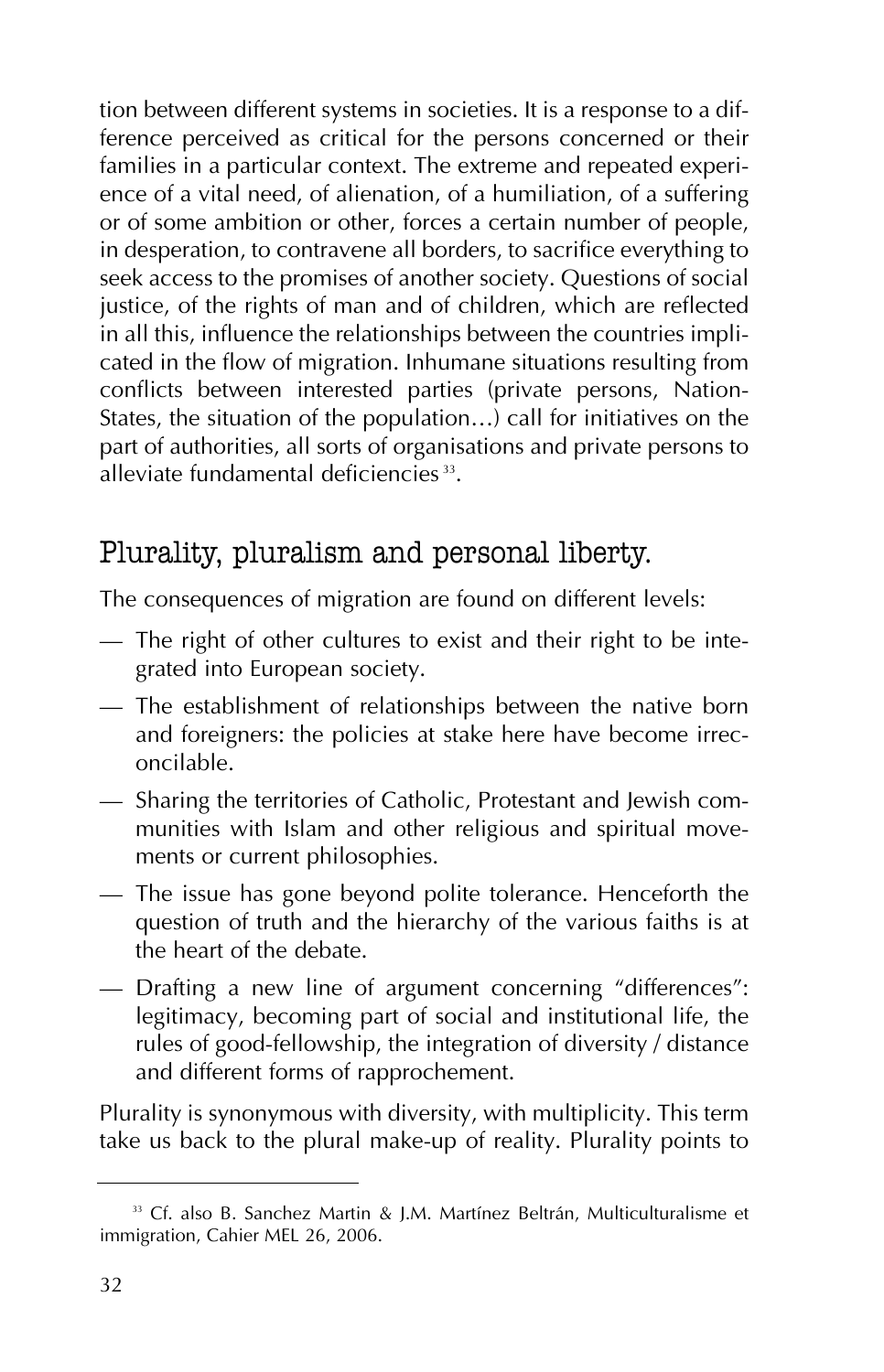the fact that a society is made up of different socio-cultural subsystems (industry, pressure groups, the press, the law, the government, parliament, the unions, the Churches, education, the army, political parties, etc.) which often represent very diverse interests and maintain a balance of power amongst themselves.

By contrast, "pluralism" is a philosophy of the person that conceives reality as a plurality of individual entities. Only the autonomous being constitutes reality. Pluralism is also a political, social and educational system, which recognises the existence of juxtaposed principles and convictions and their cooperation. In this sense pluralism is opposed to monism. Often pluralism is considered to be the guarantor of the liberty of the individual in society. An abuse of power can be corrected through the intervention of other authorities. In this sense, pluralism is preferable to dictatorship which has a monopoly on centralised power.

# Handling plurality.

What, then, happens to the educational project inspired by faith and the Christian tradition? What is the authority, what the role of the Churches when plurality is the rule and demands respect?

The legitimacy of plurality, in society as in its institutions, is claiming for itself respect for the liberty of the individual. Recognising plurality at the level of the staff of a school introduces another discourse about the search for truth or norms, about support for a tradition. It introduces a different relationship with the students and their environment, another code of collaboration within the school. People representing different opinions speak to one another differently, leaving the other person the liberty and the right of adopting a divergent point of view and of justifying it. The delicate point is avoiding indoctrination, and guaranteeing education with, at its core, the liberty of the learner 34.

The Declaration on religious liberty (*Dignitatis Humanae*, 1965) is a reflection on modern society as it has developed since the 17-  $18<sup>th</sup>$  century. The Church has recognised that it is to blame for not having always respected religious liberty. In the course of the last

<sup>&</sup>lt;sup>34</sup> Y. Dutercq, Plurality of societies and common culture: teacher and students seeking shared norms, *http://www.acelf.ca/revue/XXIX-1/articles/06-Dutercq.hmtl#h-3*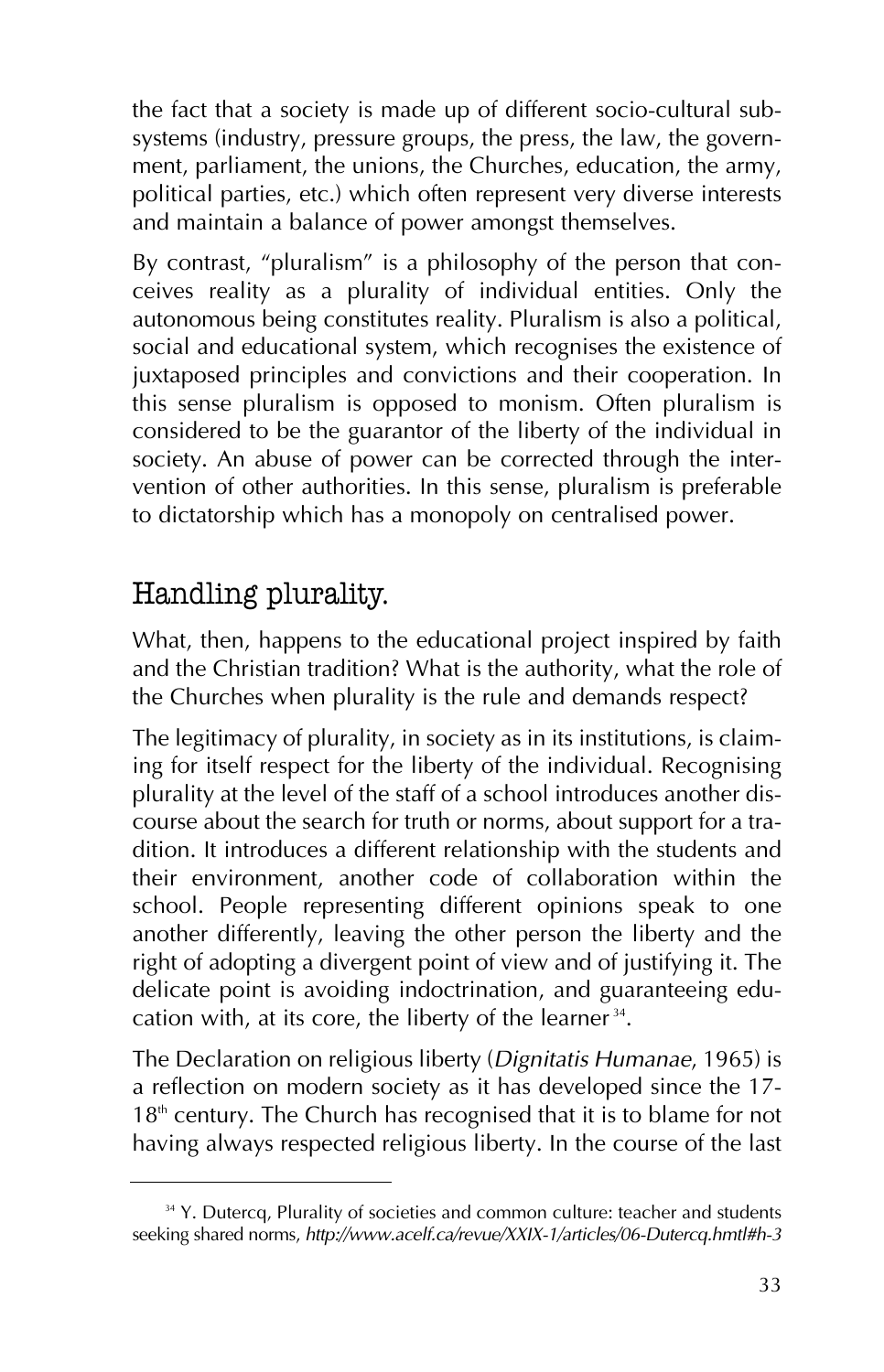Council, it did recognise religious liberty. It connected it with the freedom of the act of faith, the issue in the relationship between Jesus and his apostles. The German theologian Walter Kasper has always emphasised that this is a document of capital importance for the present situation<sup>35</sup>. How is God's truth, the foundation of the view of the Church, on the one hand, to be connected with the liberty of the person, the foundation of religious liberty, on the other?

There is the right to free speech, the right to communicate (the Press), the right to privacy, and the right of assembly. These are fundamental rights inscribed in civil constitutions. The Church, for its part, is an assembly of persons who are united in the name of their freedom to profess and practise a religion. In this capacity it is positioned between the state on the one side, and private life on the other. So, it has a role and a public responsibility, distinct from the responsibility of the State. Its involvement is more than a simple agnostic tolerance. Being part of the pluralist mediatory arena of civil society, the Church guards its freedom to dialogue, to question, to discern, to speak in the name of its deepest convictions, at the same time listening attentively to the statements of others. And this liberty guarantees it also the liberty to be a witness and sacrament by means of its involvement and actions in the midst of society  $36$ .

### The role of Lasallian establishments.

The Brothers and their collaborators have not remained indifferent to the consequences of migration to Europe - as well as to other continents. Across the continent there are numerous initiatives in view of alleviating the needs of young people and their families coming from elsewhere. It appears that in various countries, non-government schools (and Lasallian schools are in this group) have few foreign students. Is this one consequence of his-

<sup>35</sup> W. Kasper, Religionsfreiheit, II Katholische Kirche, in *Staatslexikon, Recht, Wirtschaft, Gesellschaft, Band 4*, Freiburg, 1988, pp. 825-827.

<sup>&</sup>lt;sup>36</sup> B. Laeyendecker, Onrust op een grensgebeid. Een globale verkenning, *Praktische Theologie* 2002/4, 396-417; J. A. van der Ven, Godsdienstvrijheid engagement. De rooms-katholieke kerk in Nederland bij de aanvang van het derde millennium, *Ibid*. pp. 418-431.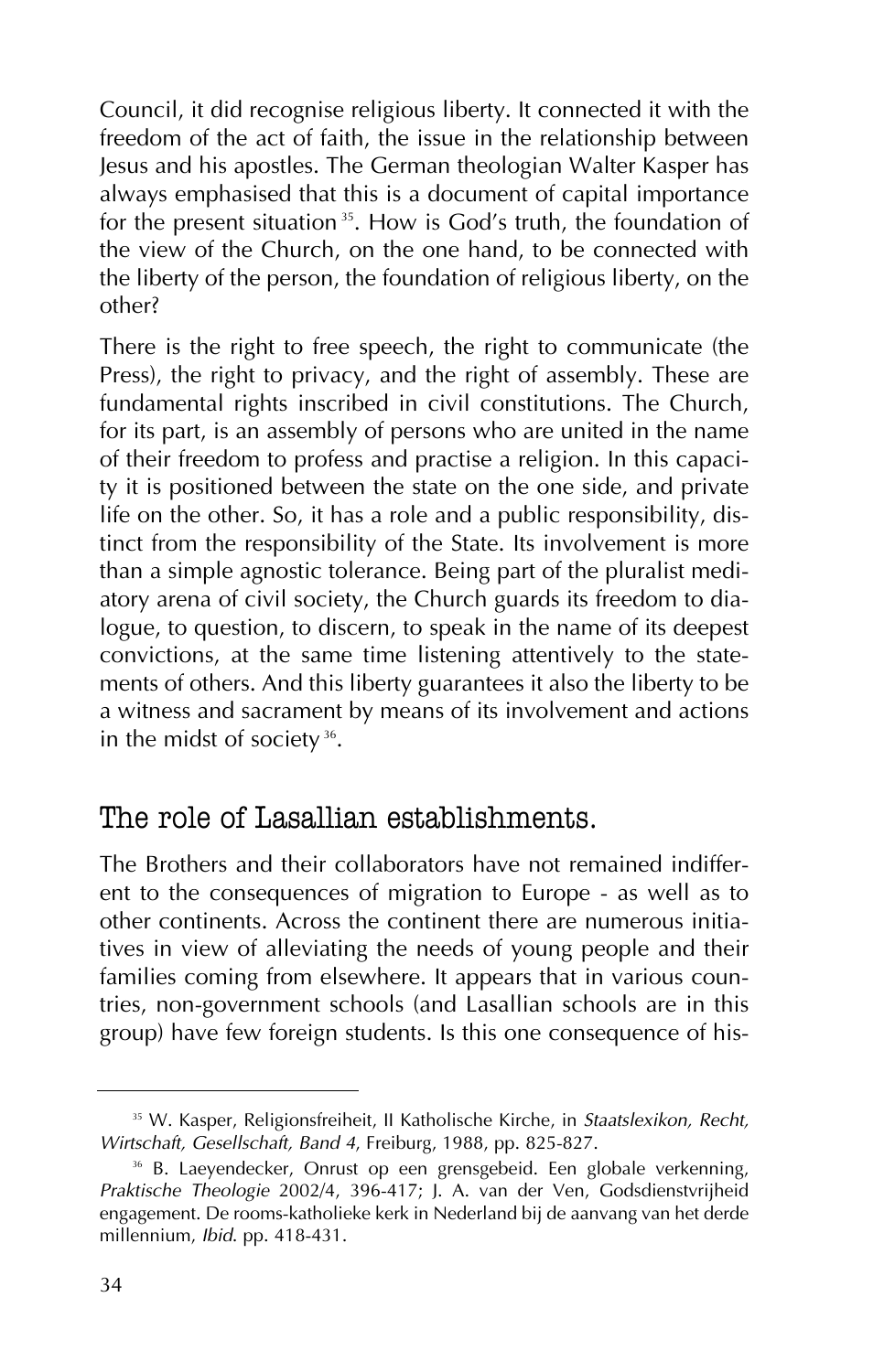torical establishment and of the relationships between Church and State? Or is it the expression of some pragmatic or strategic positioning of Christian schools in a specific kind of society? Public opinion in most countries does not favour the integration of those who immigrate. For example, 61% of Frenchmen think there are too many foreigners in the country; 63% think there are too many Arabs; 21% think there are too many Jews. For 32% acceptance must be stopped. However, it transpires that, when the situation arises, Lasallian schools are sure to look at enquiries. During the session a certain number of initiatives were presented: the Oscar Romero in Garges (a suburb of Paris), A.D.O.S. (Lyons), a 'non-racist' school (the Saint Joseph Institute, Bokrijk-Genk, Belgium), the I.E.S. in Huarte (Pampeluna, Spain), acceptance of immigrant students in the Districts of Bilboa, Catalonia, Madrid, Valencia-Palma, and Valladolid in Spain. The Lasallian colleges of "St. Joseph" in Blackheath and Beulah Hill (London) cater for an important multicultural and multi-religious population among the students as well as the teachers, even though, in general, most Lasallian schools in Great Britain are not worried about immigration because they are set up in regions where there are not many immigrants.

The presence of foreign students requires cultural identity to be looked upon as a richness not as a danger. A move must be made from thinking in terms of likeness (I have a student who thinks as I do) to thinking in terms of difference (they do not think as I do, and this is an opportunity and a richness).

The school as an institution has a major role and responsibility. Adaptation to the new realities requires that presuppositions, attitudes and real-life relationships be transformed. Rather than turning away or expelling foreigners, the other person is to be accepted and welcomed with his own personality. For the bishops of England and Wales, Catholic schools are duty bound to offer shelter and to welcome other faiths, to be of service to the local community and to be a place of meeting, dialogue and friendship.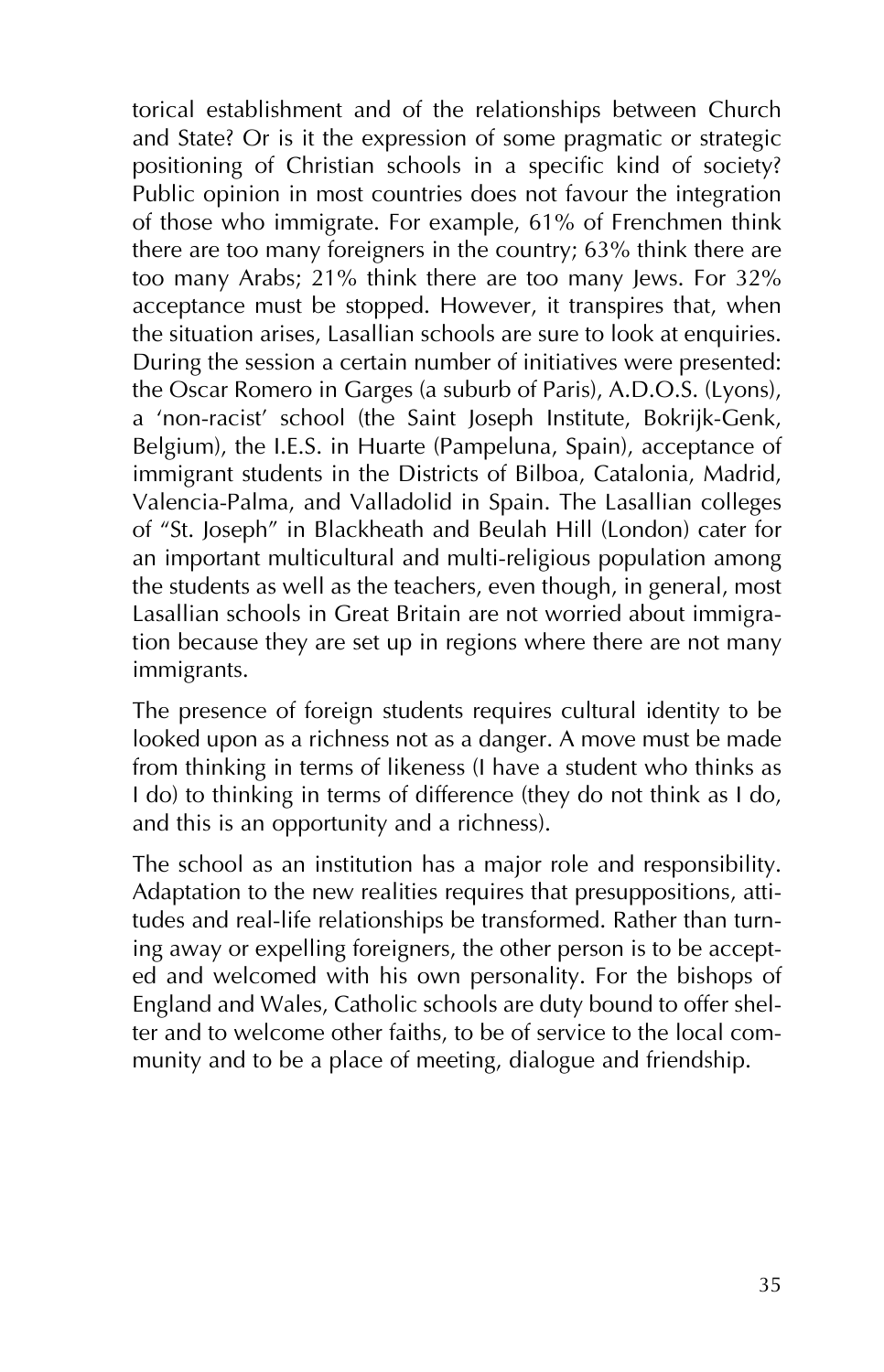III.The environment in which children are growing up. The educational policy of the European Union in relation to the Lasallian plan

The objective of the session.

In 1967, in a relevant manner, the Institute gave prominence to the importance of the presence of the Brothers in the contemporary world, and hence the importance of having a good knowledge of that reality with a view to implementing suitable involvement. Attention to this concern requires that the Brothers and their collaborators adjust constantly since this world is changing quickly and completely. With the expansion of the European Union the real nature of the continent is changing. While drawing its new borders and asserting its new identity, the European environment is deeply embroiled in the phenomenon of internationalisation and globalisation. So what is this new environment in which the younger generation is growing up? This session endeavoured

1/ to decipher the characteristics of European society as a neo-liberal society, to draw up an opinion about the questions and to put to advantage the possibilities at our disposal;

2/ to be better able to unravel what are the responsibilities of Lasallian institutions in such a context.

CLEE met in the provincial house of the District of Andalusia, at Dos Hermanas, Seville, from 27 to 30 November 2003. Brother José María Martínez Beltrán presented the topic "neo-liberalism and education", identifying a certain number of problems to be explored during the session. José Rozalén Medina, professor of philosophy and the sciences of education in Madrid, made a substantial contribution by tackling two aspects of the theme: 1/ The neo-liberal system and its expressions in our world; 2/ Neo-liberalism as an ideology and the implications for education. Several reports illustrated what a wealthy, consumer society can lead to. Br. Alain Ory gave a report on the Environment, the School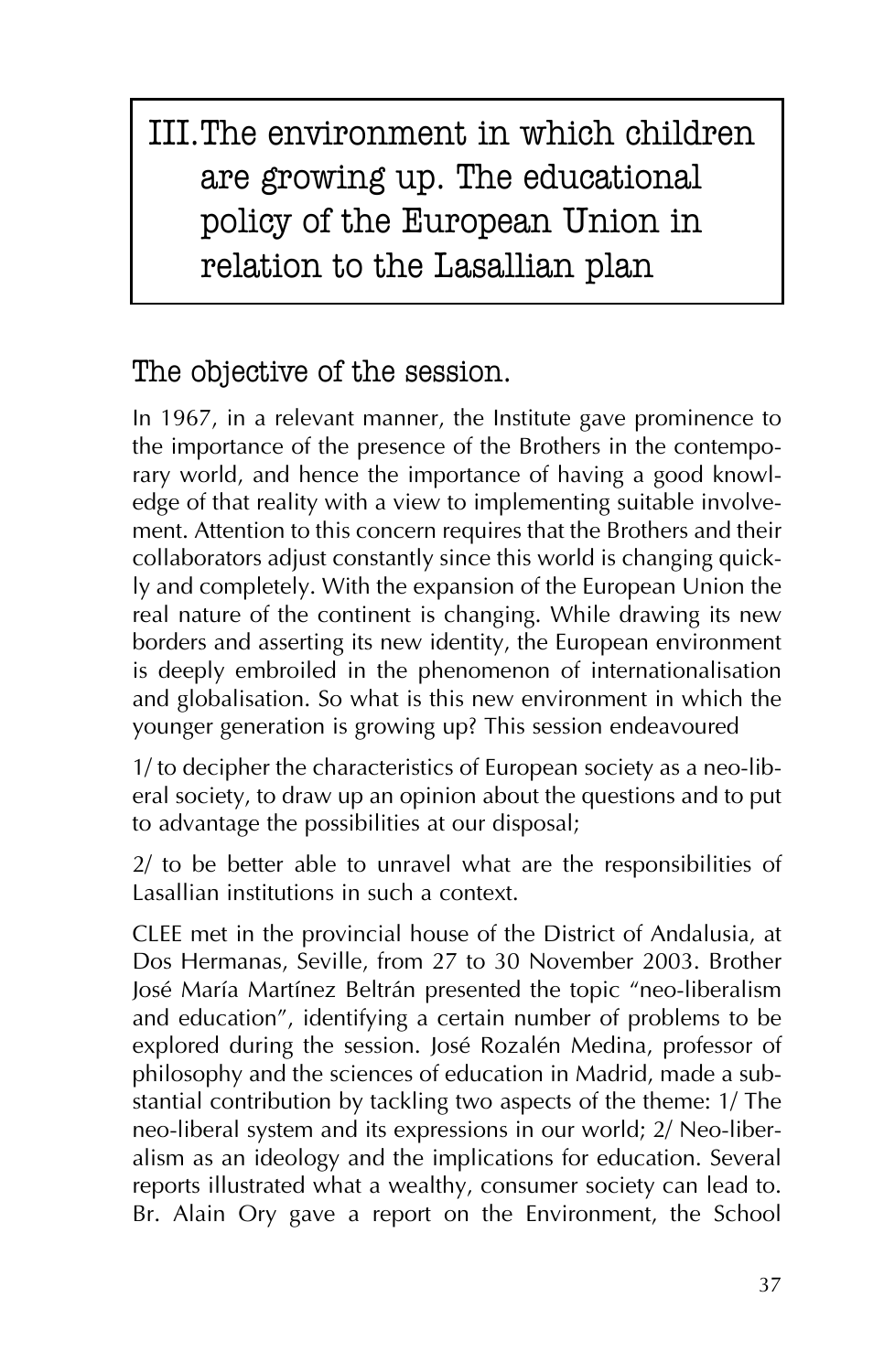Institution and Youth, in France. The Proyecto Hombre Association (Jerez) then came and set out for us its programme of prevention and supervision with respect to drugs' usage and alcoholism. It is a programme aimed at families and schools. Br. Angel Terceno then told us about his experience with "threshold pedagogy" [teaching at its most elementary level] in Pamploma (Institute of Secondary Teaching in Huarte). Br. Belisario Sánchez delivered Victor Amor's text on the new technologies and means of communication as dimensions of contemporary society.

# The milieu in which children and youths are growing up today.

This topic is pitched at a high level of abstraction since it touches on the fundamental structure of western society. This structure affects the whole of society and it creates a complex network of influential agents in the economic area as well as the legal, social, cultural and ideological areas. From now on, this environment constitutes an important arena for training and socialisation for children, young people and adults. There is no longer any controlling authority capable of holding back or directing the appropriate reactions of a society which is so complex, open and unpredictable. Children and youths come to school with quite an amount of already acquired baggage, and they are affected in multiple ways, in particular by the media, youth culture and contacts with their peers. As a result, the responsibility of the school is extended and transformed. The composition of the teaching staff and the body of the students is penetrated by forces peculiar to a society which is open and pluralist, and subject to various reconstructions. Although teachers are careful to upgrade their skills, to draw inspiration from new resources and to enlist the services of experts in different fields, the students turn out to be people playing an important active role and the parents appear as negotiators that are to be reckoned with regarding the presuppositions of education and the actual running of the establishments. What is the kind of environment in which our students are living? And what do the students expect from the school? What do they show us by their ways of acting? What are the young people doing in response to this environment?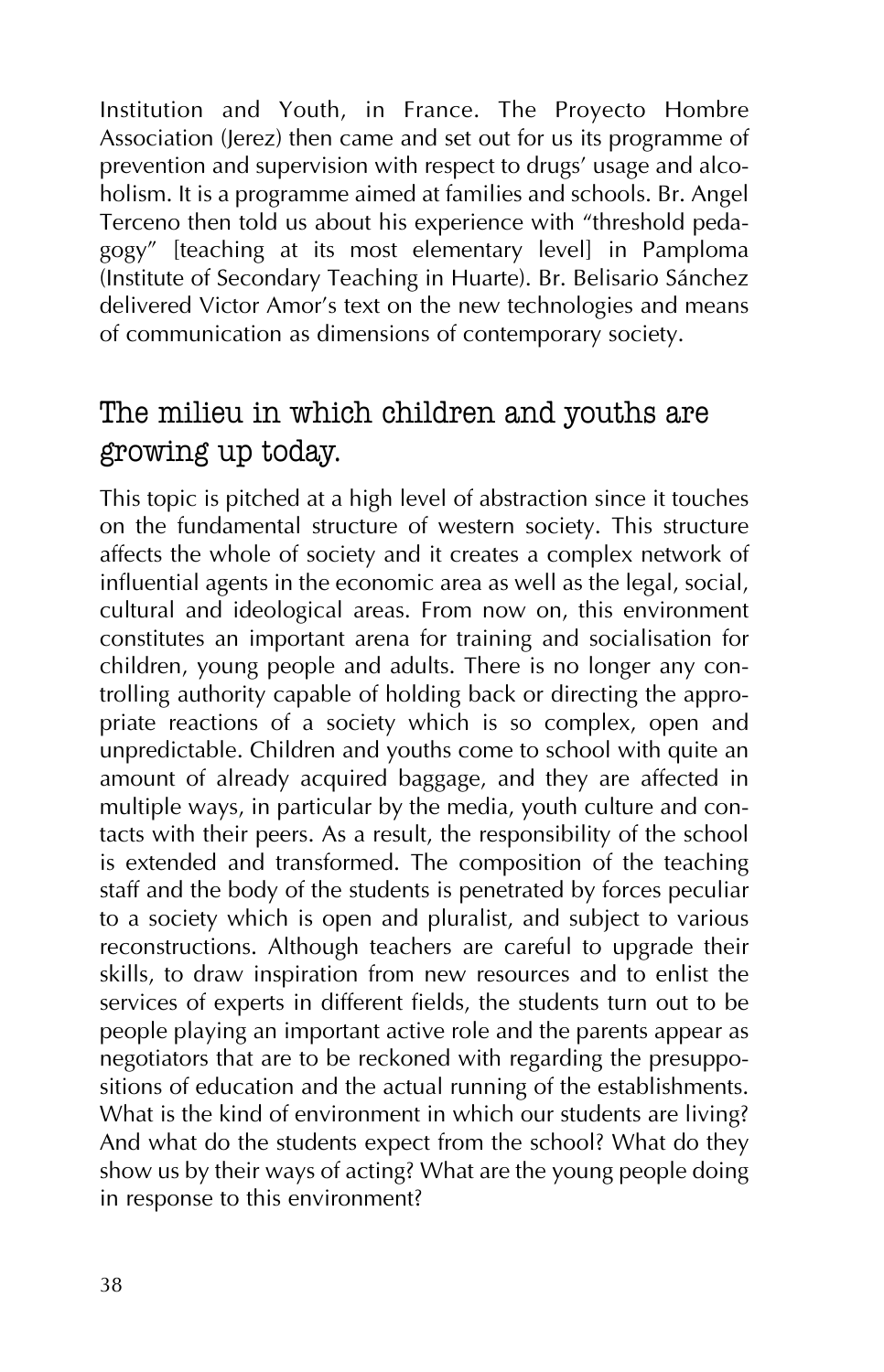# An evaluative approach to the neo-liberal system and to neo-liberalism  $37$

In economics, the term "neo-liberalism" describes various liberal schools such as the Austrian school and the Chicago monetarist school. They were inspired by the neo-classical school, which itself followed the classical school of the end of the  $XIX<sup>th</sup>$  century and the beginning of the  $XX<sup>th</sup>$ . This trend is more frequently called the neo-classical school 38.

In Europe the term "neo-liberalism" has been used for some years with reference to an alleged phenomenon of renewal and /or radicalisation of liberalism, in response to the Keynesian doctrine, and with Milton Friedman and Friedrich Hayek as principal theoreticians 39. More and more a pejorative connotation is attached to it stressing that so-called "neo-liberalism" increases social inequalities, reduces the sovereignty of States and harms the development of the third world.

In the United States Keynesianism may occasionally be described as neo-liberal since John Maynard Keynes declared that he was a "*new liberal*" to support his interventionist social-democratic doctrine. An Englishman draws a distinction between "new liberalism" and "neo-liberal". The profound differences about the meanings of liberal between the European continent and America finds its explanation in McCarthyism which prompted many moderate American socialists to hide behind the names "liberals" and "progressives".

Michel Foucault for his part claims that the neo-liberal doctrine flourished in Germany, in the 30s, close to the Nazi state perceived as a monstrous but logical outcome of a planned econo-

<sup>&</sup>lt;sup>37</sup> The vocabulary remains ambiguous and can only be understood by referring to the economic theories from the  $18<sup>th</sup>$  century onwards and the emergence of 'liberalism'

<sup>38</sup> *http://fr.wikipedia.org/wiki/N%C3%A9olib%C3%A9ralisme* (17.05.06); see also the article by Maurice Lageux, *http://agora.qc.ca/reftext.nsf/Documents/ Neoliberalisme--Qu'est-ce que le néoliberalisme\_par\_Maurice \_Lageux* (17.05.06). The expression "the neo-liberal system" gives rise to very critical analyses and harsh evaluations of neo-liberal thought, especially on the part of the World Social Forum and the 'antiglobalists'.

<sup>39</sup> Cf. M. Friedman, *Capitalism and Freedom*, Chicago, 1982: F. A. Hayek, *The road to Serfdom*, London 1986.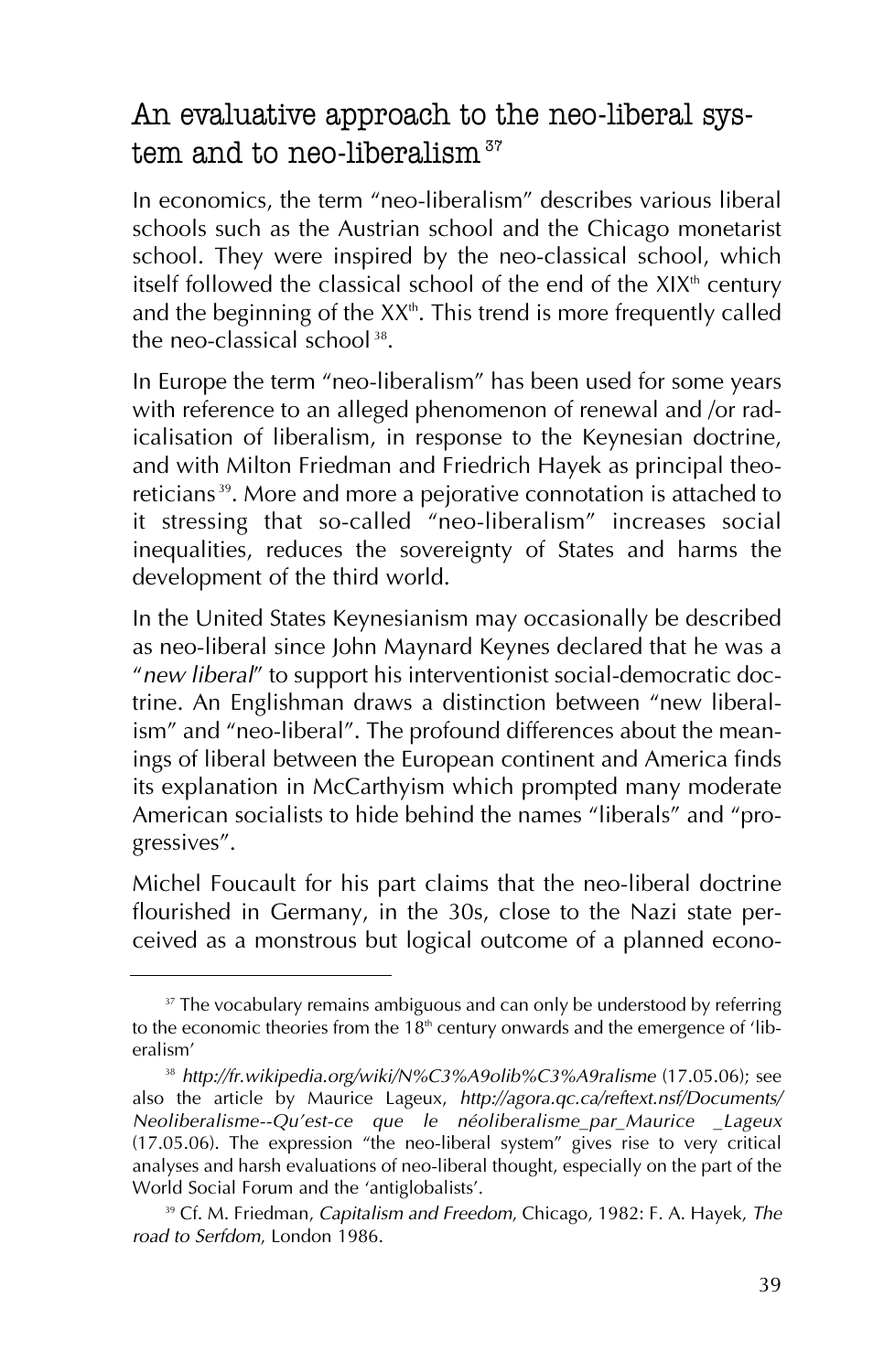my. According to him, these radical theories found their first practical application in Germany and not in the United States. In the aftermath of the war, the FRG was actually built up starting from its industrial capacity and not from its utterly dismembered state structures. It was thanks to their forced exile during the war that people like Hayek were able to make the link with the United States (notably with the Chicago School)<sup>40</sup>. According to Foucault, at the origins of neo-liberalism, is, indeed, found the idea that it is solely the economy that is to allow the coexistence of individual liberties, while limiting the power of the State, from the inside. So the classic model of the sovereignty of the state is abandoned in favour of a "*technique of government*". And, from there, you come to define the individual primarily according to his productive capacities. He becomes a "*self-contractor*" who, according to the received economic canons, will have to adapt, innovate, etc. So, you talk of "*human capital*"; you redefine culture as "*cultural capital*", and the body as "*genetic capital (or patrimony)*" to be preserved or made "*to bear fruit*" …possibly by manipulation or cloning!

José L. Rozalén Medina recalled that in the XVIII<sup>th</sup> century Adam Smith laid the theoretical foundations of liberalism in his work *The wealth of Nations*. Smith affirms that the market is to be competitive, for it is defined by the meeting of supply and demand. As a general rule the individual does not set out to promote the public interest. Each one thinks only of his own profit, but he is led, as if by an invisible hand, to promote some aim that does not figure in his own intentions… By seeking his own interest, he assures that of society in a more effective way than if that was in his plan.

In the course of the session, José L. Rozalén Medina explained that neo-liberalism is the fashion in first-world countries and lays claim to being the only viable system to manage coexistence between members of the human race. Economic globalisation displays a logic which affects all sectors (profitability, competitiveness, irrational consumerism). According to this option, we have to reach a *Single Thought*. Neo-liberalism speaks of liberty, of autonomy, provided they are submissive to the law of supply and demand. It invokes participation and democracy, to the extent

<sup>40</sup> *http://www.terra-economica.info/Aux-origines-du-neoliberalisme.html*. (17.05.06)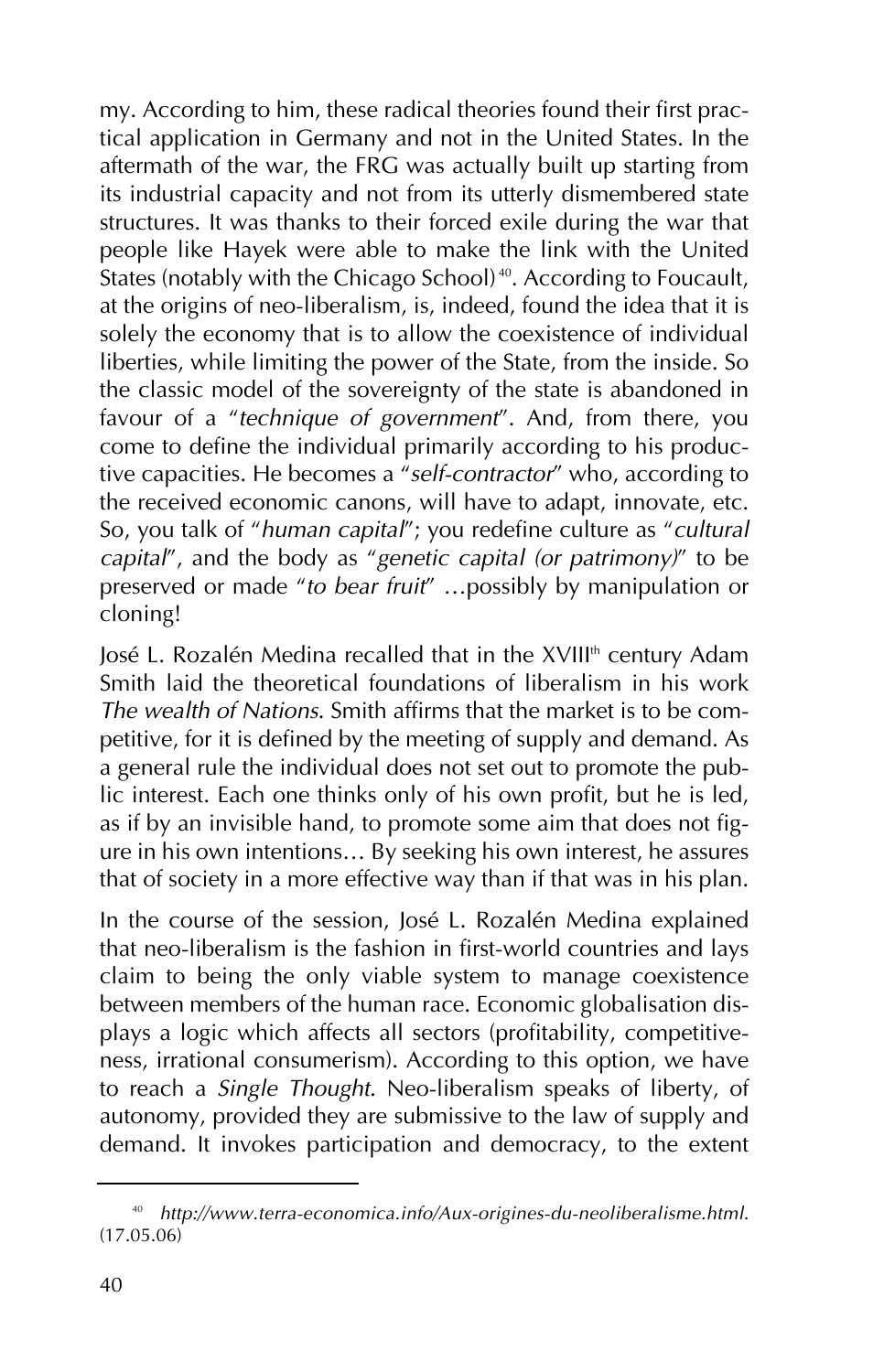that they are understood in an individualistic sense, as the possibility of being part of the structures set up for this purpose, of choosing one's representatives by means of voting. It attempts to privatise everything resulting in distress for the weakest and accentuating social differences. The Welfare State, which shows concern for the very poorest, disappears bit by bit, and our politicians forget to ask themselves the question asked by Socrates and Plato according to which "every policy should be ethical". The primacy accorded the individual leads to individualism and to losing interest in the other as part of one-self.

Under cover of universal progress, neo-liberalism holds out to us a series of traps:

- 1. the trap of professional success;
- 2. the trap of emotional success and its consequences such as the constant break-up of couples, friendships, serious commitments and personal relationships;
- 3. the trap of moral relativism;
- 4. the trap of the success of western civilisation.

The present stage in the evolution of the capitalist system in the most advanced countries is distinguished:

- 1. by the acceleration of technological progress, which demands constant increases in investment and a greater share of capital assigned to the process of production;
- 2. by the strengthening of monopolistic businesses, nearly always of the multinational kind, as they can cope with all the investment needed and the availability of the extensive resources required by technological progress;
- 3. by the intervention, greater each day, by the State in economic life, to protect, in certain countries, the interests of big businesses.

While taking into account the development that has taken place during the XX<sup>th</sup> century, who can assess the global amount? Is there reason to be pessimistic or optimistic? Or must we rather note with César Vidal that all the great works of universal thought remain at the heart of the quest for the meaning of life and open up future prospects: the Gospel, the Talmud, the Koran, the Declaration of the Rights of Man...?<sup>41</sup> It would be the responsibil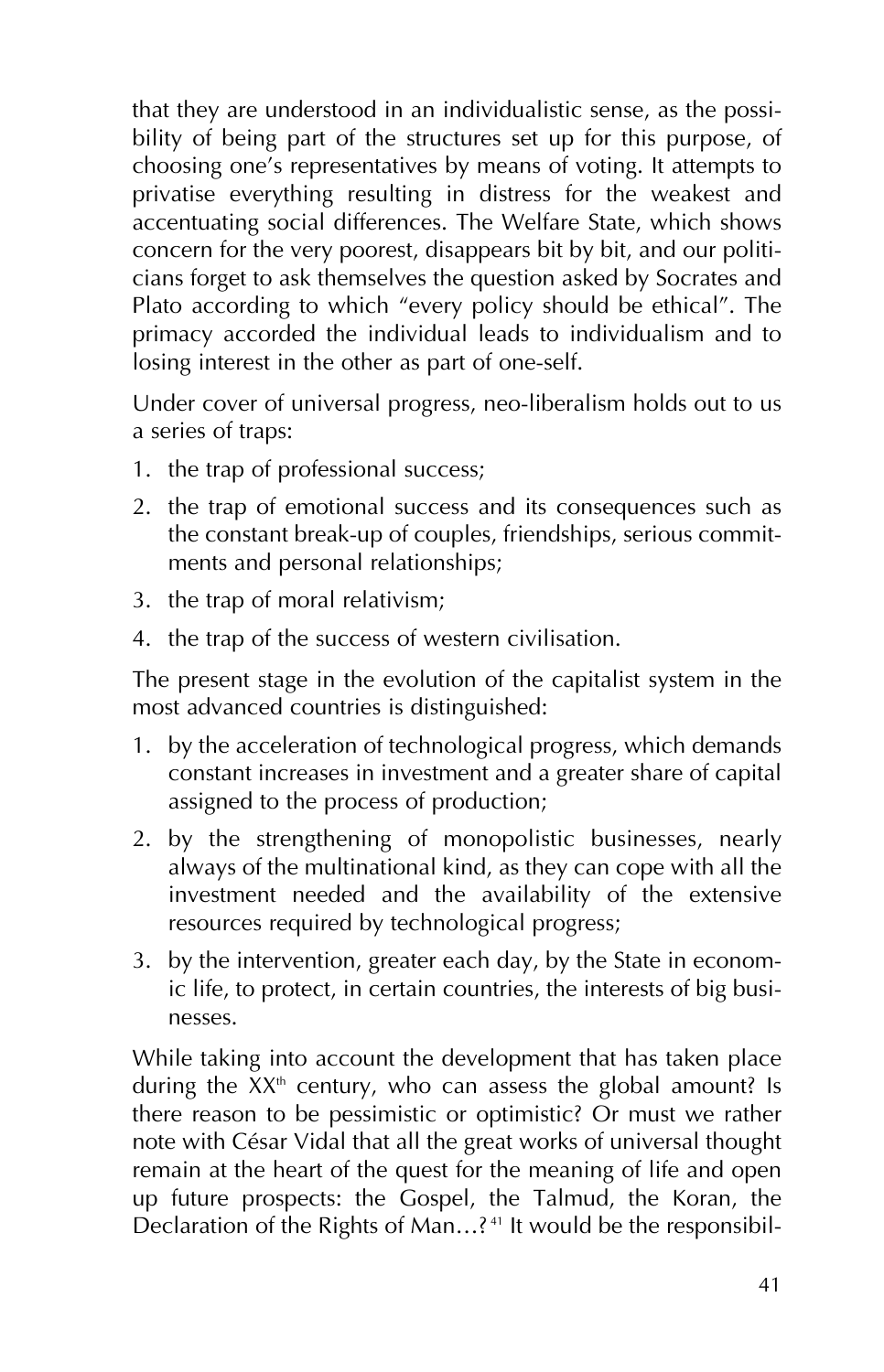ity of Europe to create and spread utopias for a new humanism. Europe cannot agree to be simply a name empty of content. It should be envisaged and constructed by Europeans with ongoing arbitration and solidarity. The Greek 'logos' in fruitful dialectic with Roman 'virtue', 'Christian charity', Renaissance 'humanism', Enlightenment 'rationality', and 'life impregnated with reason' has progressively woven the historical infrastructure of Europe and it cannot relinquish any of its roots.

## Neo-liberalism as an ideology and its involvement in education.

The key concept of neo-liberalism is that of financing based on demand: a product has value, not in itself, but because of the demand to which it gives rise. So, an adequate demand must be stimulated. The greatest demand corresponds to the greatest number of consumers and the greatest support.

According to this ideology education is looked upon as one more product in the market, depending on the process of supply and demand. And as the new liberals pursue, without let-up, their efforts at privatisation, they are in favour of the (economic) privatisation of education. They promote pleasing the clients, free choice by parents, adapting to individual needs, competition and selection of the best, and effective outcomes at the lowest cost. For neo-liberals, the government school is only one form of education amongst others, in competition with them, to satisfy freedom of choice. They commercialise their functions and values, by transferring them from the public domain and its powers to that of the market, handing the school over to the chances of the latter.

Therefore, the problem arises of a fundamental debate on the issue of public and private education, the role of parents, the State, and free initiative<sup>42</sup>. The various partners involved will have to meet together to put in place the balances likely to safeguard the autonomy of each in a shared responsibility. Will the public

<sup>41</sup> Vidal César, *Los textos que cambiaron la Historia*, 1998, Planeta; *http://es.wikipedia.org/wiki/C3%A9sar\_Vidal*.

<sup>42</sup> P. Brown & H. Lauder, Education, Globalisation and Economic Development, *Journal of Educational Policy* 11(1), 1996, pp. 1-25.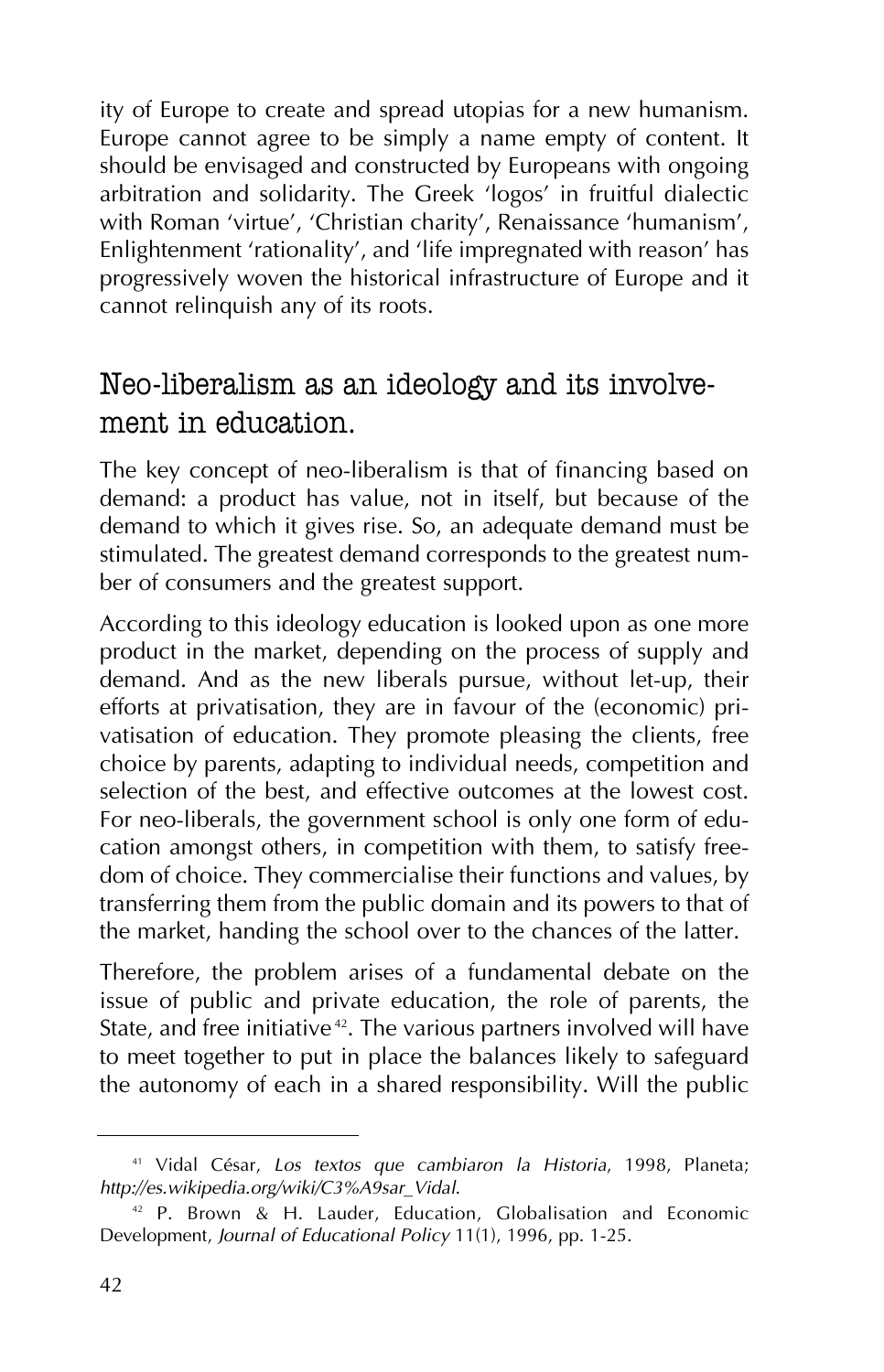arena respect diversity, and an egalitarian, just and united society? Will it resist this mercantilist and consumerist hegemony? Will the school environment guarantee the education of all the students respecting their personal potentialities brushing aside every form of discrimination, marginalisation, and social, economic or ideological exclusion? Will the plan of action of the administration resist subordinating education to market policies? Will the school set in place participative administration, respecting the right of students to get organised, to demand responsibility, to negotiate, to unite, to hold meetings and to go on strike?

In an environment economically competitive and consumerist, socially open, but complex and fragile, individuals enjoy enormous possibilities for fulfilment, even at the risk of restricting themselves to an anarchic role. Relying on a poll on the aspirations and values of the young, Br Alain Ory pointed out that this very tendency of over-valuing the individual runs the risk of weakening family cohesion. Parent figures become more blurred. Parents experience difficulties in knowing where they stand with regard to their children, and in the single parent situation, one of the parents is made to take on both roles. In such a situation marked by excessive consumption<sup>43</sup>, the wishes of the child defeat the requirements of a balanced education. The child-as-king and 'youth culture', products of the neo-liberal market place, impose a style of life paying tribute to an eclectic type of happiness.

### Education policy of the European Union.

The EU has no intention of designing or applying a 'common policy' on education. Nevertheless, it has particular ways of encouraging cooperation between the various teaching establishments to a European standard or establishing a "European forum for education". In practice, the EU is implementing the existing trends within the various teaching establishments in European countries. The EU is stressing especially life-long education and training, assessment of the quality of schools and teaching institutions and cooperation with non-member countries.

<sup>43</sup> Cf. Gilles Lipovetsky, *Le bonheur paradoxal. Essai sur la société d'hyperconsommation*, Paris, 2006.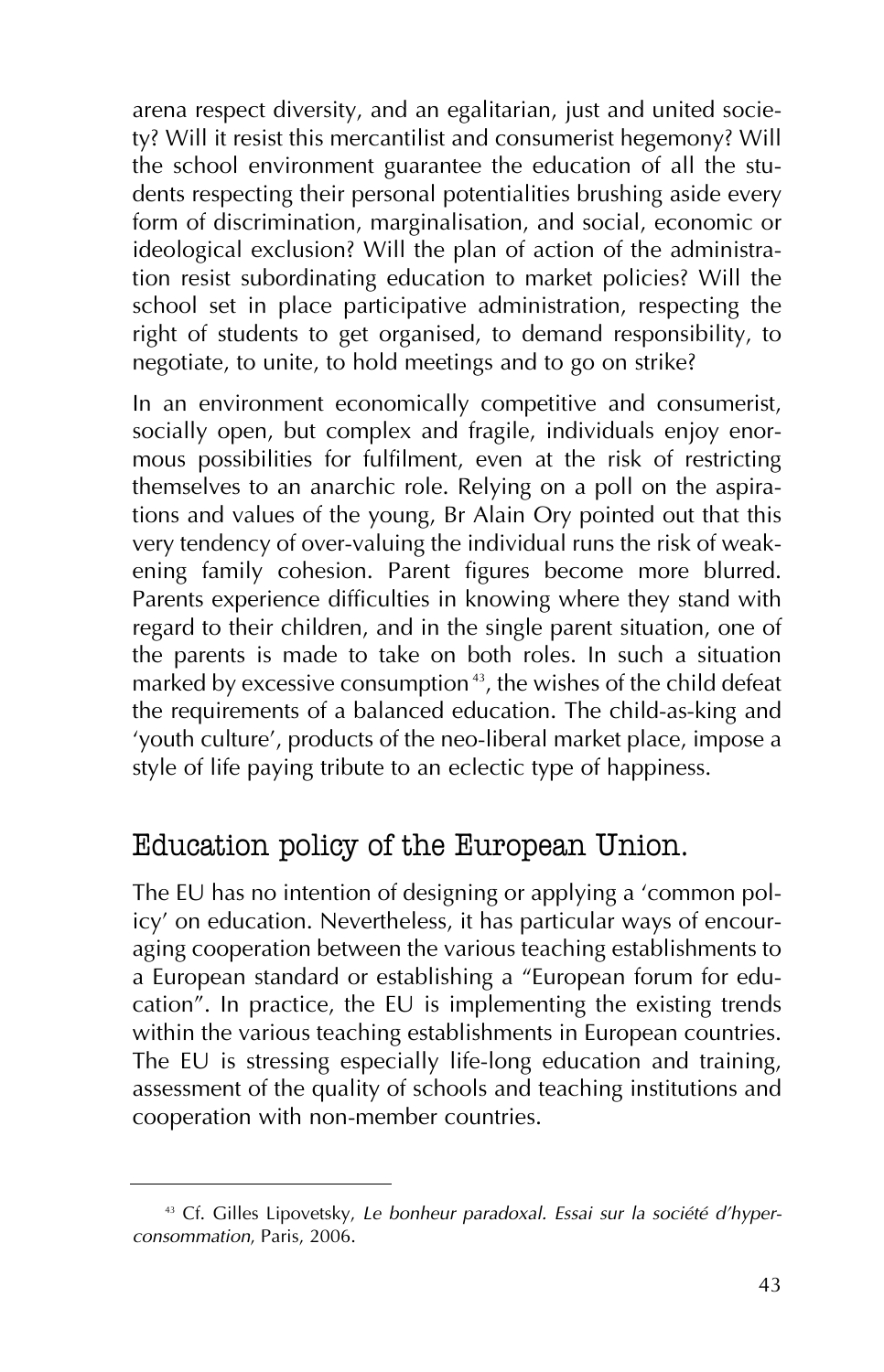In the light of the upheavals brought about by globalisation and the information-society, the European Union set out, in Lisbon, its new strategic objective for the coming decade. It is to become the economy with the most competitive and most dynamic knowledge in the world, capable of sustainable economic growth accompanied by a policy of improved education in the European Union.

These objectives say much about the affinities of a European education policy with the scheme for western society. How can it carry out its schemes successfully without encouraging the integration of the efforts of the various countries in the socio-economic context and without coordinating the priorities of the society? Finally, the education policy of the EU is guaranteed, financially, by the various countries. And the global status of the EU cannot be disconnected from the economic and political choices of the western world which tries to be competitive with the other continents, Asia in particular 44.

### Positioning Lasallian activities.

While being part of a neo-liberal society, the Lasallian school protects itself from reproducing the presuppositions of that society in its educational activities. It takes as its objective to invite all the partners to apply a critical reading of the environment, centred as it is on the market philosophy, and to become aware of the focus of educational activity inspired by humanist and gospel options. It is a matter of developing a style of administration displaying counter-values in respect of the obvious facts of a neo-liberal society. Given what is at stake, fundamental and strategic choices are called for centred on brotherhood, gratuity, interiority and solidarity, and inspired by the "spirit of faith" and association. The young need places of security, more liberating than protective, based on dialogue and sharing. They would need to have dealings with authentic adults, capable of standing for truth, credible in word and act.

<sup>44</sup> Cf. D. Hill, Global Neo-Liberalism, The Deformation of Education and Resistance, *Journal for Critical Education Policy Studies*, 1(1), 2003: *http://www.jceps.com/?pageID=article&articleID=7*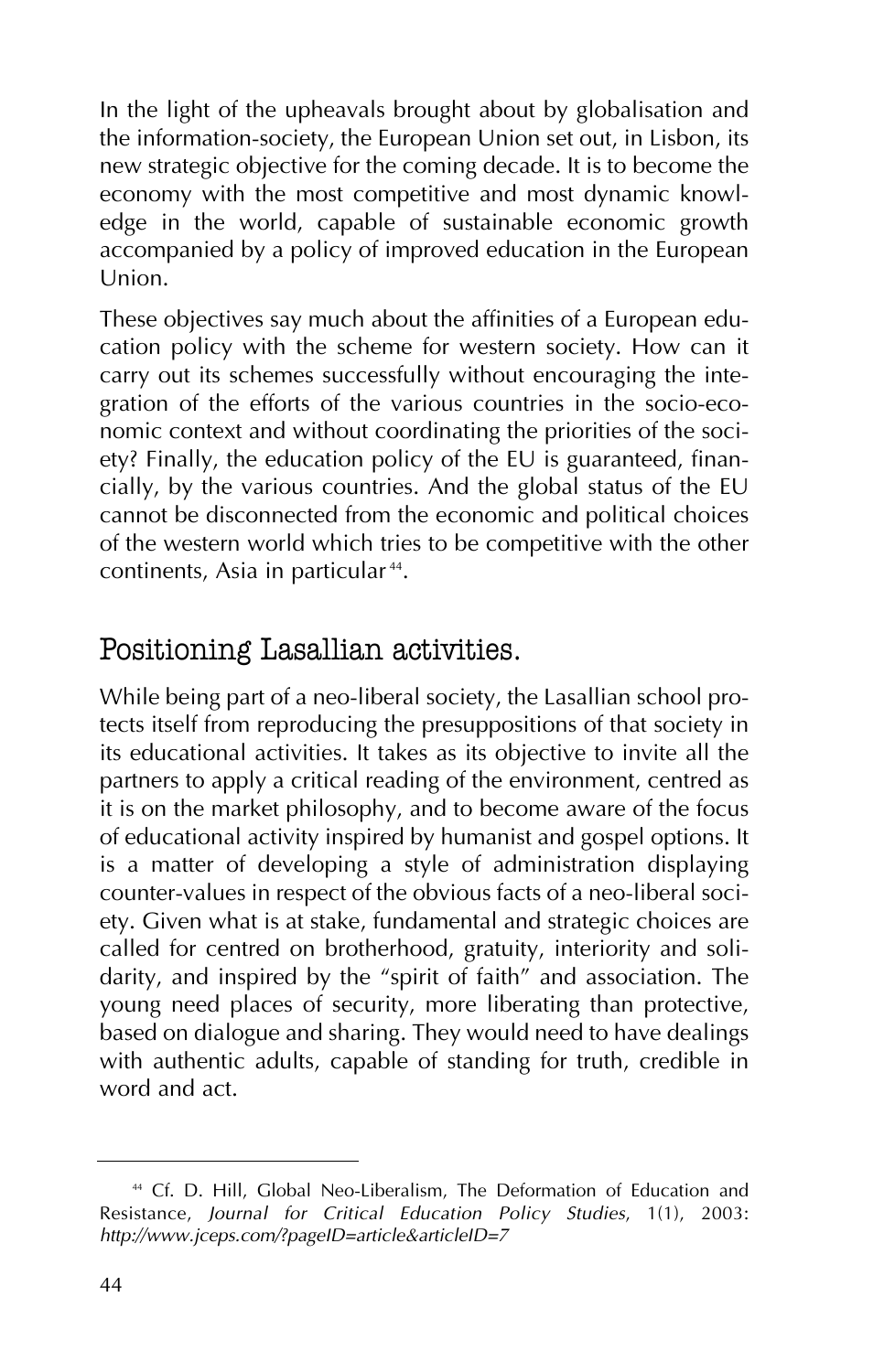Our network of establishments is at the centre of this clash and this debate at the local level, but also at the world level. The Institute is involved in education in schools in more than eightyfour countries covering all the continents, fitting in with the economy of the western world and with that of the "third world". Independently of their good will to be at the service of the education of the poor and disadvantaged young, and in spite of clear views opposed to the neo-liberal system, but because of their geopolitical situation and of institutional bonds, it is possible that Lasallians also contribute to the implementation of the neo-liberal system and, indirectly, to the fact that millions of persons are suffering from it. It is crucial that, at the local level as well as at the Institute level, the collaborators examine their involvement in the worldwide system and help one another to discern what they can do to stand together behind a raft of priority choices which are appropriate for them. This questioning demands new skills. Henceforth, the solution, the common formula of Lasallian education, is no longer available in advance. Partners see themselves constrained to analyse concrete situations and to discern on the spot what options embody their commitment to bring about a shared mission, capable of taking on the role of convinced dissidents. They are to be active and involved against an abusive system, willing to be authentic elements in social and moral readjustment. They struggle using means other than those of the neocapitalist society. These means are slower, with less aggressive language, a more fraternal approach, less competitive, less individualistic and less influenced by exclusivism.

Whence the importance of developing a new code of ethics for Christian education in Europe conscious of the pitfalls and paradoxes linked with the diversity of contexts and the process of economic and socio-cultural globalisation. The educational plan gets down to work through educational communities offering spaces for creativity, dialogue communication and consultation starting with personal involvement. Common identity is inspired by the spirit of faith and love for young people, in particular for those who see themselves deprived of basic recognition as persons. It is important to bring together in this project all that are stakeholders, children, young people and their parents in the first instance, but also the local and international community and intensify collaboration with all those who stand up against the proofs of neo-liber-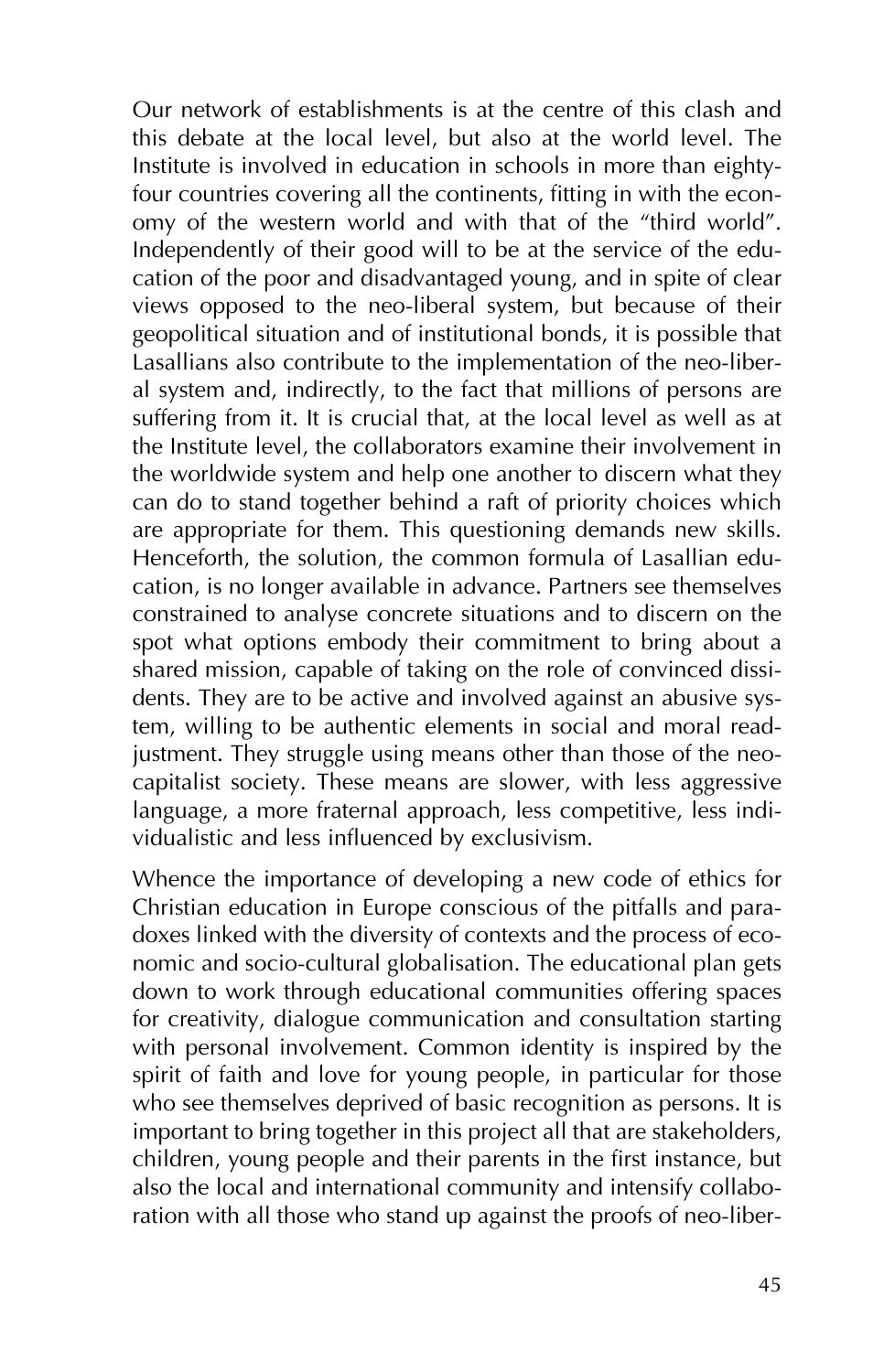al ideology (social forums, reflection and action groups, on the various continents…).

On a local level, noteworthy initiatives exist which try hard to remedy amongst the young the destructive effects of the environment in which they have grown up. Such a one is the educational and therapeutic programme, in Spain, for the treatment and prevention of drug abuse which, each year, accepts more than 12,000 addicts. This programme plans activities to be performed in the home, or in the school setting, or offers families the possibility of assistance and consultation by telephone. Another such initiative is the Institute of Secondary Education in Huarte (Spain) which welcomes students who suffer a serious setback in school so as to incorporate them as soon as possible in the workforce. Victims of the neo-liberal world, they live at the pace of the hyper-consumption society. They cling to their group of friends and give themselves up to unbridled pleasure; they live in revolt against all forms of regulation or authority. Threshold pedagogy, personal respect, closeness, appreciation, celebrations, a friendly atmosphere and confrontation that is fair, help them to enhance their prestige and assume a place and a role in society. Let us not forget that as a result of communist dictatorships in Central Europe and the East, threshold pedagogy was the only option left open. The Brothers and their collaborators in Poland for example were forced to become involved in the world of handicapped children and adults, or of young people living at odds with the legal system or on the fringes of society, or, in Romania for example, to be of service in an anonymous fashion.

The Lasallian European commissions (CLEE, CLEP and CLEM) and the European Association of Principals of Lasallian Institutions (ASSEDIL) have been a major factor in raising the awareness of Lasallians about what is emerging as the European reality and reinterpreting their commitments in response to the questionings of the neo-liberal society. Given the history of Europe and of the Institute in Europe, there are a number of "frontiers" to be abolished in order to create a new human, Christian and Lasallian solidarity over and above the prejudices and gaps resulting from numerous wars and national aspirations.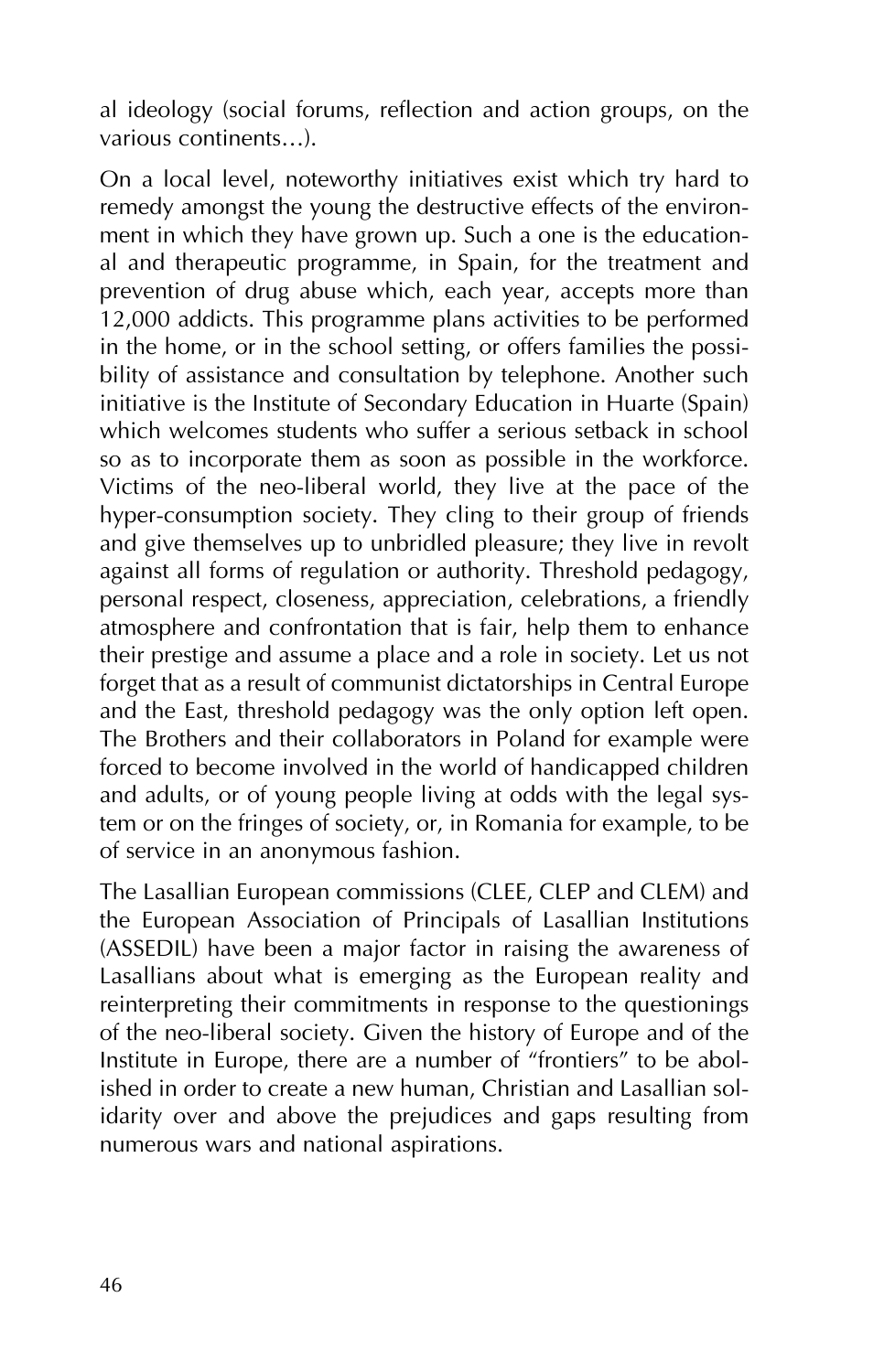# IV. The phenomenon of violence in contemporary society and the consequences for the Lasallian school

### Objectives of the session.

In Europe, since the 1960s, relations between society and institutions have been thoroughly remodelled. Their relationships have been weakened. From now on they are the result of negotiations; they are flexible and are being rapidly reorganised at the pace of change in society. Institutions, public as well as private are under attack, sometimes violent, from individuals, particular groups or discontented crowds carried away by disconcerting events. They have lost their obvious past impunity.

In social relationships, among individuals, in families, at the level of institutions, among children, youths and adults, violence is within reach; it is met at "the incident" level. It also appears in the school milieu and upsets the traditionally stable relationships between the administration, the teachers and the students, sometimes their parents. Are Lasallian activities to be left in a state of confusion in the face of this development? Or do we have specific advantages at our disposal to face it?

The aim of this session:

1/ to place the phenomenon of violence in the context of contemporary society, evaluate its causes, its significance and its importance;

2/ to check the culture in today's establishments against the educational spirituality of J. B. de La Salle;

3/ to explore constructive initiatives in relation to the various manifestations of violence in our schools and design an educational strategy on this matter.

The CLEE assembly met in the casa Villa Speranza, S. Mauro Torinese (Turin, Italy) from 25 to 29 November, 2004. After a general introduction by Br José María Martínez Beltrán, the keynote address for the session was given by Br. Herman Lombaerts under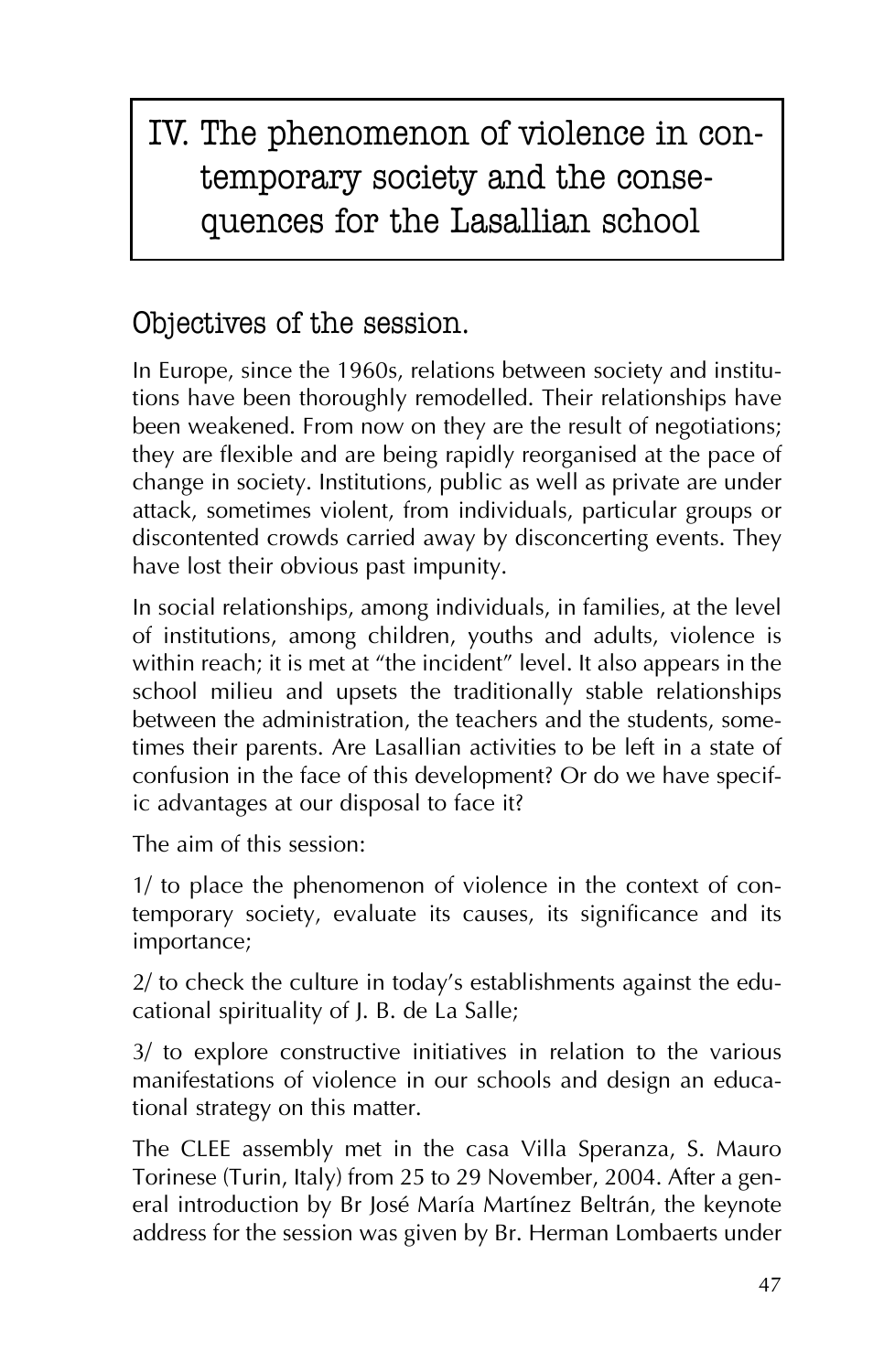the title, "Society and violence in the new Europe. What is at stake for Lasallian works". Thanks to the papers given by some Principals, by Giuseppe Dell'Oglio (Turin) on "Deflecting institutional violence from leading too many young people to failure in school", by Mr. Albert Serrat and Br. José Antolínez (Burgos) on "Bastardisation or rackets in schools (bullying)", the participants were able to base their discussions on concrete initiatives and have a look at different forms, sometimes tragic, of violence within educational institutions. And, starting from an historical reading of the Lasallian tradition, Br. Léon Lauraire argued in favour of a positive response to the question, "Is Lasallian pedagogy creative of a non-violent milieu?" Finally, Ernesto Olivero, founder of Servizio Missionario Giovani (SERMIG, Turin) spoke about his involvement with respect to young people caught up in various forms of injustice.

### Experiences of frustration and possible contribution of schools.

By way of preparation, those taking part were supposed to reflect on three questions:

1/ Are you directly confronted by forms and situations of violence in your work? What does this violence start from? How is it shown and what are the consequences?

2/ What are the forms of violence in contemporary society that you are especially aware of?

3/ In what ways do these forms of violence affect your manner of living, thinking and working?

In his introduction to the session, Br. José María Martínez offered a glimpse of the responses to those questions. He emphasised the complexity of social and interpersonal relationships within which violence can be seen. With supporting documentation, Br. José María illustrated to what extent social reality gives rise to numerous forms of frustration to the younger generations. Solutions call for mature reflection, the development of new skills and appropriate help for the victims. Consequently the question arises as to whether the school can continue to be an instrument of social cohesion and democratic integration for young citizens. For insti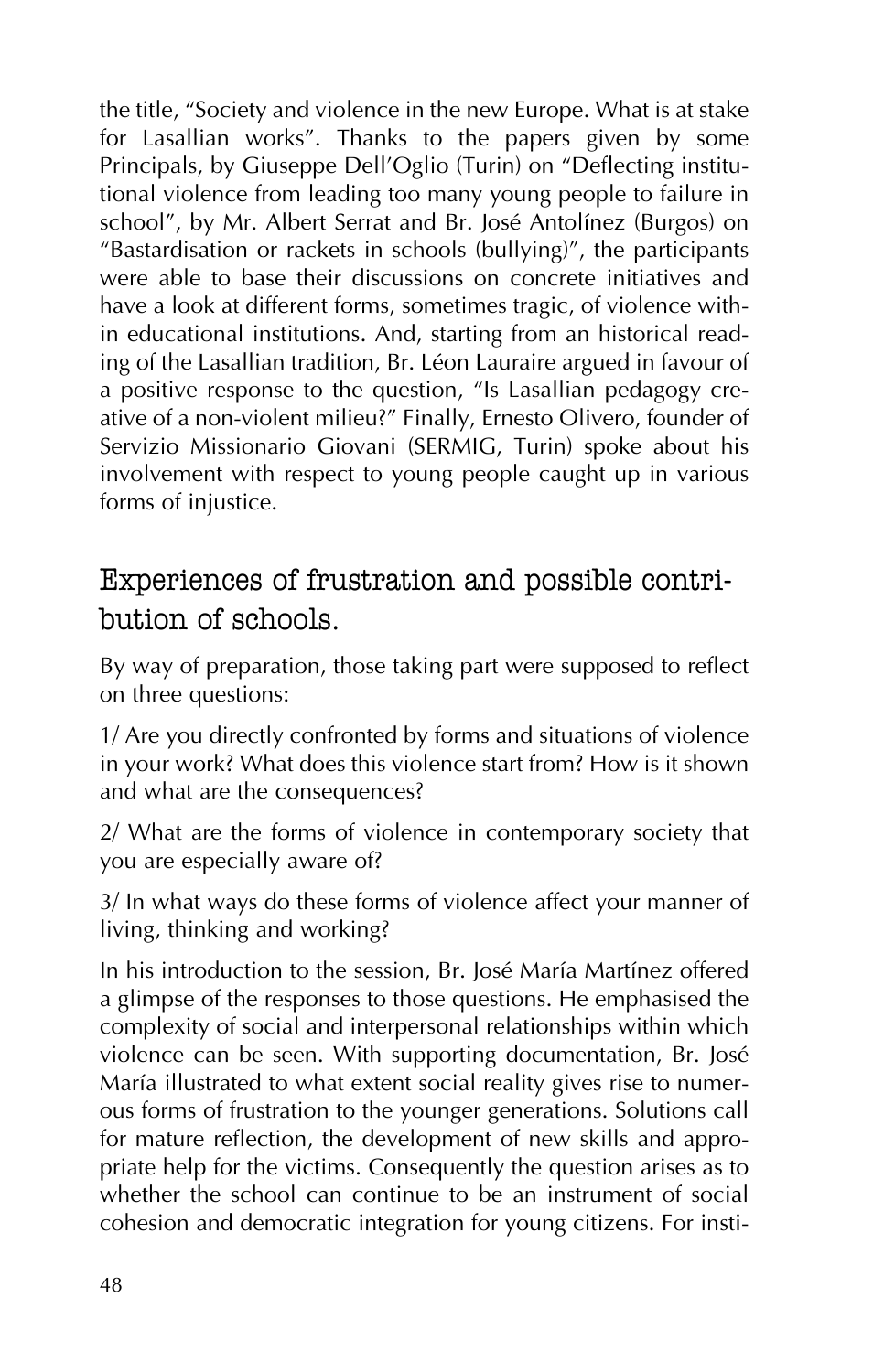tutionalised education, measures concerning attention to diversity, training for coexistence, education in how to behave and sensitivity to values appear as priorities that must be addressed.

### Society and violence in the new Europe.

Br. Herman Lombaerts presented the theme of the session in great detail. In keeping with the proposal for MEL (social justice, educational innovations, the rights of the child and the development of school pastoral care) CLEE made a systematic study of European "Lebenswelt" (the set of convictions that regulate the life of a given society) in which our activities take place. Within the emerging framework of the European Union, the progressive inclusion of countries from Central Europe and the East has caused the deconstruction of western Europe in order to include within it a culture which is traditionally European, but "different". Consequently, it is imperative to work out together a new collective memory and to adjust perceptions. If, in days gone by, the European continent handled its conflicts and ambitions by means of war and military violence, these days, locating the clues to "disorders" (of every kind, in every area) encourages the search for diplomatic and political means, the creation of suitable institutions and finding the right arrangement to guarantee the well-being of all Europeans. The interaction of developments in society (globalisation, TICE, consumption, looking for security in all areas, openness…) with developments within institutions (personal freedom, diversification, functionality, secularity, professionalism…) is creating tensions. Links with oppression are being reorganised, and we are seeing new forms of violence appearing and new ways of looking at them to combat them. The traditional definition is that it is a voluntary act with the intention of doing wrong. A systematic reading insists on the contingent aspect, on the coincidence of other intentions and logics aimed at restoring order. Violence is a relationship which often has its roots in some suffering, some anguish or in some other vulnerability. So, there are different ways of identifying and understanding violence. From this comes the importance of making a good diagnosis of the phenomena of violence that are seen within the school. They reveal an important message concerning the persons implicated and about the educational insti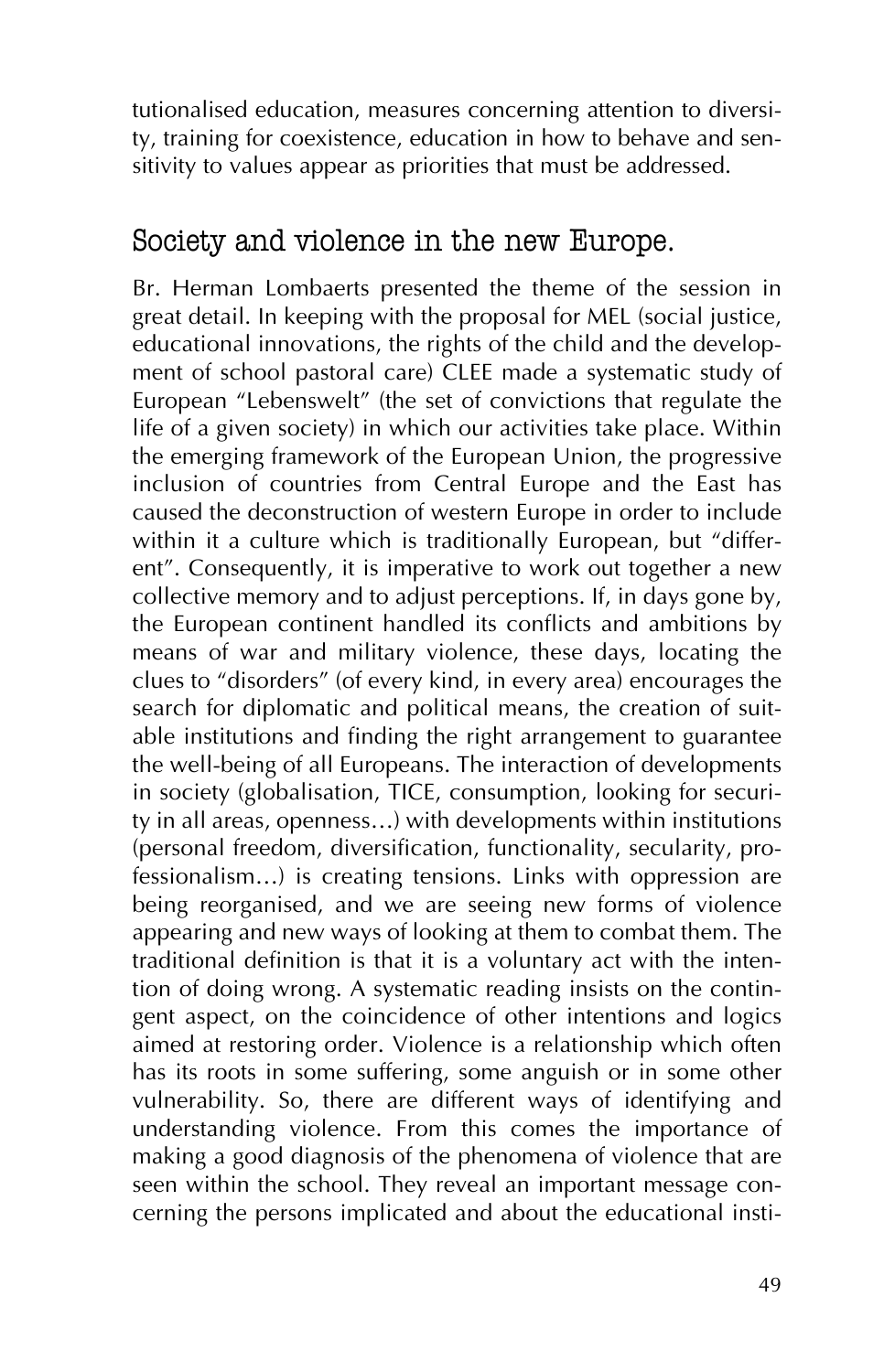tution in the strict sense, always interacting with a very specific situation.

Currently, two types of violence deserve attention. On the one hand, there is the deterioration of society: course behaviour, bad language and brutality, to be distinguished from attitudes denoting inattention, lack of concern, indifference, (deterioration in social relationships, helpfulness, family relationships, in the environment, in male-female relationships and love and in the meaning of life). How are these different forms of deterioration to be overcome in order to bring in a culture of mutual respect and avoid being taken over by a "street-wise ideology"? In the latter case an insult is not ambiguous. It identifies the offending party, inevitably humiliates him and in an equivalent manner. It invokes a fatalistic view of the other in terms of hostility and draws its pride from a ruthless struggle. This logic can infiltrate the school in an overt or covert manner. It then demands a response understandable in terms of the circumstances and one that is respectful of persons; it is a response which implies listening and dialogue to re-establish bases for a co-responsibility rooted in an educational mission that cares about the future of mankind.

On the other hand, various forms of terrorism disturb security and paralyse numerous plans for peaceful co-existence. In the course of history different strategies have been adopted to handle violence (wars, diplomacy, control of natural resources and economic and military hegemony). From now on, it is "the war on terrorism" that should restore order. In the face of the observation that proposed solutions often reinforce the logic of violence, people remain perplexed.

Two philosophers have tried to interpret the terrorist act of 9/11<sup>45</sup>. For J. Habermas, violence stands for a pathological element of Modernity. It is the result of the fact that post-industrial society "is colonising" the Lebenswelt of the populations and supporting a return to the exclusivity of pre-modern beliefs. Can inter-subjective communication end up in a rational consensus about the

<sup>&</sup>lt;sup>45</sup> Jurgen Habermas & Jacques Derrida, Filosofie in een tjid van terreur. Gesprekken met Giovanna Borradori, Kampen/Kapellen, 2004 (Philosophy in a time of terror - dialogues with Jurgen Habermas and Jacques Derrida, Chicago, 2003).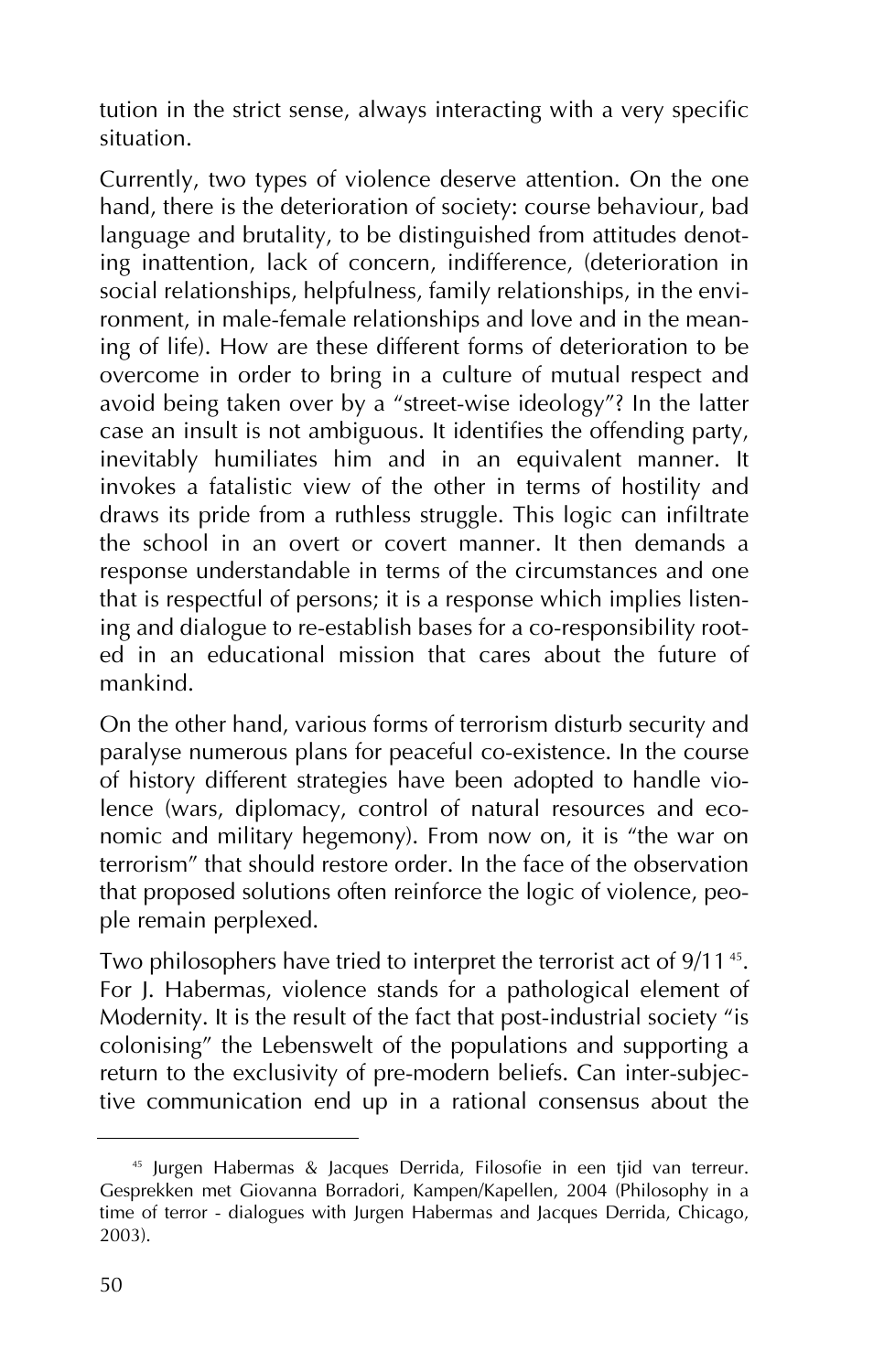"best argument" and outstrip terrorist violence, as Habermas proposes? For J. Derrida, terrorism is a symptom of a crisis of autoimmunity and a response to incalculable forces, to undefinable responsibilities. Terrorism is unpardonable and stands for the "axis of evil", evidence of the decadence of a certain theology. Derrida accepts instead a spiritual response: a geopolitics of unconditional pardon, inspired by tolerance, hospitality and the "Abrahamic" experience.

It turns out that, to establish a just order, it is important to handle differences, inequalities and encounters between different sensibilities and values in another way and to articulate a spirituality with strategies for action and management.

As far as Lasallian works are concerned, Br. H. Lombaerts proposes spreading, in view of the phenomena of violence, a culture and administration based on participation. To anticipate (and / or fight against) some forms of violence it would be necessary to involve the whole educational community so as to get beyond certain personal and institutional deadlocks. It would be highly desirable to develop collective skill in the observation of facts and situations, in reflection, in decision-making, in action and in evaluation in order to bring about a qualitative change in education.

As for the propositions of J. Habermas to overtake violence by consensus about the "best argument", the German theologian J.- B. Metz has noted that the human condition does not allow itself to be reduced to rationality<sup>46</sup>. Human thinking is branded by an "assumed memory", by an empathic sensibility. Metz recognises a structure of deep memory (recollection) in human thinking. He associates with it the memory of innocent victims of violence in the course of wars, genocides and so many terrorist acts. Innocent victims give rise to universal solidarity. Hence the importance of referring to the Christian tradition in which the anamnesis, in the eucharistic celebration, gathers the faithful together in the name

<sup>46</sup> Johannes Baptist Metz, Anamnetische Vernunft eines Theologen zur Krise der Geiteswissenschaften, in Axel Honnet, Thomas McCarthy, Claus Offe, Albrecht Wellmer (Hrsg.), *Zwischenbetrachtungen im Prozess der Aufklärung*, Frankfurt/M., 1989, 733-738; Benjamin Taubald, *Anamnetische Vernunft. Untersuchungen zu einem Begriff der neuen Politische Theologie*, LIT, Münster/Hamburg/London, 2001, p.115.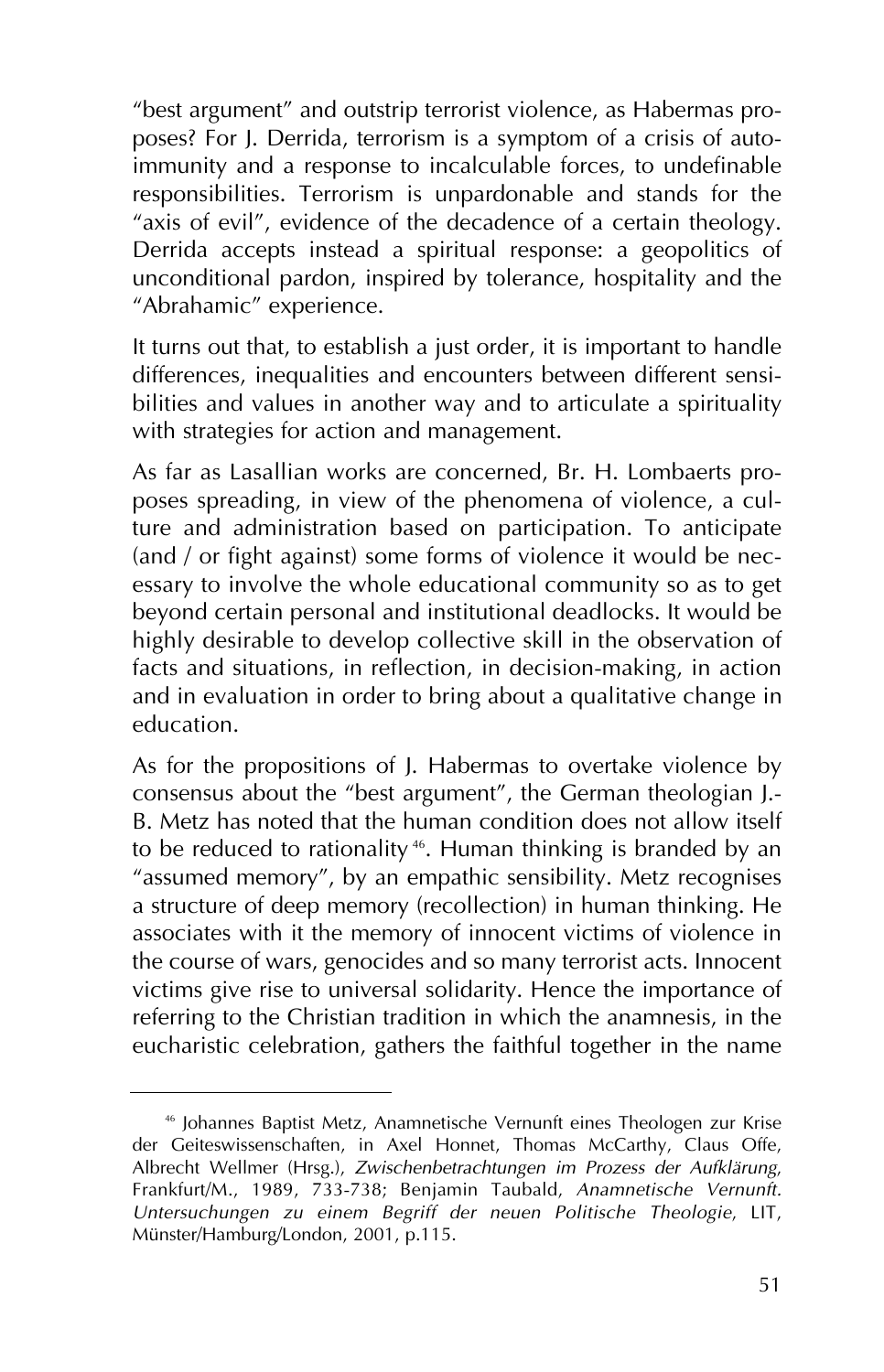of an innocent victim. And precisely this anamnestic solidarity is the foundation of a spirituality of non-violence and its ritualisation in daily life 47.

The European Union doing battle with new forms of violence, often inherent in its very emergence, is calling upon the schools to change their culture, to find and refine their strategies for teaching and living together, to handle with more care the numerous interactions with their environment and to support initiatives encouraging intercultural and inter-religious contacts. The history of the Institute and Lasallian spirituality claims to follow a creative tradition with respect to the chaos upsetting the lives of some children and youths.

## Urban violence in  $XVII<sup>th</sup>$  and  $XVIII<sup>th</sup>$  centuries, in France.

To give a setting to the attitude of saint John Baptist de La Salle in the face of violence and the educational responses he tried to bring to it, Br. Léon Lauraire briefly recalled its main forms and the causes of this violence in his era.

Historians have identified a great many forms of violence, as for example, brawling (quarrelling, fighting, punching) personal revenge, duelling, assassinating for money, violent robbery, attacks against agents of public order, rape, revolts and verbal abuse… At that time, this violence was omnipresent and it broke out easily even in the very homes, in the streets or certain places of ordinary social life, or in particular situations. The children and young people were mixed up in them as spectators, victims or instigators<sup>48</sup>.

This concrete setting enables us to understand de La Salle's hostility to violence, his distrust of libertines who had already plunged into violence and his determination to stamp violence out of the school to preserve the students from it.

<sup>&</sup>lt;sup>47</sup> H. Lombaerts, Ritual's Narrative Logics, in P. De Mey, J. Haers & J. Lambers, *The Mission to Proclaim and to Celebrate Christian Existence*, Leuven, 2005, pp. 307-310; *Questions Liturgiques*, 86(2005) 203-215.

<sup>48</sup> Cf. La *Conduite des Ecoles*, Chapter 15.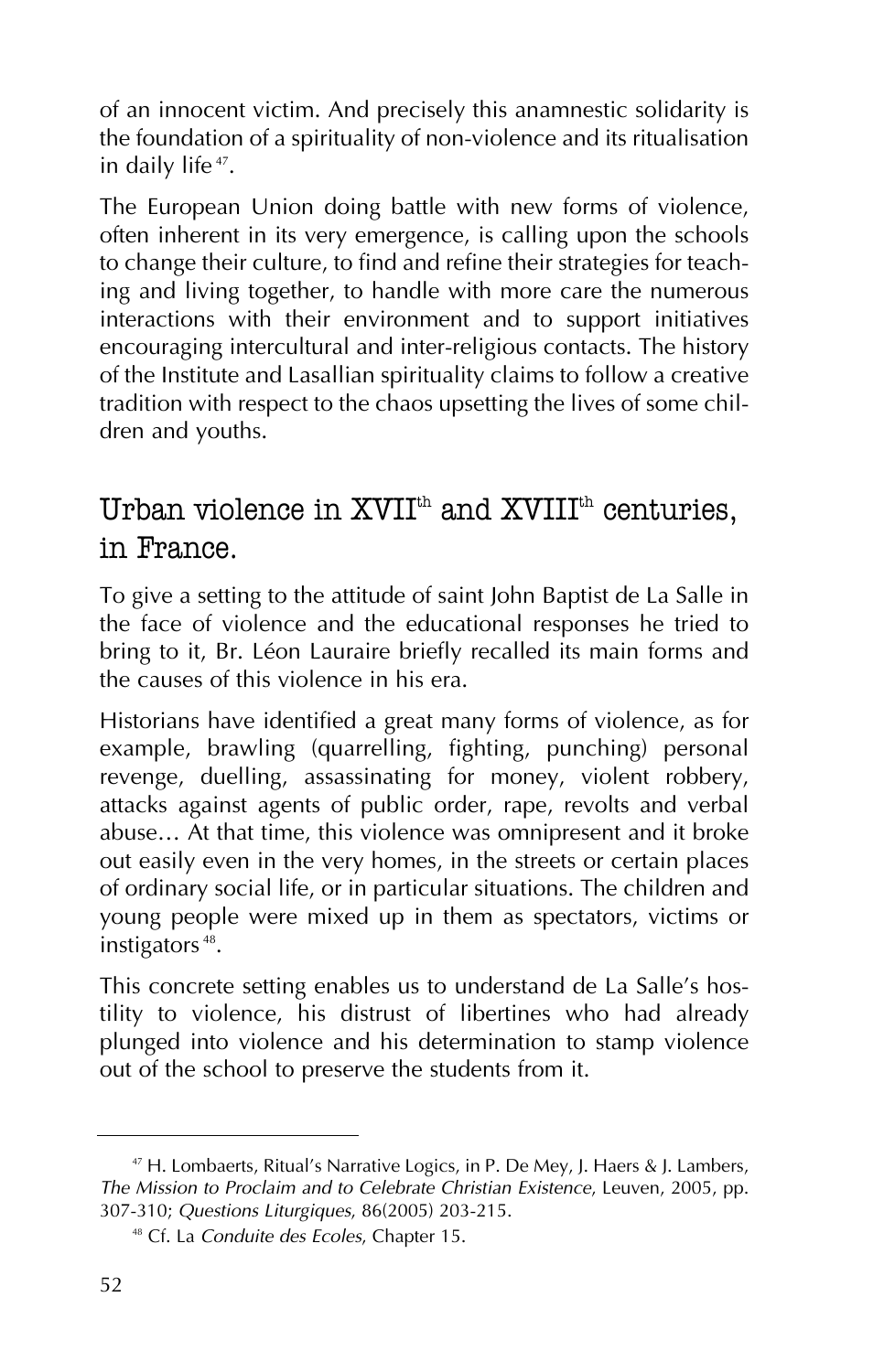Br. Lauraire identified six causes of urban violence:

1/ socio-economic inequalities, a large section of the population being on the poverty line were leading an uncouth and precarious mode of life;

2/ contemptuous attitudes on the part of the rich who, at the same time, had power, money, prestige and social status. The common people, victims of offhand behaviour and brutality felt resentment or frustration;

3/ the arbitrariness of absolute power, the poor not being entitled to speak were defenceless;

4/ due to a general lack of literacy (80% of the population) scientific and especially medical ignorance of natural phenomena caused permanent fear. The poor above all, faced with sickness and epidemics, felt helpless;

5/ harshness because of under-developed and under-refined emotions. The commonplace nature of the sight of death led to a lack of appreciation of human life from which arose the conviction that brute force dominates;

6/ an environment of insecurity and violence: grinding poverty, natural phenomena and the constant risk of aggression.

For de La Salle, physical violence was a kind of sacrilege. He considered that violent behaviour went against the Rules of Politeness and Christian Civility. Educators, then, would be careful to encourage the children to practise politeness and civility "through the motive of the presence of God … out of respect for the presence of God" and so as a "virtue which has something to do with God, our neighbour and ourselves" <sup>49</sup>. That is why he was strict with any form of violence showing its head in school, such as fighting; the guilty schoolboys would be punished in a most exemplary manner. On the other hand, in an ascetical and moral sense, de La Salle speaks of doing violence to oneself to make progress in virtue, not forgetting that in his day corporal punishment was accepted in educational practice.

According to The Conduct of Schools, compared with violent behaviour, de La Salle and his Brothers promoted instead a pre-

<sup>49</sup> *Rules of Politeness*, (006, 001).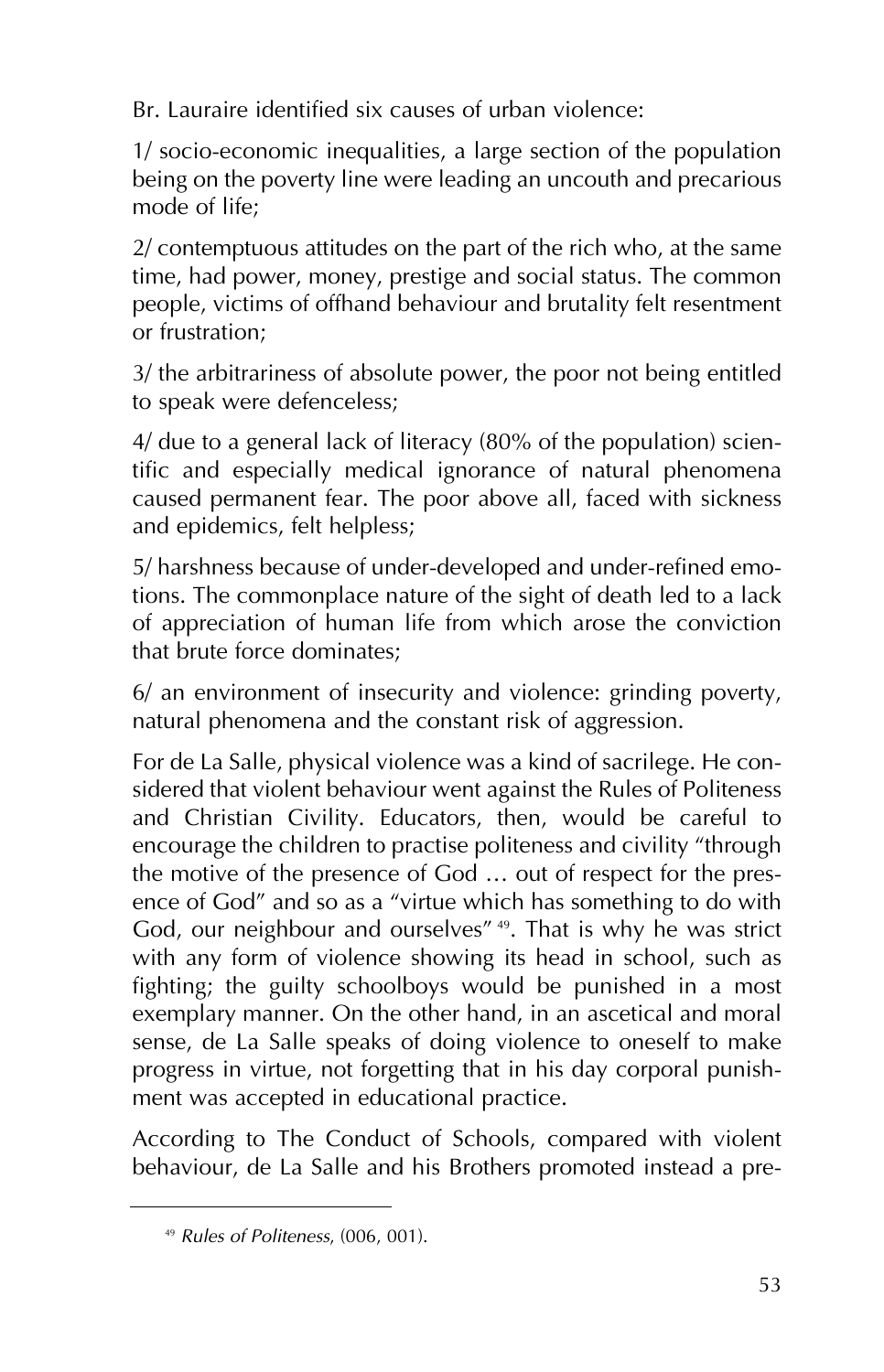ventive and incentive type of teaching, one creative of a non-violent milieu (a fraternal milieu). Br. Lauraire described it in seven characteristics.

1/ A pedagogy of the heart: to awaken and refine sensibility, tenderness, mildness, respect, considerateness and tactfulness;

2/ A pedagogy of fraternal sociability encouraging the students to develop mutual respect, continuous mutual help and a sense of solidarity;

3/ A pedagogy of success allowing each student to progress at his own pace and according to his abilities, to go ahead with confidence and a certain serenity and so avoid feeling anxious or insecure.

4/ A behaviourist pedagogy (the practice of an attitude of restraint, modesty and self-mastery) is an invitation to non-violent behaviour in school, but also in general society;

5/ A pedagogy of interiority: several activities in the course of the day encourage the establishment of calm and aim at developing interiority in the students;

6/ A preventive pedagogy is intended to create a culture capable of preventing the rising of tensions, frustration, chaos and aggressiveness;

7/ A training in civility; to the children of tradesmen and the poor, de La Salle proposes the ideal of becoming a civilised person capable of rejecting the use of force and violence.

## Positioning Lasallians in view of the violence in contemporary society.

Is this "Lasallian pedagogy" relevant in our European establishments? With the necessary adaptations to the current environment, Br. Lauraire has no doubt about it. In fact, bit by bit, society has become utterly transformed. With schooling becoming general, a certain civility has spread through all classes of society. Targeted actions refine attitudes, personal behaviour and the culture of institutions. Promotional messages encourage the population to give up practices hurtful to their own health or at high risk to others. However, there is always some violence. It changes, it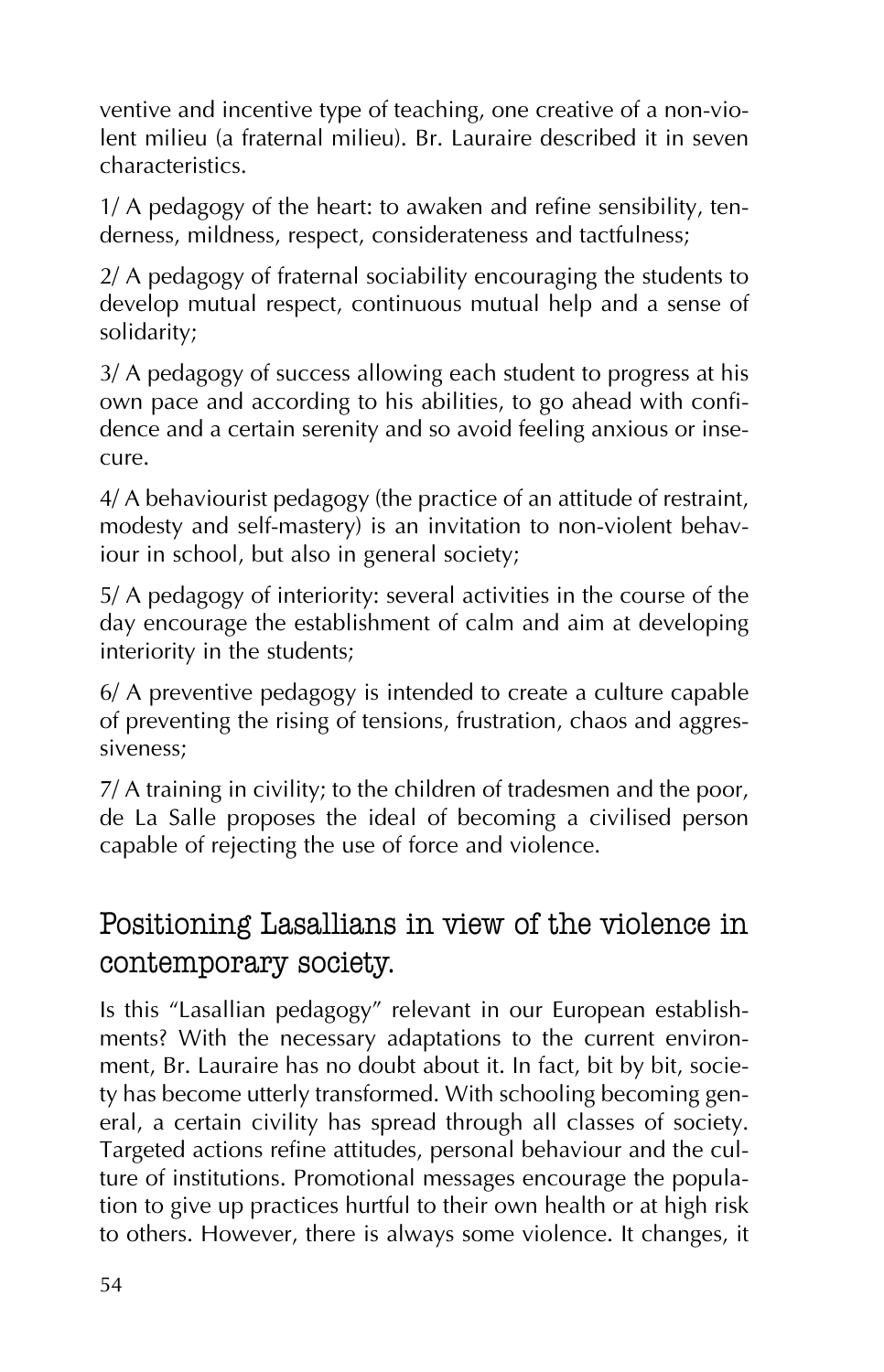becomes professionalised, is criminalised and appears in refined and evil guises. Well-organised vigilance is imperative in society as well as in institutions.

Such was the project presented by Mr Albert Serrat and Brother José Antolínez. According to what they said, violence in schools takes on many forms and different degrees of intensity: violent behaviour in class, rough handling between schoolmates, vandalism and material damage, physical violence and sexual aggression. Bullying makes its presence felt under different forms: physical aggression and insults, by ostracising and excluding, but also by messages on cell phones and sent through the internet. Bullying is the most widely spread form of violence, especially among 10 to 15 year olds; but it also exists among adults. According to a poll of 1200 students, it emerges that 50% of them have been victims of sporadic aggression. 70% of teachers regard discipline as an important problem. Lack of discipline is at the origin of the "burnt out" teachers syndrome because of the asocial behaviour of some students and in particular because of bullying. An establishment, then, has a duty to study this phenomenon attentively and to do so in a prudent and competent manner. At La Salle College (Palencia), they organised an in-depth study of the profile of the victims, the places where bullying occurred and the different forms it took (rough games for example). Then they set up an *Equipo de Convivencia Colegial* (4 teachers and 3 students) charged with developing an intervention strategy as much with the victims as with the aggressors. They also sought cooperation on the part of the parents  $50^{\circ}$ .

Mr Giuseppe Dell'Oglio, Principal of the Turin Technical Institute, posed the problem of a form of institutional violence. When an establishment does not care about the education pathway of the students, it can easily create for itself assessment and exclusion practices experienced by the students as violent. By studying the assessment system and checking the criteria invoked to make it obligatory for some students to fail, it has been possible not only to let some of them pass, but also to put in place a system of support teaching to help students overcome their fail-

<sup>50</sup> Colegio La Salle, Palencia (Spain), *Como viva para convivir*. In relation to the *Programa de sensibilización contra el maltrato entre iguales*. From the REA Association (Valladolid).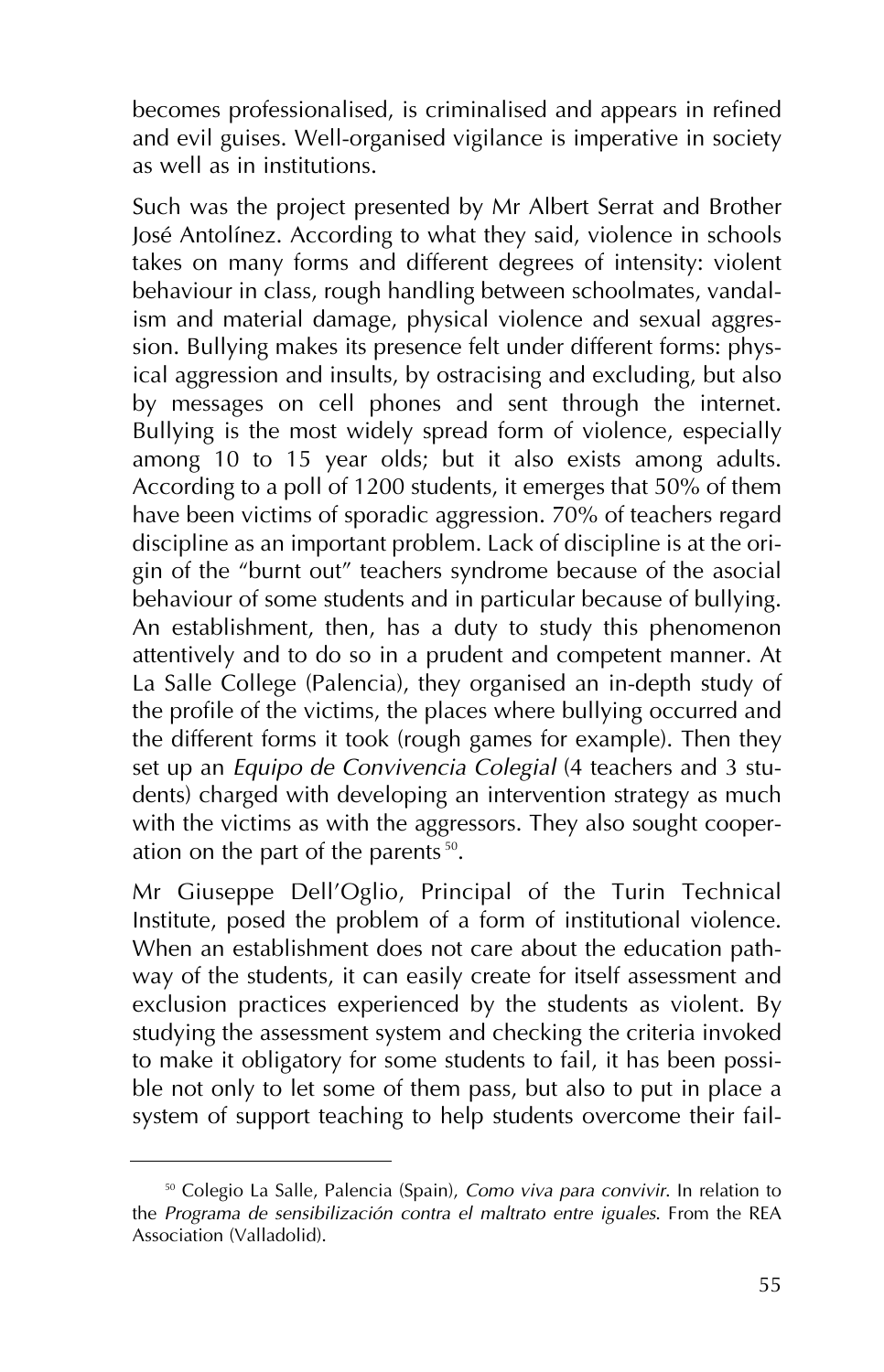ure. This initiative deserves to be cited because it puts the finger on one of the harmful aspects of the bureaucratisation of school teaching, of introducing the marketplace culture into the school and, as a result, thwarting certain fundamental values in our pedagogical and spiritual direction. Lasallian pedagogy, as Br. Lauraire sketched it, invites us to make a close examination of the system of teaching and assessment as it is practised in the practical reality.

Those taking part also listened to the testimony of Mr Ernesto Olivero, founder of the Servizio Missionario Giovani (SERMIG, Turin). This Centre organises weeks for training, for research into music, dialogue and living together, a help to the development and the crisis situations in development projects in some poor countries.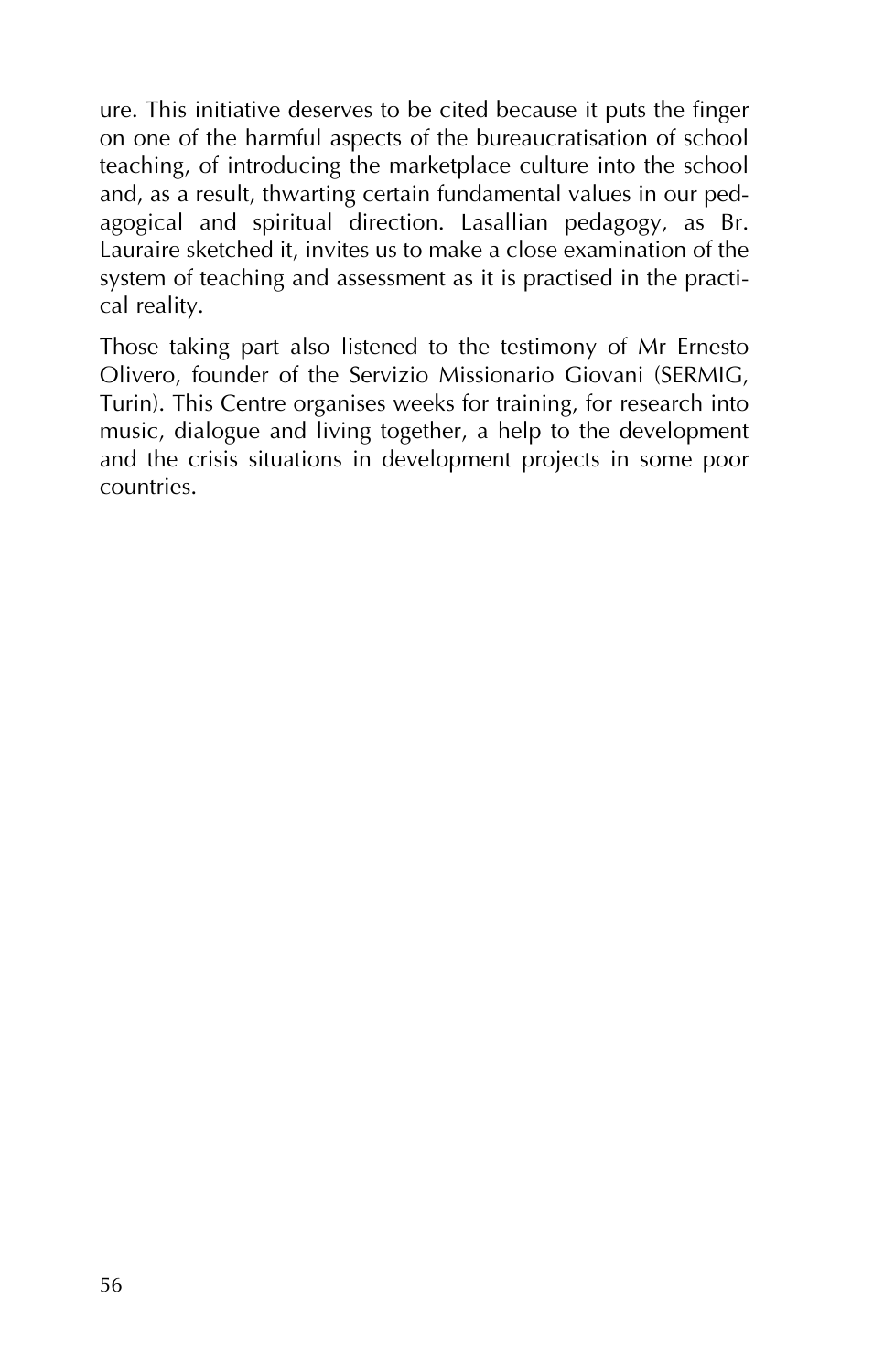V. Positioning religion in the European Union. The mission of Lasallian schools: evangelisation, catechesis and religious knowledge

### Objectives of the session.

The themes of the three preceding sessions (migration, the neoliberal plan and violence) mentioned some aspects of the change that is taking place at present with the formation of the European Union. They have facilitated the laying out of the grid of a geopolitical map of the European continent as a frame of reference for a more fundamental questioning. In reality, all the countries involved are confronted with an extensive evolution such that the socio-religious, educational and political position of our establishments are destabilised by it. After the "denominationalisation" of European society, from the  $16<sup>th</sup>$  to the  $18<sup>th</sup>$  century, strongly spurred on by the Reformation and the Counter-Reformation, we are seeing at present the completion of the "de-denominationalisation" of civil society. This movement is giving rise to some paradoxical responses within the Churches: a stepped up secularisation in the face of denominationalism and fundamentalism. Is the Institute in Europe confronted with a "secularisation" of the Lasallian project? Is it possible to ensure the continuity of the Lasallian project, in Europe, without going through a "secularised" interpretation of its spirituality? What "mystical" inspiration can revitalise the commitment of Lasallians today? These questions are strangely linked with the preoccupations of the XVI<sup>th</sup> and XVII<sup>th</sup> centuries, more particularly with Jansenism, with which saint John Baptist de La Salle had to clash<sup>51</sup>.

This session endeavoured

1/ to study the change that is taking place in the social standing of traditional religions and movements in the quest for meaning, especially among the youthful generations;

<sup>51</sup> M. De Certeau, *Le Lieu de l'autre. Histoire religieuse et mistique*, Paris, 2005, p.232.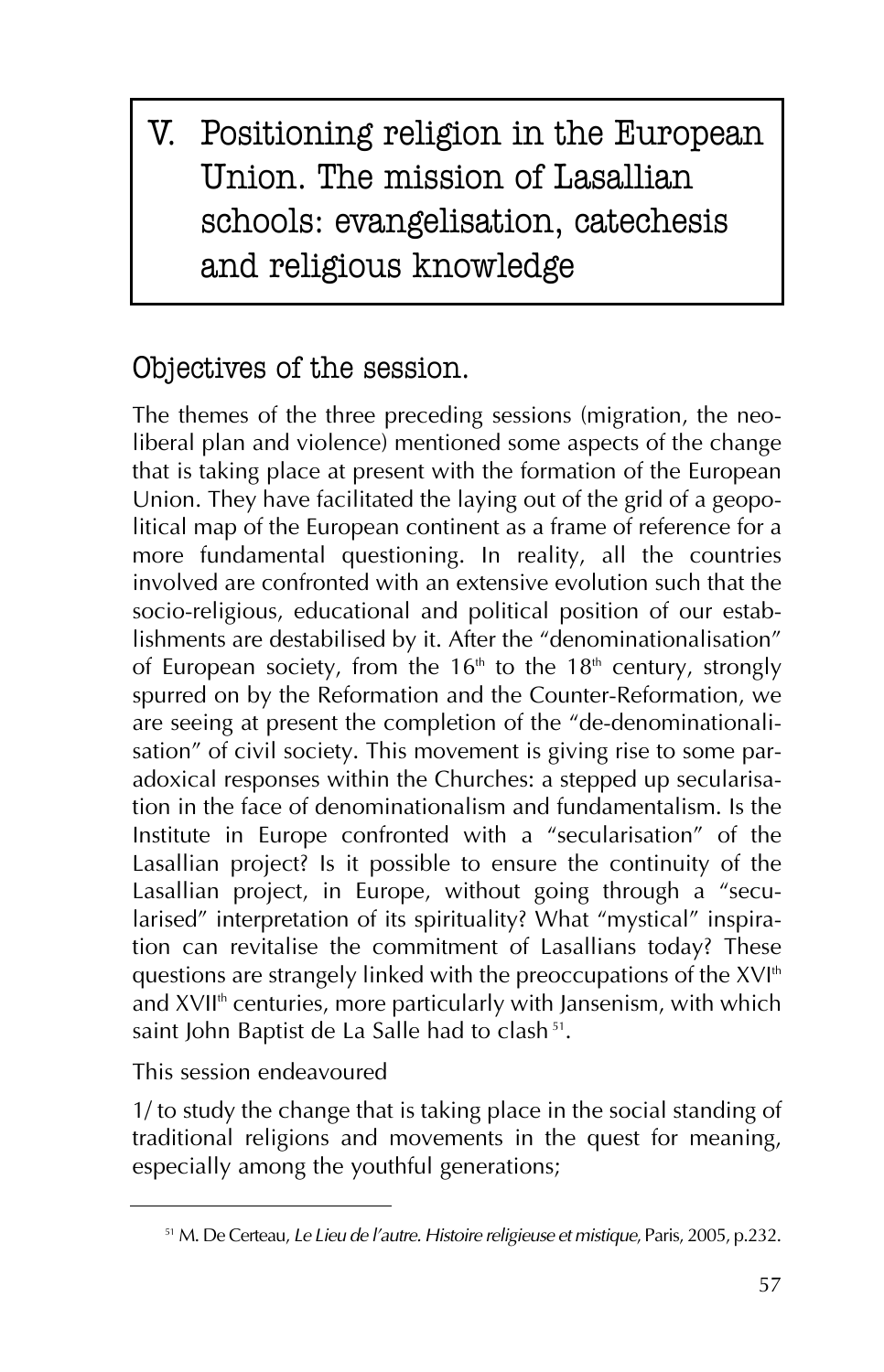2/ to get a better grasp of what the search for meaning and quality of life might mean as an unexpected opportunity for creating an educational environment likely to "make God possible".

3/ to indicate what are the present synergic forces in the pluralist Lasallian educational community to live together the adventure of a multicultural and multi-religious collaboration.

The session took place in the *de La Salle Schule*, Strebersdorf-Vienna (Austria) from 25 to 27 November, 2005. Br. Herman Lombaerts introduced the topic of the meeting: the emergence of Man and of the God of life in the new Europe. Three lectures gave food for thought on the place of religion in the Europe of tomorrow. Professor P. M. Zulehner (Vienna University) explored two hypotheses of the sociology of religion: "Is western Europe secularised? Are Central and Eastern Europe on the way to secularisation?". Professor Secundino Movilla (Saint Pius X Institute, Madrid) then examined a question hotly debated in Europe: "The return of religion: probability or wishful thinking?". And finally Professor Flavio Pajer, fsc (Salesian University, Rome and Naples University) tackled the question: "The fate of the teaching of religion in pluralist Europe". In addition Br. John Deeney (England) recounted his experience as one who accompanied young people involved in development projects in Africa: what is the impact of such an experience on their personal lives? Br. Alain Ory (France) recalled the troubles of the French Lasallian institutions with secularisation. Sr. María José Manez (Spain) talked about her involvement as a missionary collaborator in a Lasallian milieu in Africa. And Br. Herman Lombaerts passed on the results of his fundamental and empirical research on the perception held of a teacher of religion, on the one hand by the teachers themselves and on the other hand by their students.

### Religion in Europe.

During the preparatory phase the participants were invited to reflect on the topic with three questions: 1/ In what way have the establishments in your District been affected by the process of secularisation peculiar to western Europe? 2/ What initiatives have been taken by the teachers and those in charge to cope with it? With what aims, depending on what resources, by what means? 3/ Why maintain Lasallian works in a secularised Europe?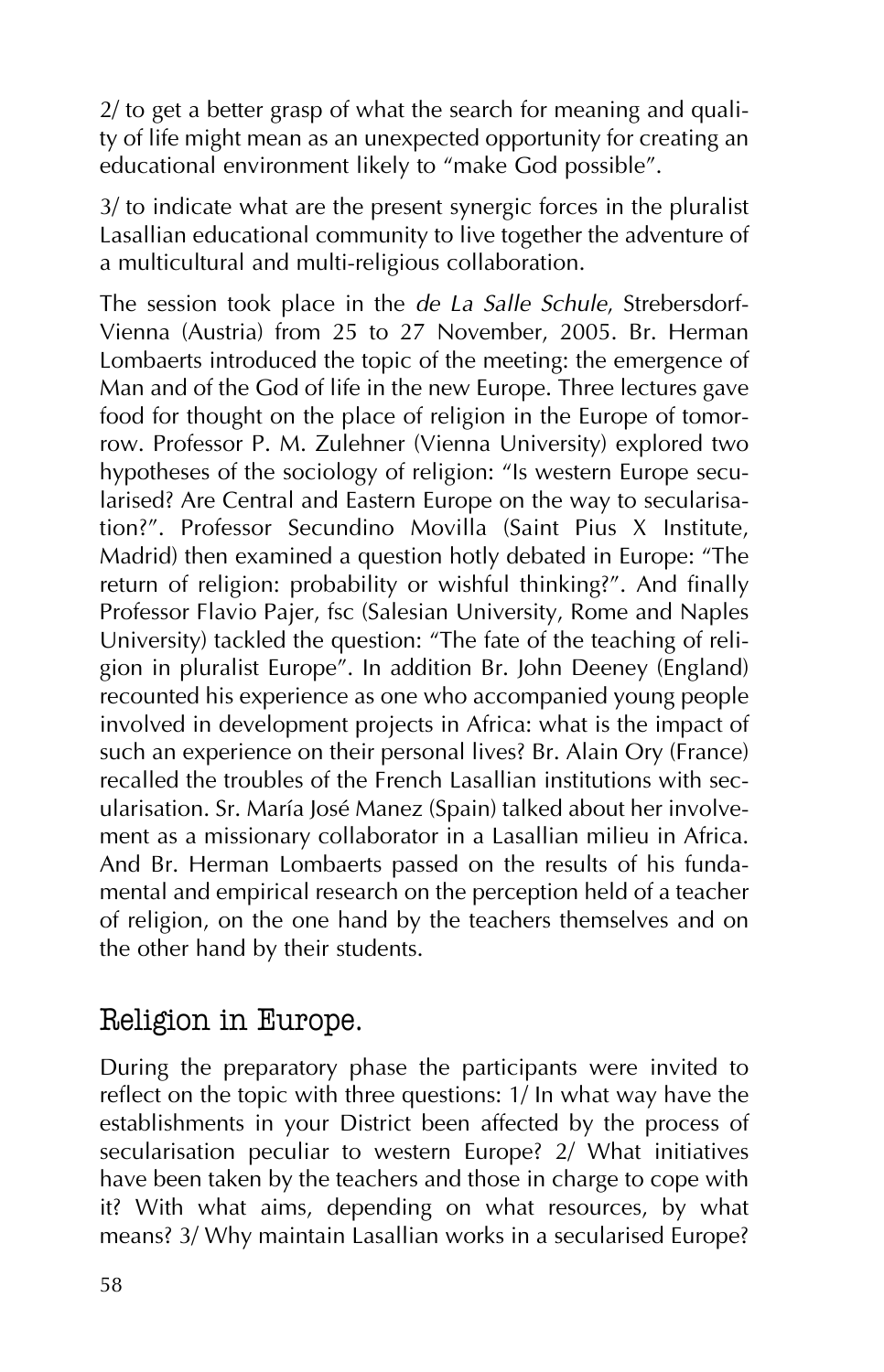By what means and by mobilising what resources can these works guarantee a "remnant" of meaning?

### The hypothesis of secularisation.

Has Europe broken its deep links with the Judeo-Christian tradition, as certain people say? That is the thesis of a secularised Europe. P.M. Zulehner recalled that the secularisation theory was formulated to gain an understanding of the development of religion and the Churches in modern societies and cultures 52. This theory also takes us back to disenchantment with the world (Max Weber) or to the process of making religion invisible (Th. Luckmann). The question could be linked to different historical stages in a gradual emancipation of modern man in Europe (Cf. *Bill of Rights* (1689); the French Revolution (1789); the emergence of democracies, etc.). The totalitarian systems of Fascism and Communism on their side made a contribution to restricting the influence of religion. But it was above all from the middle of the 20th century that the push for freedom seeped through, in western Europe, into all sectors of society and into every field: liberation with regard to ecclesiastical-religious power, the collapse of making religion a justification, the fight against possible repression by institutions, norms, and authorities. A new vocabulary was called for: secularity related back to secular societies with relative autonomy in non-religious areas, to the cooperation between the Church and the State with, as secondary effect, the identification of Christianity with the Church and no longer with the culture. Secularism on the other hand aimed above all for the birth of a European atheism with the negation of every supernatural reality. A secularised society professes radical separation between Church and State. According to the graphs presented by Zulehner, progress towards atheism is most marked (more than 50% of the population) in Northern Ireland and England, France (including Corsica), Sweden, Estonia, the Czech Republic and Belarus.

 $52$  Cf. the publications for the 1970s of authors such as Th. Luckmann, P.L. Berger, G. Dux etc.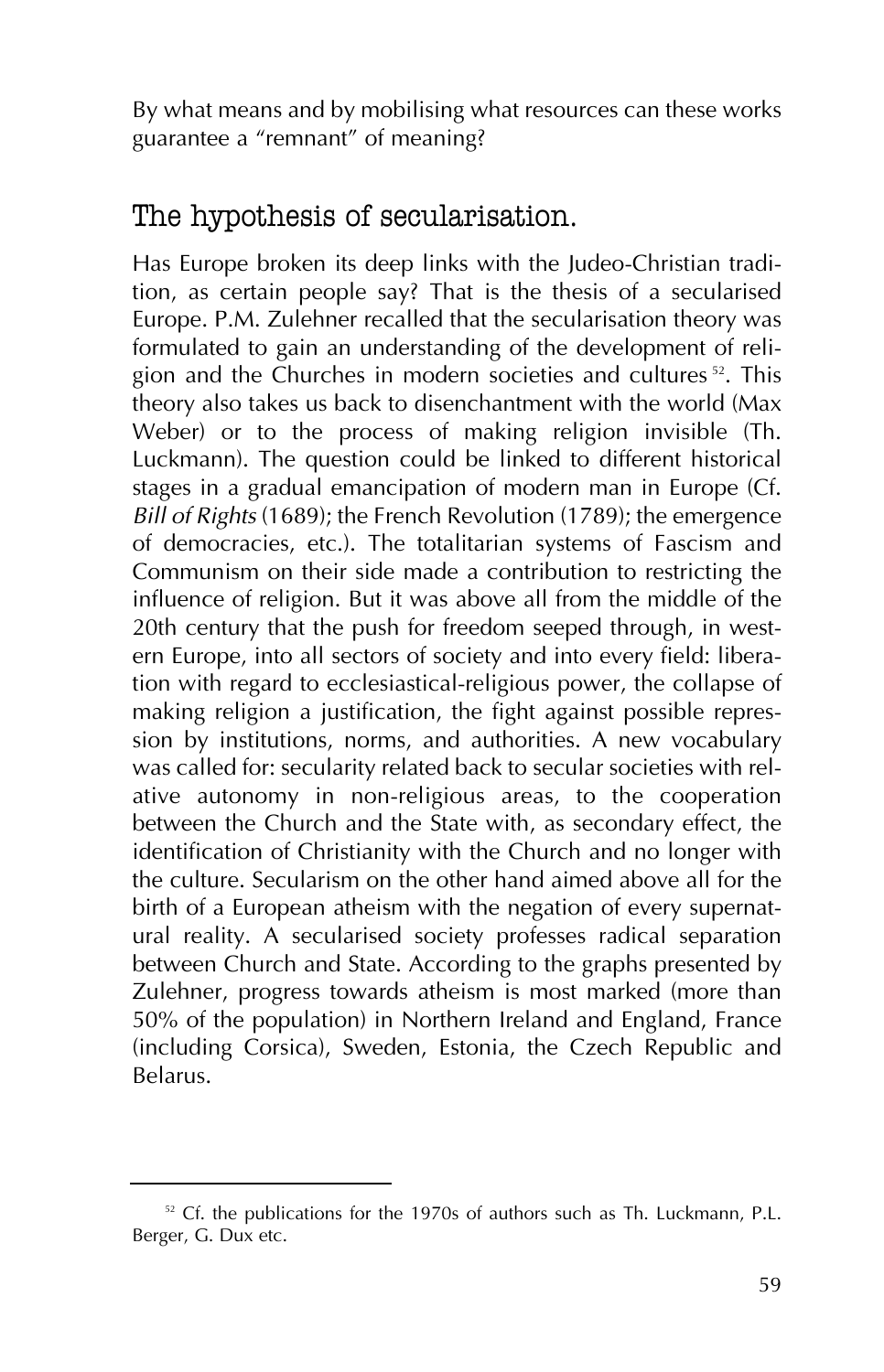## So, what is happening to religion?

Modern liberal societies leave free choice of religion to the individual, in contrast with membership determined by birth. On one hand, we are seeing the co-existence of a plurality of religions and ideological systems<sup>53</sup>. The countries in which more than 50% of the population look upon themselves as committed Christians are Ireland, Portugal, Italy (with Sicily and Sardinia) Greece, Poland, Slovakia, Croatia, Romania and Malta<sup>54</sup>. When it comes to dividing up populations by their religions and ideologies according to age, it transpires that those with atheistic leanings are mainly in the 50-59 group and those less than 30. Committed Christians are met mainly amongst those over 50. What interests the sociologists is precisely a double movement in changing their conviction in the group under 30: some believers deny their faith; some nonbelievers become converts. On the other hand, the pressure of having to make a choice lessens the force of the imprint of the Churches (poor religious socialisation, the neutralisation of catechesis and a falling off of sacramental practice) and makes de-Christianisation easier.

#### Will we see a renaissance of spirituality?

From the 1990s, a new interest is being shown in spirituality. This movement represents a complex reality. A secularised use of religious symbols suggests that it is a matter of a profane spirituality. But a spirituality springing from a secular environment would be the expression of a new quest for quality of life<sup>55</sup>. Ariane Martin has just published some research on the reach of profane spirituality  $56$ . It can extend to exploration of the self, magic, healing, community, the festive aspect of life, travel to distant places, con-

<sup>&</sup>lt;sup>53</sup> According to a census in Austria, in 1999, 31% say they are committed Christians, 27% with atheistic leanings, 32% naturalist humanists, 10% members of eclectic religions; to this must be added the members of world religions like Islam and Buddhism.

<sup>54</sup> Cf. also L.Halman, R. Luijks & M. van Zundert, *Atlas of European Values*, Tilburg, 2005, PP. 60-73.

<sup>&</sup>lt;sup>55</sup> Cf. the advertising bill-boards emphasising improvement in the quality of life or making use of pseudo-religious indicators.

<sup>56</sup> *Sehnsucht - der Anfang van allem. Dimensionen zeitgenössischer Spiritualität*, Ostfildern, 2005.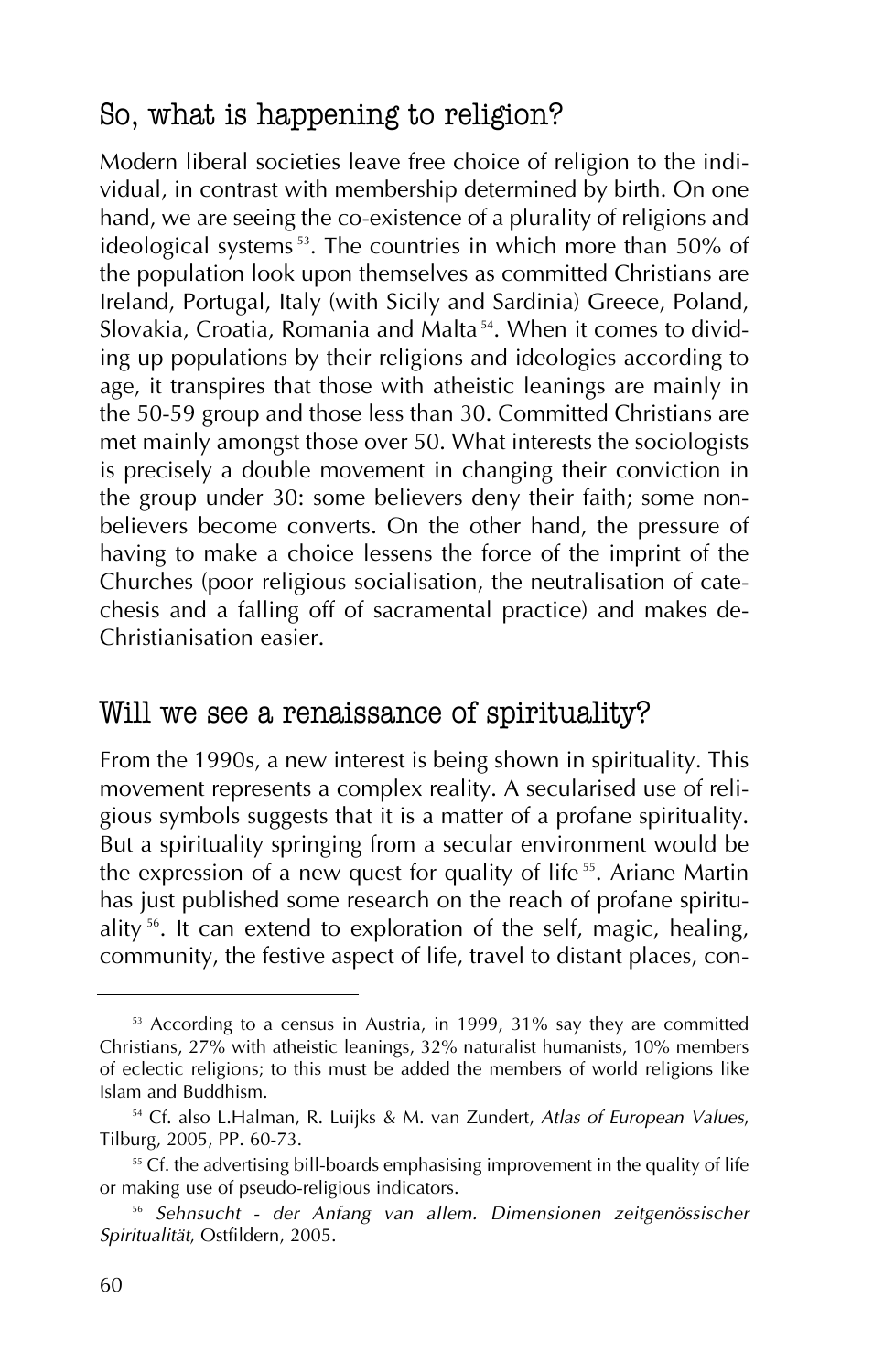nection with the world… Can this spirituality be expressing a protest against a hopeless secularity? Or is it rather a flight, for example by losing oneself in all sorts of eccentric experiences? One can only note the contrast with aspiring to meet God, as did the Jewish people, or with the desire for membership in Christ, the Son of God.

Zulehner concluded that the tension between secularity and spirituality means an opportunity for the younger generations. Henceforth these two categories no longer keep religious membership separate; from secularity can spring a new attraction to religion. From this comes the necessity of adopting critical questioning, of refining and deepening discernment in the face of all these tendencies of spiritualisation. Paradoxically, with all this development the Churches are growing weaker. What may be their contribution in contemporary Europe? The mission of the Christian Churches and of all religion does not change. It is to remain faithful to the Incarnation. The traditional polarities 'contemplation and action', 'mystical and political', 'faith in God and solidarity with the poor and the helpless' and the coinciding of 'love of God and love of man' attest that the profane or secularity and the religious call out to each other. It is the intervening period that counts. To live this tension with equanimity the need is for symbolic places, spiritual masters and suitable initiations.

## The "return of religion": probability or wishful thinking?

Professor Secundino Movilla asked if it was a question of a return of institutional religion or the emergence of personal religion. And if return there is, it would be only among conservative sectors. What are we speaking about, then, when 'return' denotes something new, distinct from what was known in the past?

Movilla distinguished between traditional religion involved in a process of change, and religion in its present day forms of expression.

On one hand, there exists a process of change, of erosion of the sacred, and, on the other, a reconfiguration of what is religious. From a quantitative point of view the metamorphosis is concerned with the weakening and deconstruction of established religion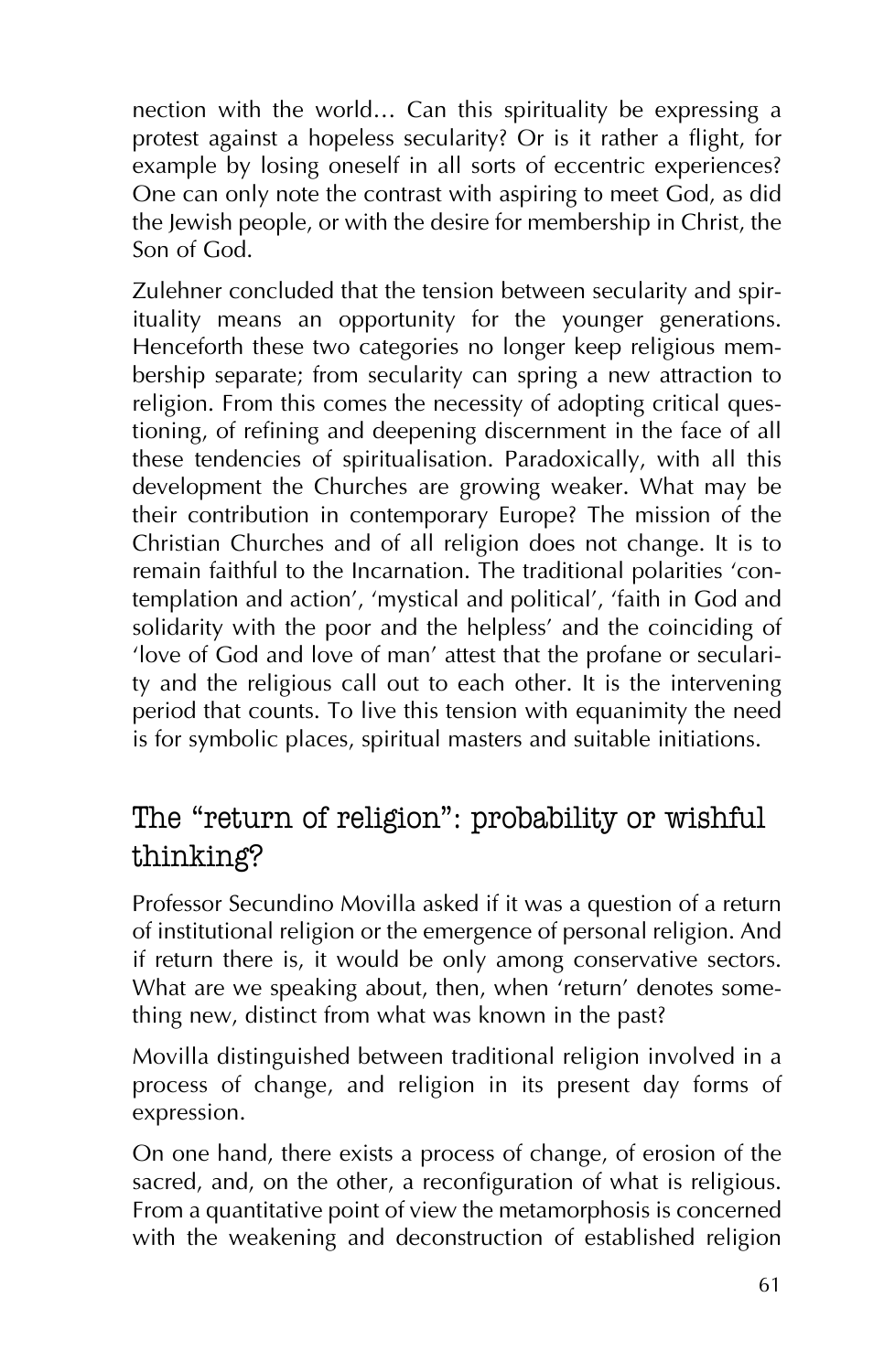(de-dogmatisation, disaffection, merchandising the spiritual, and breaking down the system of rites and beliefs). From a qualitative point of view, he remarked on the innovation of new tendencies and sensibilities or a reconfiguration of the religious (interiorisation and individualisation, subjectivity and emotionality, and the communitarian or gregarious aspect).

On the other hand, young people today have particular means and styles for expressing themselves religiously. What is called "post-modern religion" gives the impression of being a "light" religious inclination. The religion that some syncretist movements are preaching is an eclectic amalgam of neo-mystical and neo-esoterical elements. The religion of the so-called new religious movements has neo-conservative, traditionalist, and fundamentalist characteristics. The religion of social movements, by contrast, campaigns on behalf of the big universal causes of humanity.

If we had to identify what the young people who visit our pastoral and educational bases are like, we would be content to make a distinction between the religious inclination of the *pilgrim* and that of the *convert*<sup>57</sup>. The characteristic feature of the religious leanings of the pilgrim is a fluidity in spiritual processes thanks to which the individual progressively gives meaning to his life and, little by little, strengthens his religious identity. In addition, the provisional and temporary character of his religious attachments leaves the door open to possible and variable forms of membership. The religious leanings of the convert (a minority group) show that he has gone through a process of conversion and authentic Christian initiation. He aspires to live a faith experience, recognises the initiative of God and makes a conscious choice of a new identity.

This diagnosis says much about our pastoral and educational involvement. The real counter-weight to individualised religion lies in the experience of community and sharing faith. That is why we have to keep on emphasising Christian formation and catechesis in *koinonia* (1 Pet. 2,17: 5,9) and in *ekklesia* (1 Cor. 25,9; Gal. 13; Acts 8,3). Movilla suggests four aspects to be implemented in accompanying young people in search of faith.

<sup>57</sup> Cf. Danièle Hervieu-Léger, *Le pèlerin et le converti. La religion en mouvement*, Paris, 1999; P. Richard, Le Dieu de la vie et la renaissance de la religion, Concilium, no.258 (1995), 170.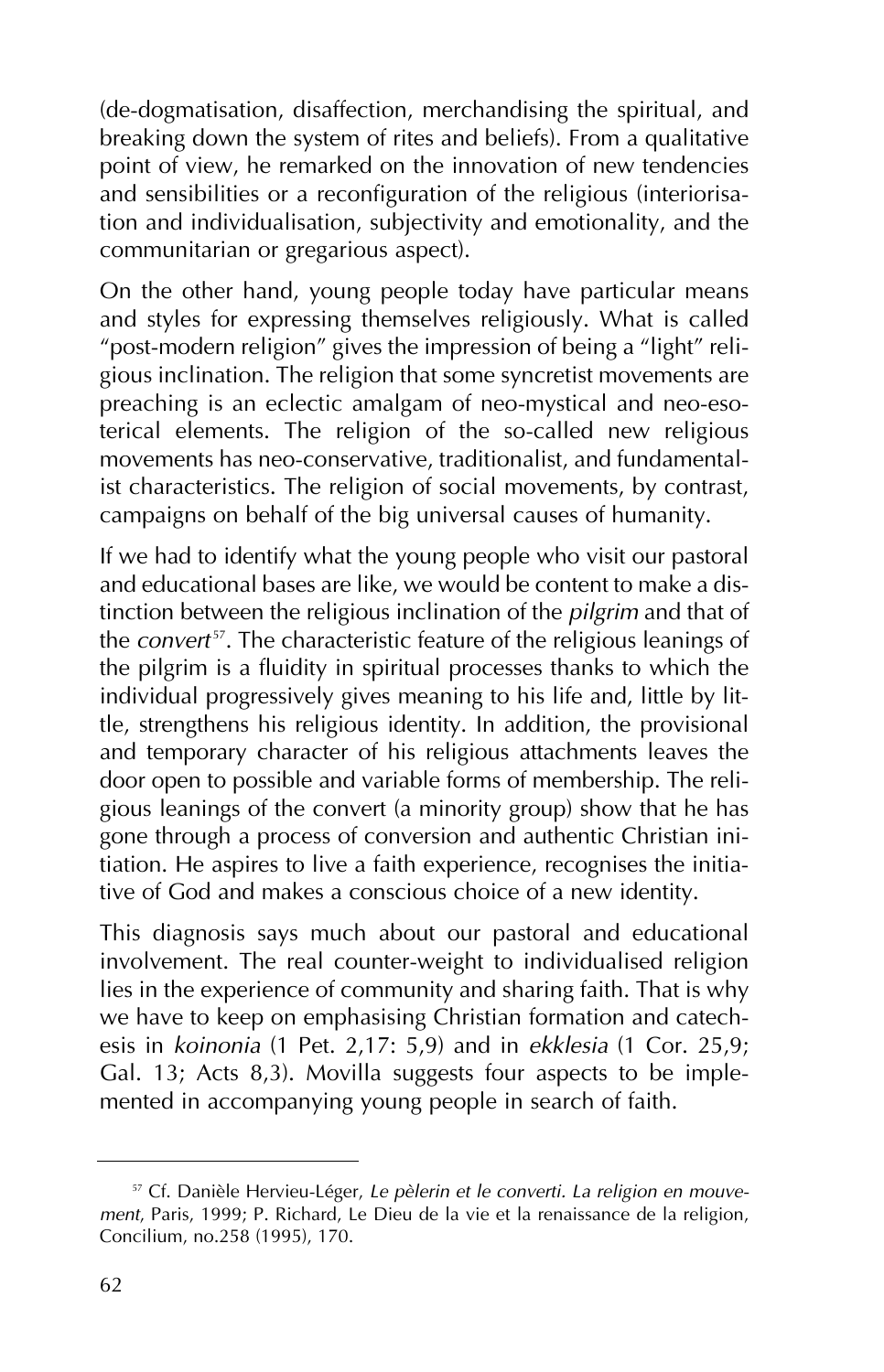1/ Present a religion that can be expected to bring a *spirituality* with it, meaning a special sensibility allowing the discovery of the presence of mystery and the divine in reality, one's self, in relationship with the symbolic, celebration, rejoicing, gratuity and contemplation.

2/ A religion in which *experience* again takes on importance. Religious experience has an emotional component and an affective aspect. It constitutes a support for the identity of the subject, for personalising the faith. Acting in a manner that changes the way the young live their religion into religious experiences is a necessary educational effort.

3/ A religion that makes its own *the cause of the poor and the outcast*. This means rethinking utopia starting from reference to the Kingdom of God in a way that introduces and sets the code of ethics in commitment to the liberation of the oppressed.

4/ A multii-*religious, ecumenical and a universal* religion. In the European Union, the intermingling of different races and cultures is giving rise to multiculturalism and a situation of religious pluralism or multi-religiousness which is not without repercussion nor without deep impact on beliefs. The reality in which we are living leads us to think that uniqueness of religions is tending towards universality, meaning towards that true universalism in which each person is valued because he is different and unique; discussion takes place with the other person and he/she is truly accepted in solidarity.

### Teaching religion in a pluralist Europe<sup>58</sup>.

The break-up sketched in the two preceding talks has its corollary in the diversity of vocabulary about the teaching of religion. Br. Pajer mentioned a number of them: Culture religieuse, Enseignement laïque du fait religieux, Sociedad - Cultura y religion, Multifaith Religious Education, Interreligious Learning, Lebensgestaltung-Ethic-Religionskunde, Ethikunterricht, Bibelunterricht, Konfessionelle-kooperativer Religionsunterricht,

<sup>58</sup> Cf. Br. Pajer, Scuola e istruzione religiosa dell'Europa multireligiosa: problemi e sfide, in Br. Pajer (ed.), Europa, scuola. Monoteismi e confessioni cristiane per une nuova cittadinanza europea, Turin, 2005, 1-31.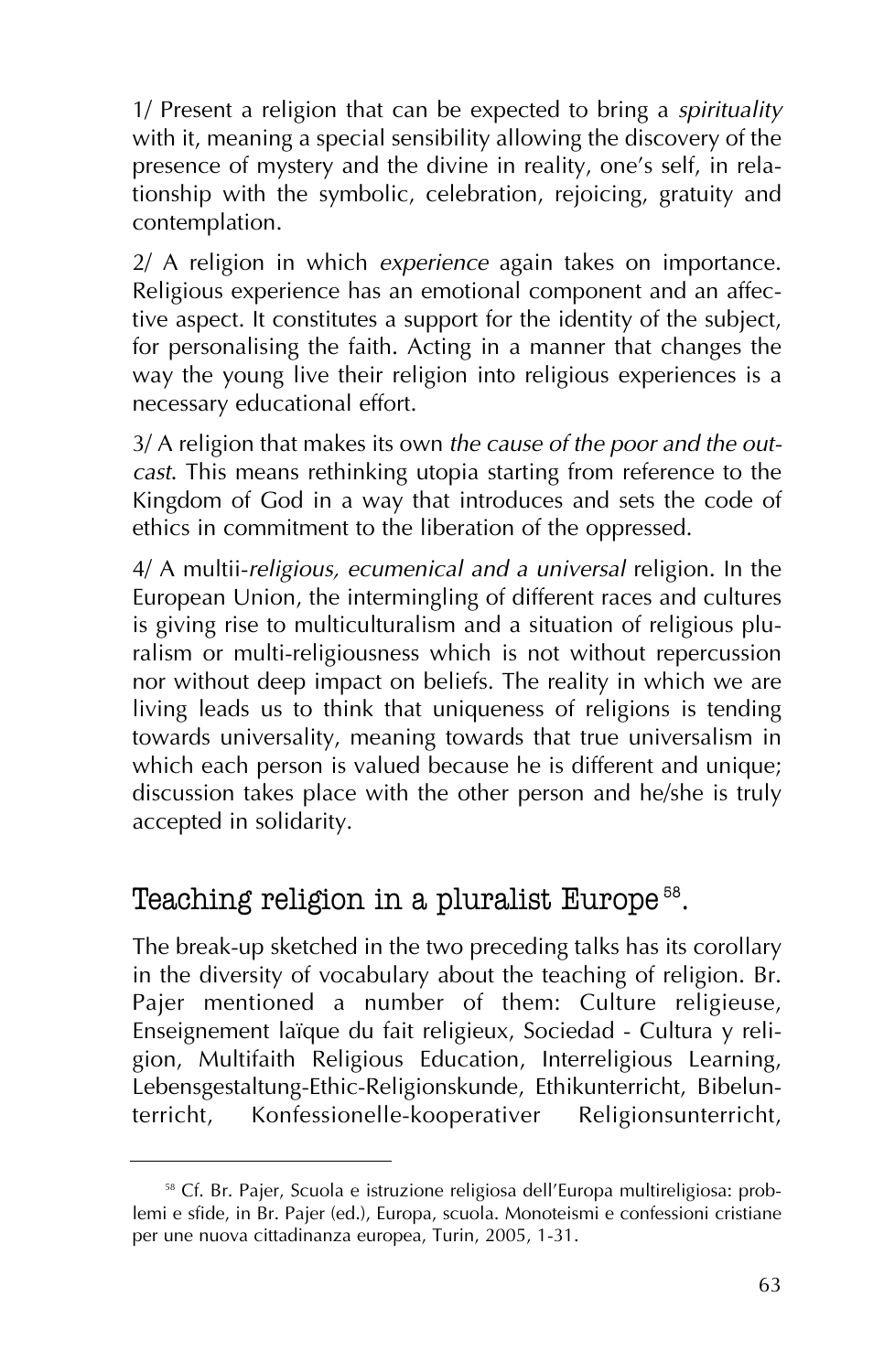Educaçao moral e religiosa católica, Visions de la vie, Cours philosophiques, Etude comparée des religions, etc. These expressions take us back to both a pedagogical and specialist approach in teaching and to the social and institutional context.

In the context of the Institute, in Europe, and taking into account the diversity of agreements between Church and States, we congratulate ourselves on enjoying a certain liberty in the manner of carrying out our mission. But how far can we exercise this liberty and this autonomy, including in the area of religious education? Here we are grappling with one paradox of the (western) Europe of these last years. While often the teaching of religion also seems to be becoming insecure or dwindling in denominational schools, there is proving to be a vast consensus about the idea that the State, through its school system, should make knowledge of the fact of religion general and reinforce it.

Br. Pajer points to four reasons why the State in many countries wants to strengthen this knowledge:

1/ to combat the lack of religious culture, something which inhibits the understanding of a central quality of personal and social life as well as a sizeable part of the western cultural heritage.

2/ to face up to the new religious pluralism.

3/ to make a response to the search for meaning, which has become acute after the collapse of the great secular ideologies.

4/ to support education for democratic citizenship, for tolerance and respect for the "other" and for respect for the rights of man.

He then described some tendencies that the teaching of religion is going to take tomorrow:

1/ a widening of single denomination content so as to include some themes peculiar to other Christian denominations, to other religions, and to vague religions, spiritualities, philosophies of life, etc.

2/ an increasingly structured integration of the three monotheistic faiths in religious programmes and courses.

3/ an ethical bias (ethicisation) in courses in religion.

4/ making religious instruction a "civil" affair in the sense that this making it a civil matter is more subject to the imperatives of social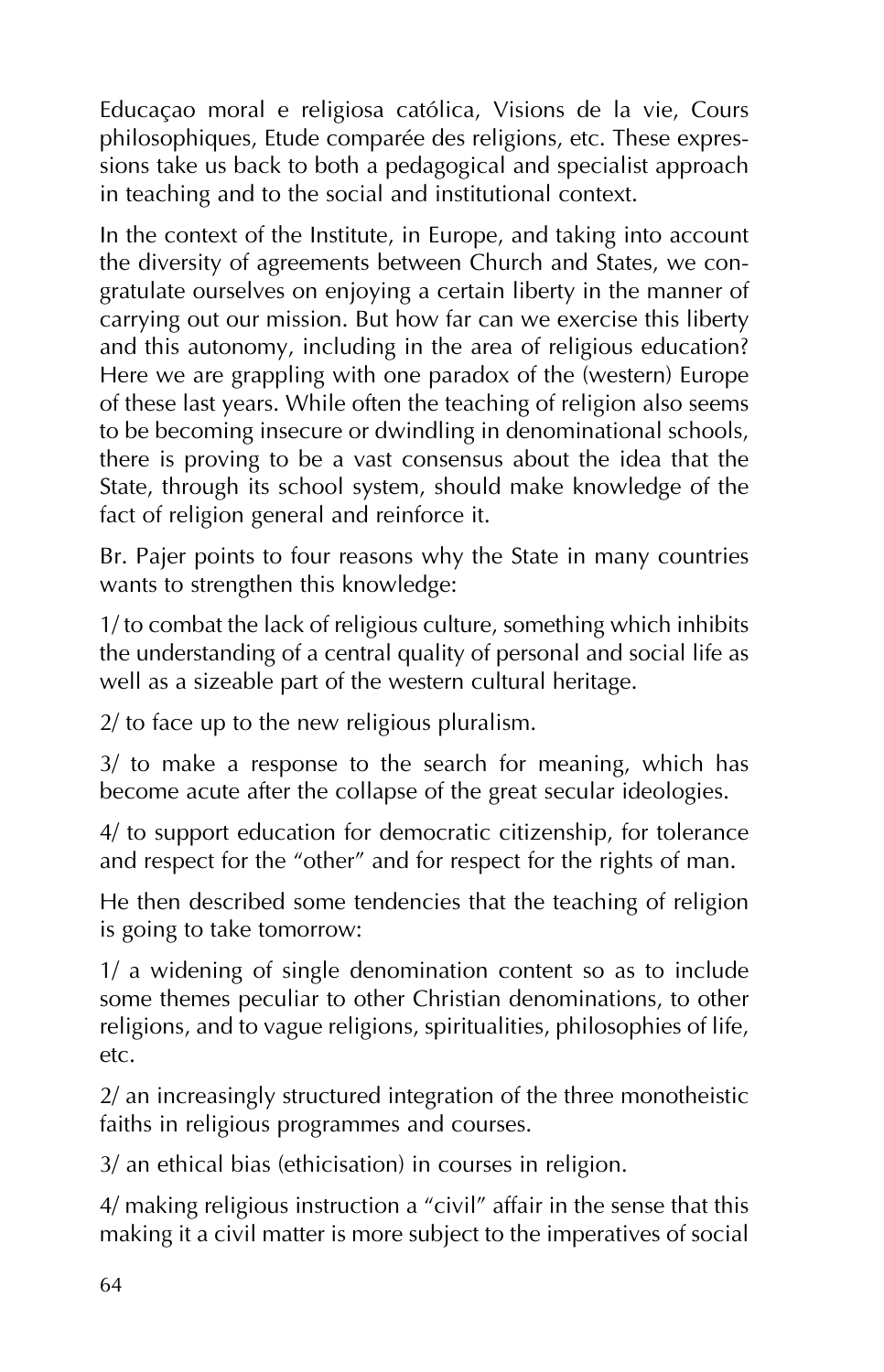cohesion in civil society, and the sense that some political decisions are adopted by civil authorities (of the State or the European Union).

5/ a process of integration of religious training into the intercultural methodology.

6/ a progressive integration of courses in religion into one or other of the disciplines of the compulsory curriculum: less and less, do religion courses, in public schools survive in isolation on the level of programming, the use of time or specialist development.

Br. Pajer insisted that he had just laid out an overview that could disturb us as educators with a mission. In fact, we become aware of being sometimes dangerously dispossessed of our capital of convictions and professional practices accumulated during centuries and passed down religiously in the school setting. We have a premonition that the task in which we have invested all sorts of resources may slip out of our hands. But the official authorities cannot dodge taking serious account of the network in society in their analyses and plans concerning the "religious education" element of our mission. It is the objective of relationships, connections, examples and dependencies in which our persons and our institutions are steeped. The crisis in education has its origin and its cause well beyond the classroom.

Possible perspectives will develop around a few "polarisations" and about which we shall be led to take decisions concerning educational policies: the *denominational / non-denominational* approach, the *cognitive / hermeneutic* approach, *religion courses / academic courses* with requirements of knowledge, common sense and knowing how to live, the *mono / multi or inter-religious* approach, the *local / European* approach, the *religion by rote / religion in action* approach. It is important to emphasise that you cannot know your own religion well if you do not know what comes close to it in, or differentiates it from, other religions. And, of course, the Christian school must keep its denominational identity and develop a religious culture as an active record of the inherited patrimony, but it cannot refrain from making the most of, and developing, according to its mission, religion as an activity, otherwise called the dynamic, not to say subversive, potential of the Gospel.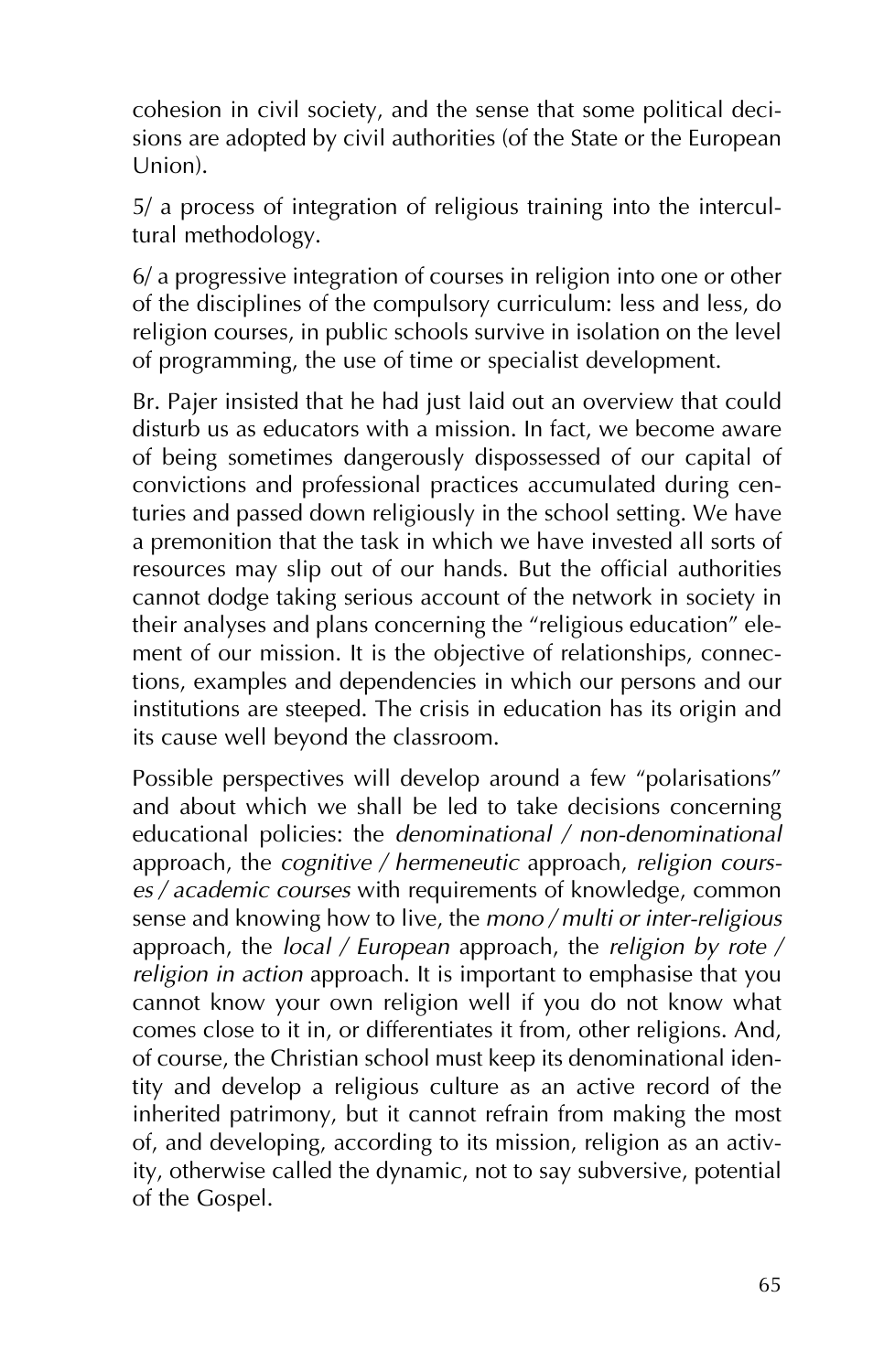## The hermeneutic-infectious model of teaching religion.

While on the polarity "cognitive / hermeneutic approach", Br Herman Lombaerts presented the hermeneutic-infectious model developed at the centre for research into religious pedagogy at the Catholic University of Leuven as a response to the present impasse. This model is justified theoretically on the basis of some philosophical and theological thinking, in particular from the social sciences, on religious hermeneutics and training throughout the 20<sup>th</sup> century. To check to what extent religion teachers and their students are susceptible to that approach, he thought up an empirical enquiry, carried out by Joke Maex, among 100 teachers (average age 40.5 years) and their 1,400 students (average age 17 years)<sup>59</sup>. The teachers were invited to describe themselves as teachers by means of a questionnaire. The students were invited to describe their teacher using the same questionnaire.

Thanks to various statistical processes and a critical debate about the theoretical approach, it turned out that - hypothetically - four kinds of teachers could be pinpointed: the "committed Christian" teacher, the "tolerant" teacher, the teacher passing over in silence, not to say even suggesting a "discontinuity" in the Christian tradition, and the "collaborative teacher open to dialogue". The hermeneutic-infectious model is found among the fourth and first types.

As far as the students were concerned, it was possible to pinpoint perceptions of five teaching styles among the teachers. The students differentiated the "open and pluralist" teacher, the "Christian but firm" teacher, the teacher who "reinforces family education", the "collaborative" teacher, and the teacher who passes over in silence or suggests "discontinuity". The hermeneutic-infectious model is found mostly in the first and fourth types.

<sup>&</sup>lt;sup>59</sup> Three works sum up this research: D. Pollefeyt, D. Hutsbaut, H. Lombaerts, M. De Vlieger, A. Dillen, J. Maex & W. Smit, *Godsdienstonderricht uitgedaagd. Jongeren en (inter)levensbeschouwelijke vorming ingezinenonderwijs*,Leuven, 2004; J. Maex, *Een hermeneutisch-communicatief concept vakdidactiek godsdienst*, Pro Manuscripto, Leuven, 2003; H. Lombaerts & D. Pollefeyt, *Hermeneutics and Religious Education*, Leuven, 2004.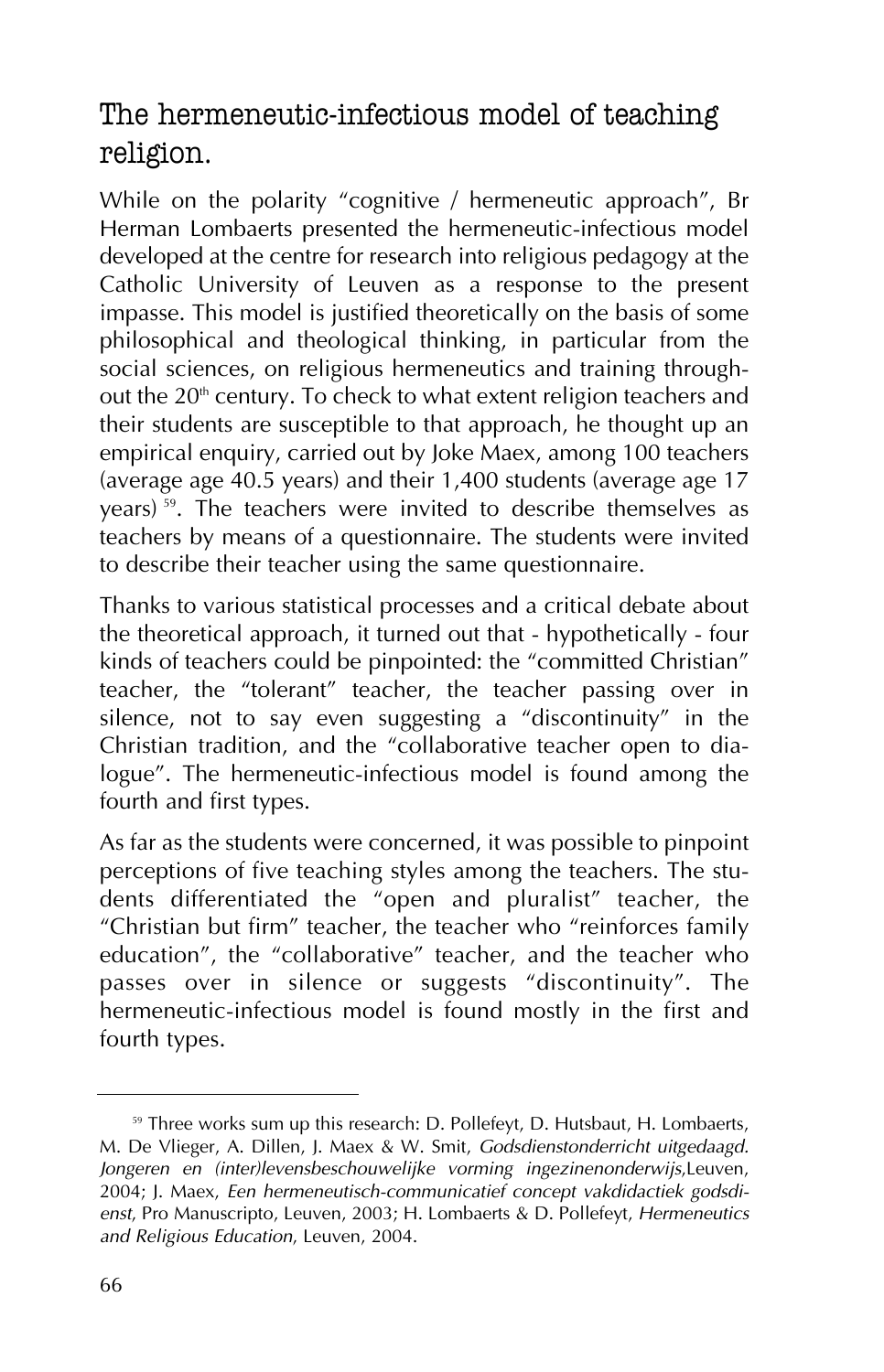In synthesis, a certain polarisation can be identified within the five categories examined:

1/ the personality of the teacher is of the biographical (narrative identity) or dogmatic order,

2/ in his relations with the students, the teacher goes along with the talk of the students or teaches along a straight line,

3/ teachers have hermeneutic skill or feel paralysed, inhibited about it,

4/ they make the Judeo-Christian tradition attractive and find it important or they distance themselves from it and

5/ teachers practise dialogue with open communication or they confine themselves to a sceptical position with regard to the aptitudes of students in this matter.

In Flanders less than 50% said that they were "believers" in the broad sense of the term. Only a minority of these acknowledged having discussions with their parents about religion. The religion teacher proved to be the most important discussion partner in what concerns the religious or philosophical area of life. This in no way contradicts the fact that parents and grand-parents are an important influence in the personal choices young people adopt in this area.

### With young Europeans in Africa.

Brother John Deeney organises aid projects in different countries on the African continent. Contact with that reality is for the young people a deeply moving experience. They discover the nature of the African people and this arouses their respect and broadens their horizons. Their way of living in a comfort-loving society, ideologically very secular, is called into question by it. They have more appreciation of their own situation in Europe and ask questions about western society. They realise that money is not everything, that it does not bring happiness and they understand why the Church becomes involved in favour of justice, in solidarity with the daily struggle of Africans. They admire the missionaries. At the same time, the group experience firms their commitment and helps them clarify their options and convictions. It is also an occasion for them to get a better grasp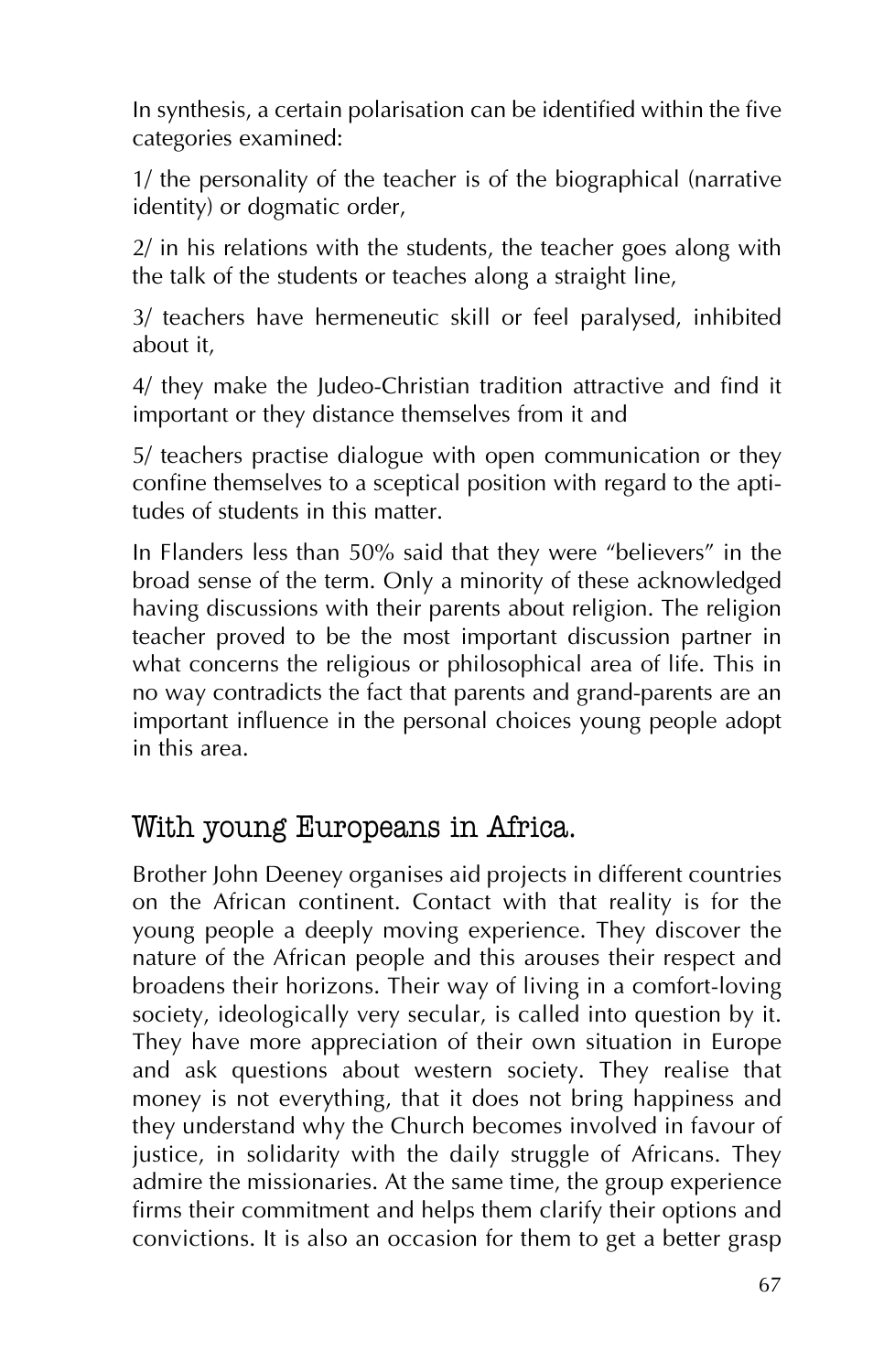of the meaning and impact of the spirit of faith, brotherhood and service.

After some experience with l'ONG Proyde, in Peru, María José Manez lived for two years, thanks to the support of the Brothers, as a co-worker in Equatorial Guinea. There she came face to face with the difficult circumstances of family life, with the children not having the benefit of a stable and united home. The mentality of the people is still strongly influenced by pre-modern ideas, depending on the forces of nature, submissive to the power of the spirits. There, she became more aware of how much presence in 'missionary' or disadvantaged environments is an essential part of Lasallian commitment. Branded by this experience 'elsewhere', she has formed a 'Parménie' association to work, in a milieu for the most part Gypsy, with young people in Paterna (Valencia).

## Lasallian establishments in France and secularisation.

Br. Alain Ory wondered about the contribution Lasallian schools could bring to a traditionally Catholic country, as in the time of saint John Baptist de La Salle, but one now deeply scarred by secularisation. These days, 71% of Frenchmen say that it is up to each one to define his options for life, independently of the Churches. Secularisation, even if it has not marked the death of religion, has caused some profound shifts. From this comes the question: why maintain Lasallian schools in this secularised Europe? He offered three pertinent arguments.

1/ This activity, whose foundations go back to John Baptist de La Salle and the *Conduct of Schools*, is still pertinent today. Attention to the young, particularly those in difficult circumstances, educational activity 'together and by association', the concern to raise real men, to talk about God, make up the three axes which respond to the educational needs of the contemporary world.

2/ Without commitment in the service of the mission, it would be wishful thinking to try to continue that mission. Commitment must be preceded or accompanied by some time of specific formation in the Lasallian charism in its historical setting and in its updating. The fact that 12 "associates" have made a commitment to share for some time in the mission is a factor of great importance.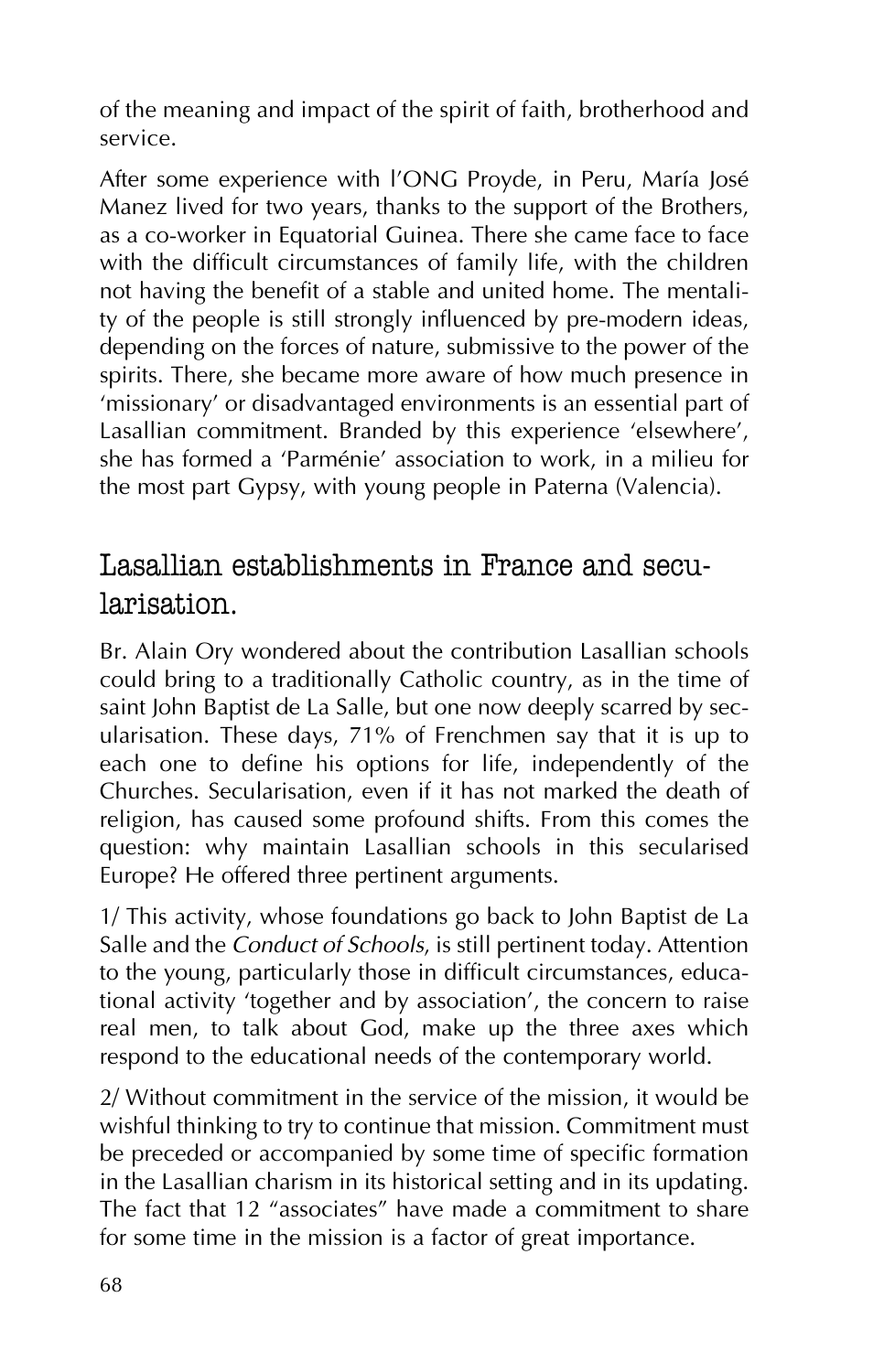3/ In a secularised society, the religious area is marked by "deinstitutionalisation" pluralism, subjectivism, and rationalism. The school is one of the rare places where the young are able, among themselves and with adults, to discuss, compare their opinions, express their convictions and doubts, and deepen their faith and celebrate it. The Lasallian school, like the Catholic school, has this mission from the Church to fulfil today even more than yesterday.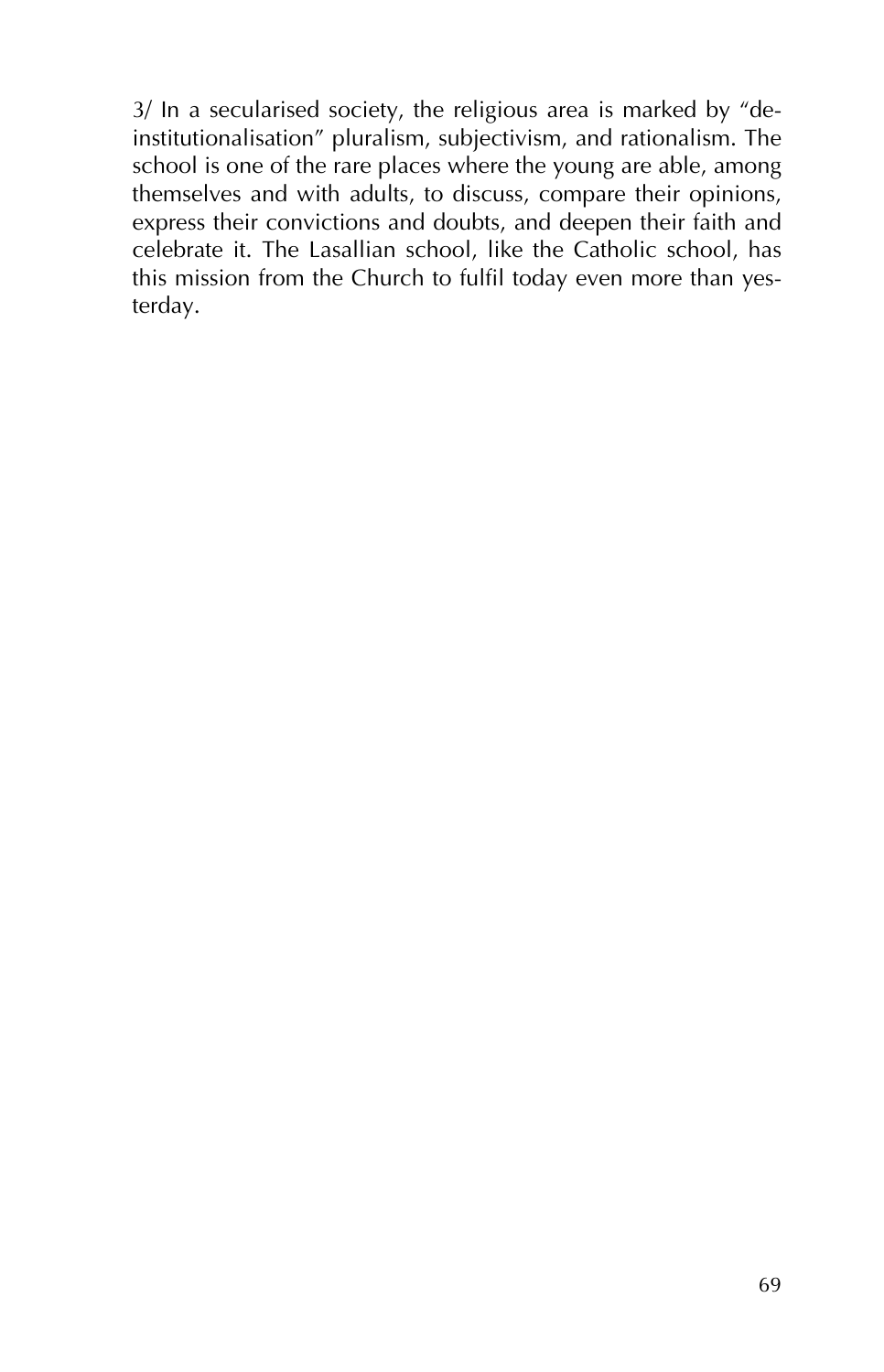At the end of this exploration of a few fundamental details of the emerging European Union, some conclusions are called for. But it is up to the readers to continue the study and to work out their own understanding. The key question of this Bulletin concerns the relevance of the Lasallian mission in a Europe which is being reinvented as it interacts with a world situation in full change.

The study of the four themes has allowed for a better understanding of the extent to which economic, political, social and cultural priorities set the tone in putting together the plan for Europe. Although the Churches, particularly the Catholic and Protestant ones, still make a certain impression on social life, and try hard to take part in the debate on ethical questions or in the matter of social justice, they no longer hold the initiative in forming the new Europe. The traditional religions realise that they have to adopt a different position in society and to safeguard their presence and visibility in spite of their weakening as institutions.

The historical dilemma is being repeated. As already pointed out in Chapter V, it is to the credit of an author such as Michel de Certeau to have aligned the changes of European Christians in the XXIst century with the many tensions proper to the  $XVI<sup>th</sup>$  and  $XVII<sup>th</sup>$ centuries 60. Every time, now as in the past, that a widespread change in the understanding of the people takes place, and that the authority of religions and philosophical systems is called into question by new situations, the Churches tend to focus on two different emotions. On one hand, it is possible to observe a strengthening of the barriers marking the difference between an ecclesial entity and the world round about, a withdrawal to an orthodox doctrine and an in-church discipline, a centralisation of authority supporting obedience and uniformity, and a strengthening of a spirituality and a liturgy controlled by the institution. On the other hand, there is seen a more audacious infiltration into the society inspired by a more personal perception of beliefs and the church, a greater willingness for dialogue and inter-religious and intercul-

<sup>60</sup> *Le lieu de l'autre. Histoire religieuse et mystique*, Paris 2005.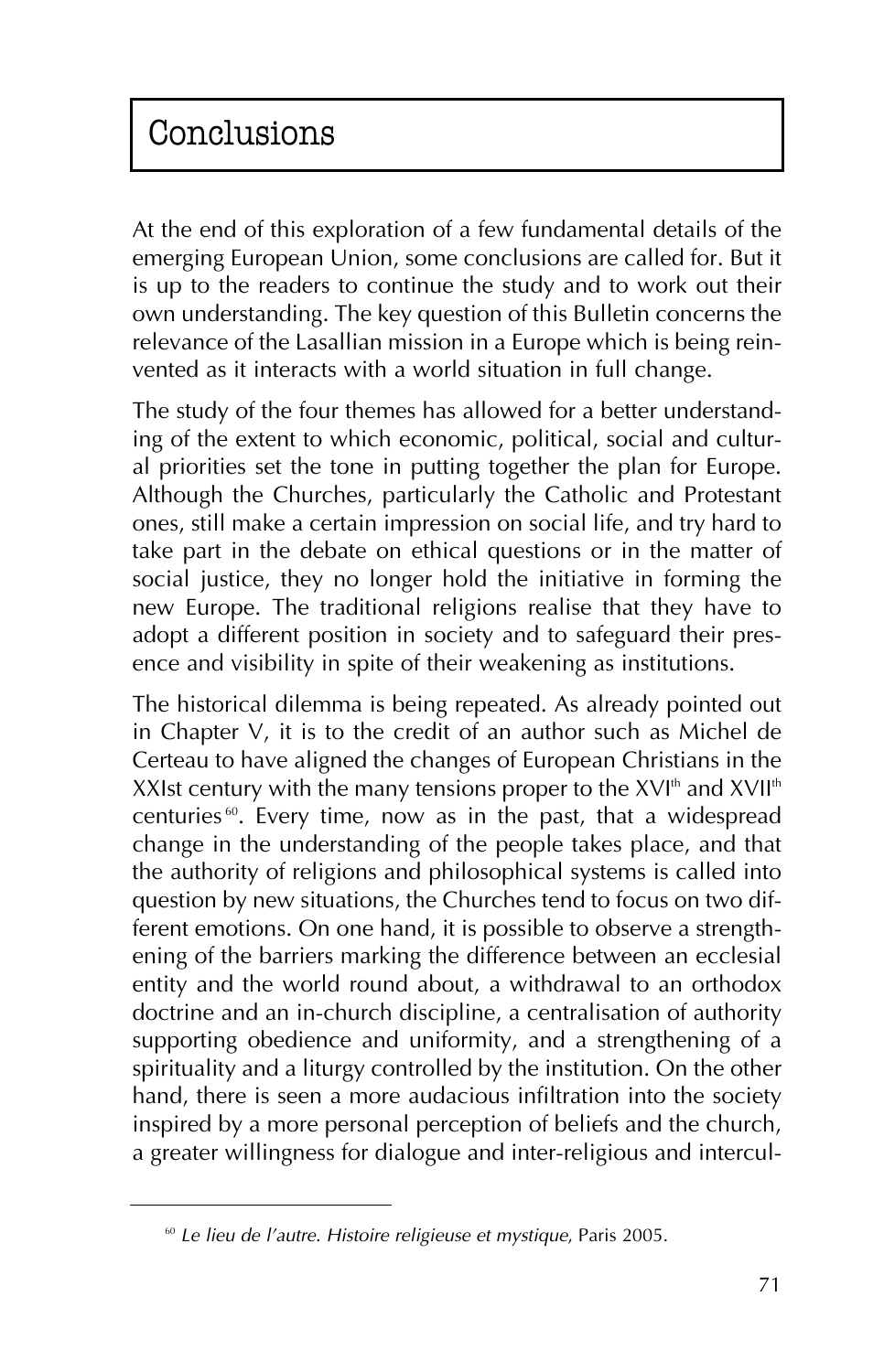tural collaboration, a greater attention to actual circumstances and the socio-economic realities, the qualitative change to coexistence in this world being a condition for the Kingdom of God to be a credible reality for the multitude. The required 'conversion' and 'reform' can then crystallise around different, not to say, conflicting sensitivities.

The Institute, in Europe, cannot escape this transition. Democratised school teaching, public or private, denominational or pluralist, is more and more controlled by governments in the name of a pluralist society. In a not too distant future, depending on the situation in each nation, will it be possible for the Lasallian network, like other teaching congregations and diocesan institutions, to save its institutional and protected islet where the education offered is based on a particular spirituality and method of teaching? With this question in mind, the two sensitivities become understandable. What would be the benefit of a strategic withdrawal to an institution with its own peculiar identity, shielding itself from the influences of a secularised environment? On the contrary, what would be the opportunities arising from an involvement entailing a re-interpretation of an historical charism into some new reality and at the heart of the existential debates in contemporary society?

The exploration of the themes facilitates the identification, as an example, of some sensitive points that cannot be ignored on which the taking of a concrete position will reveal a prophetic sensitivity within the lived reality of the younger generations.

### The hypothesis of secularisation.

The label attached to Europe gives food for thought. What is the significance of a mass movement of the 'baptised' distancing themselves from an historical model of supporting the faith and membership in an ecclesial institution? What is outmoded in this tradition that supports the conclusion that today institutionalised religion no longer makes any difference regarding the meaning of life, either for the present or for eternity? Is the 'revealed' word, as the institution wants to keep it alive and to present it in a contemporary context, perceived as having lost its relevance, as perverted, misleading, without credibility? What discernment is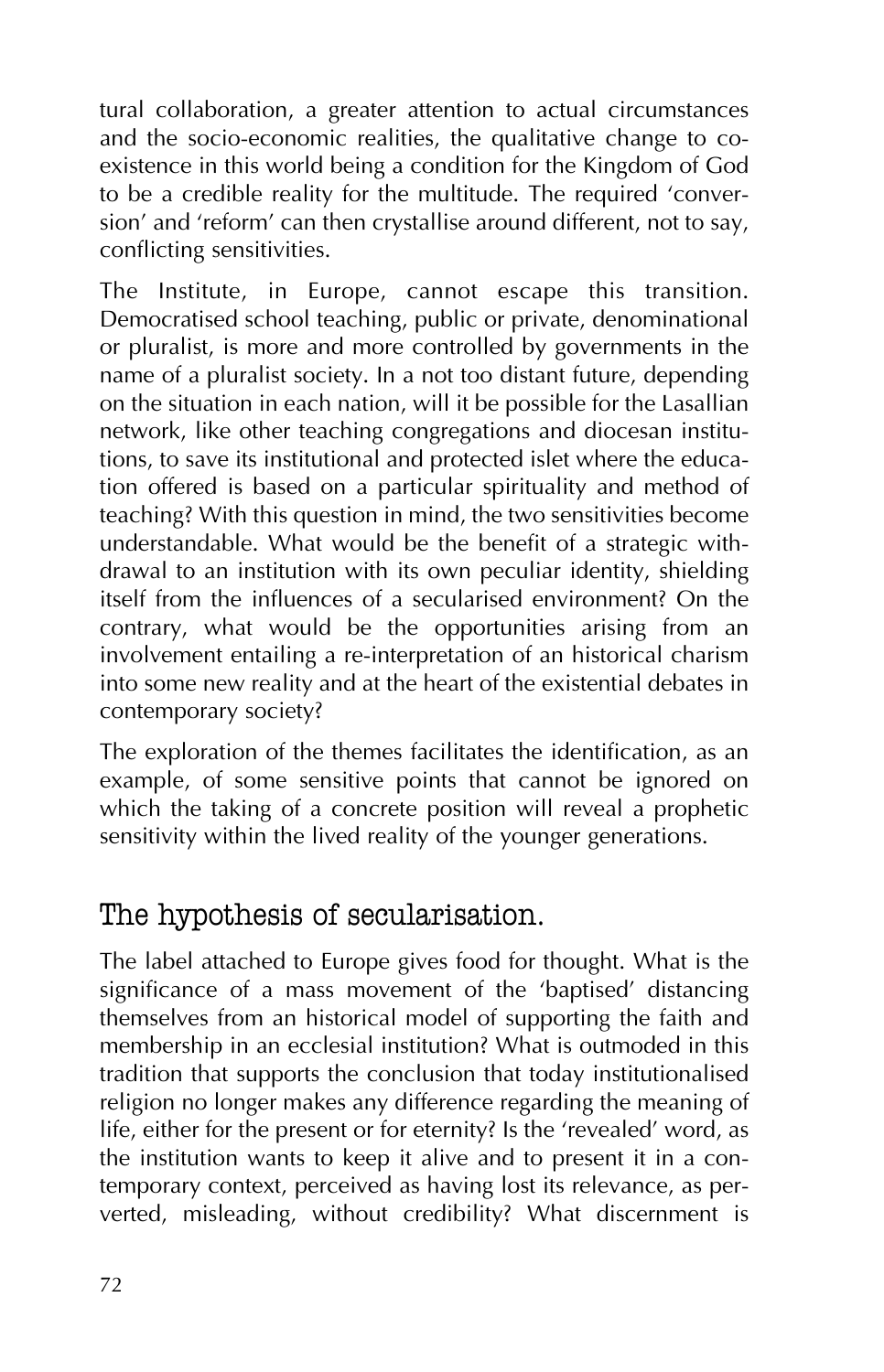called for as much in relation to the contemporary environment as in relation to the 'word' so that it drop its revelatory and prophetic character? It is peculiar to man to like truthful, authentic speech, passing on unfailing inner conviction. Why should that not be the case today? Lasallian pedagogy has become established in the school institution. It is an instrument particularly sensitive to the authenticity of the spoken word. Lasallians notice the deep malaise and the risk of discontinuity. This is reason enough to listen attentively to the silent and argued discourse regarding the cultural gap and to catch a glimpse of the sort of witness who could arouse interest in a different word, coming from a different place, audible and credible?

### The challenge of immigration.

The phenomenon is obvious in all countries. Different models are used to deal with it. The question asked is not if or to what extent our establishments accept or not the children of immigrant families. There is a risk in clinging to some kind of apostolic naivety, unaware of the complexity of the phenomenon. The issue has much deeper roots. Faced with the different ways of looking at and accepting the reality of migration, of embracing or not a policy of hospitality, assimilation and integration, those in charge of our works are called upon to discern what policy they will adopt in accepting "foreigners" and easing their integration into the school programme. They run the risk of paying tribute to the economic and political interests of national governments, reflected in a policy of education in school, and of putting aside a concern for social justice and evangelical values or forgetting quite simply the preconditions of trans-national solidarity at the very heart of the Institute. The fact of migration, like the situation of foreigners in the work force or among People on the Move, gives rise to the need for organising meetings for study, exchanging experiences, relevant analysis and dialogue in order to develop educational strategies which denote a difference. We no longer have at our sole disposal recipes for facing up to contemporary questionings. Lasallian genius will emerge starting from the quality of a discernment and common action, worked out together in response to the complex and diversified European reality but inspired by what the founder and so many generations have been able to accomplish in the past.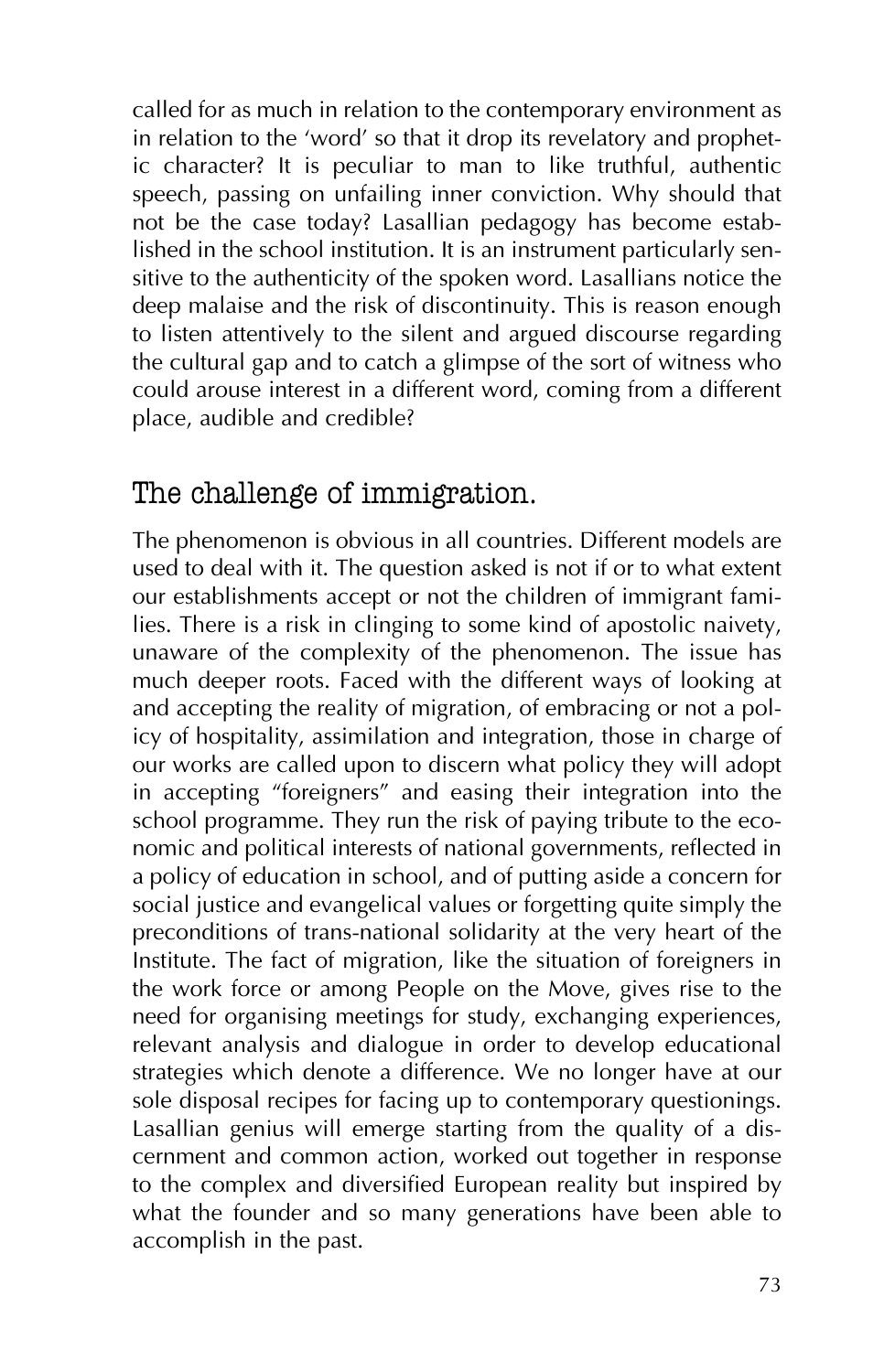## The authority of the school.

Today, the State, the law, the police, Parents and the school no longer carry authority because of a very deep crisis of trust and credibility with regard to them. The parties involved in the school and the content it insists on are called into question. Henceforth, every decision, every modification of the regulations, every disciplinary correction or form of evaluation of the teaching provided etc. must be negotiated. Is this a dramatic decline in comparison with a well-ordered and disciplined past? Or can there be perceived in it signs of a new model of cooperation between the generations as accompaniment of a process of integration into a different society? Our tradition advocates a non-violent pedagogy, guaranteeing the flowering of a person according to values which are profoundly human and evangelical, presuppositions taken as given and passed on from generation to generation.

The obvious order of the past has exploded. An educational environment is taking shape with and through progressive interaction between the different parties concerned taking as given the plurality in their family situations, their ethnic, cultural, economic and religious origins, their aspirations in the face of life, schooling and their integration into a sometimes chaotic society. The school makes victims, as much amongst the students as amongst the staff, because its institutional way of acting reflects a violent side by its bonds (conscious or unconscious) with the economic and political priorities of society.

Therein lies a preoccupation felt throughout the whole Lasallian corps in Europe. The same social influences determine the development of the continent. A shared interpretation of diversity can help in getting around local barriers, imprisonment in presuppositions or stereotyped, reproductive practices, and awaken the inspiration and motivation to create an educational environment which can make a qualitative difference. That was a major preoccupation of Saint John Baptist de La Salle.

### De-nationalise the word 'Lasallian'.

In fact, the word 'Lasallian' covers a multitude of meanings, in Europe as elsewhere. Its frequent use in talks, texts and projects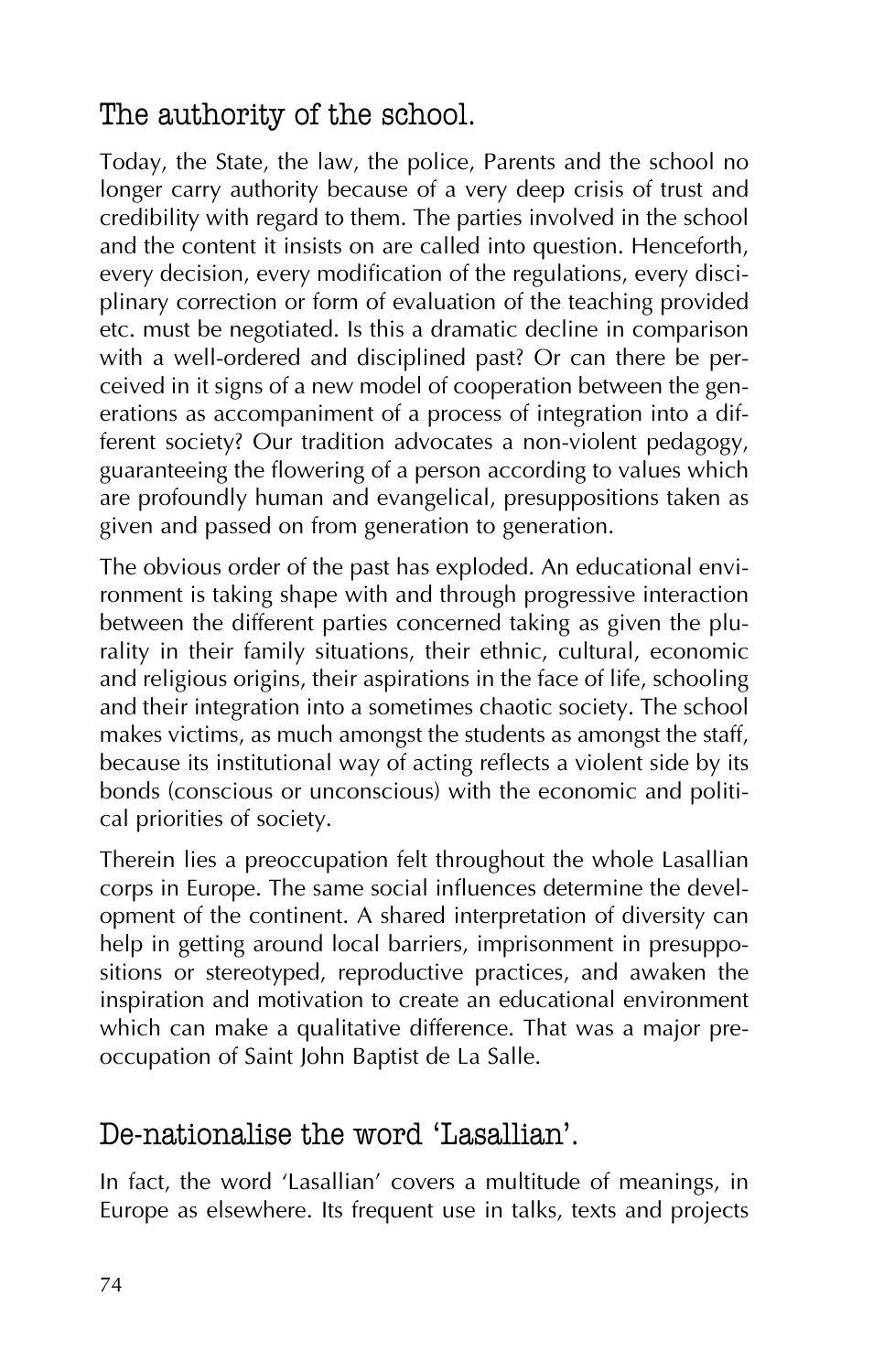suggests it has a precise meaning. But the true presupposed meaning is never where it is suspected to be. It takes us back to an inaccessible "insert". Rather, the word makes reference to a symbolic category, to a multilateral frame of reference, never identifiable with this or that person, situation or country.

From one country to another, "Lasallian" is coloured by ethnic and cultural filtering, enclosed within national borders and impregnated with the perceptions and prejudices peculiar to a particular place. This, then, is the right time to "de-nationalise" 'Lasallian' and develop, at the European level, a new collective memory. Meetings and discussions would enable personal and community life stories to be integrated, the diversity of sensitivities, meanings and 'vocation' to be kept in mind and a new interpretation of 'mission' to be developed.

Stemming from this is the importance of exploring the relevant places in which to be and of reflecting together on what emerges from practical experience and the diversity of commitments. Formation sessions in Rome or in the Regions, Colloquiums and the Assemblies of European Commissions have shown the importance of a multiplicity of methods of sharing, analysing and studying, going beyond the ethnic, cultural, linguistic and religious boundaries.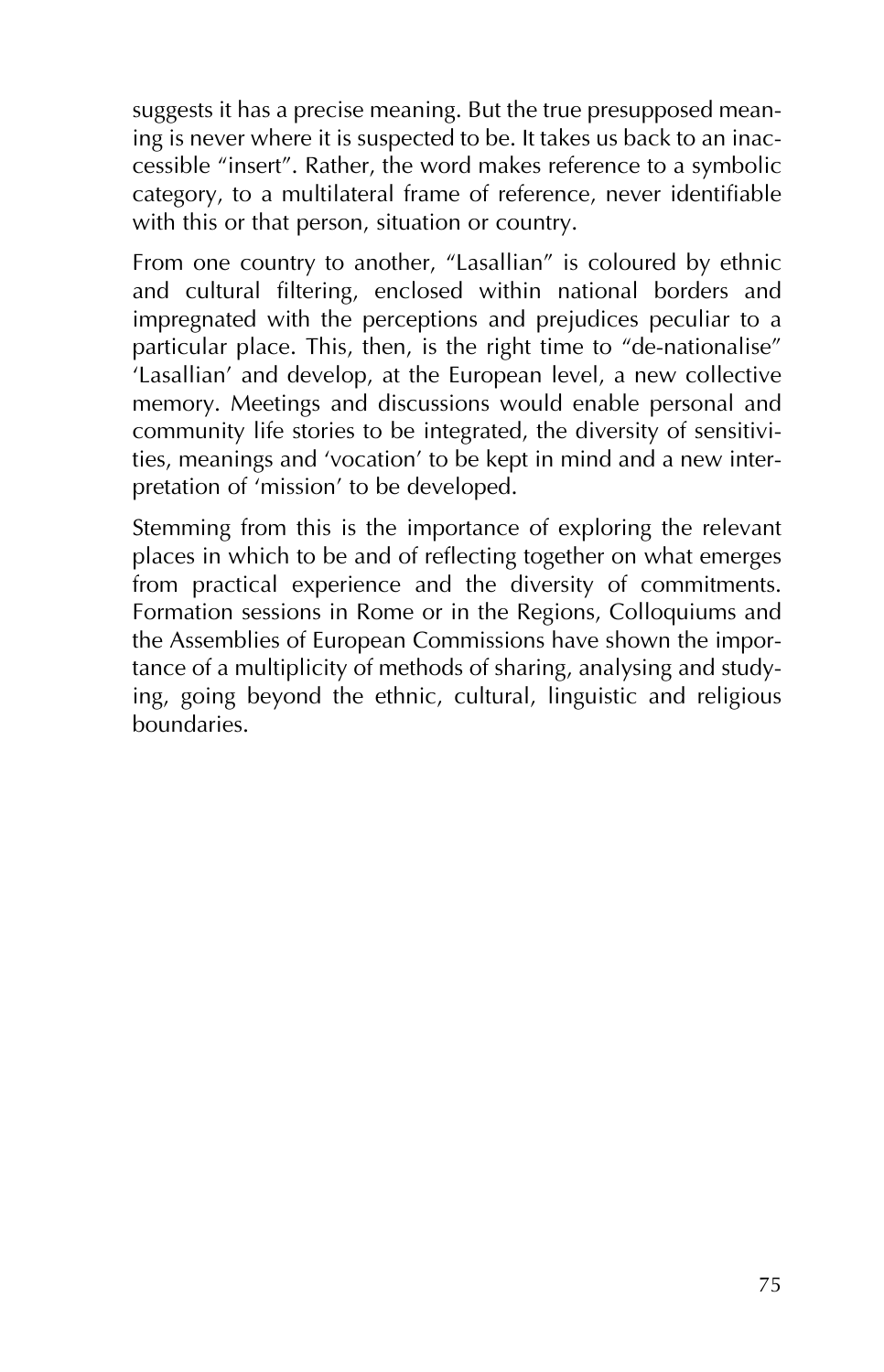## Final Questions Posed

#### **For reflection and sharing:**

- 1. Chapter 1: What limitations would you put on the text? What aspects would you stress as the most significant with regard to the mission of the Institute in Europe and in the world?
- 2. Chapter 2: What concepts come across most clearly in the explanation? What action ought to be taken by the Lasallian mission with regard to emigration? In your particular setting, what can be gained in promoting diversity?
- 3. Chapter 3: What are the principal challenges presented by neo-liberalism for the Lasallian context in which you are involved? Where would the greatest effort be placed? How are we to help the most vulnerable members-the children and the young-who are immersed in the eye of the hurricane?
- 4. Chapter 4: Besides the concrete examples of violence described in the text, do you know of some successful experience in the sphere of the family? of the neighborhood? of the school? of the city? What must be kept in mind while planning for a Lasallian presence in places where there is everyday violence?
- 5. Conclusions: "De-nationalize the Lasallian Way" in my milieu will mean accentuating what specific traits?